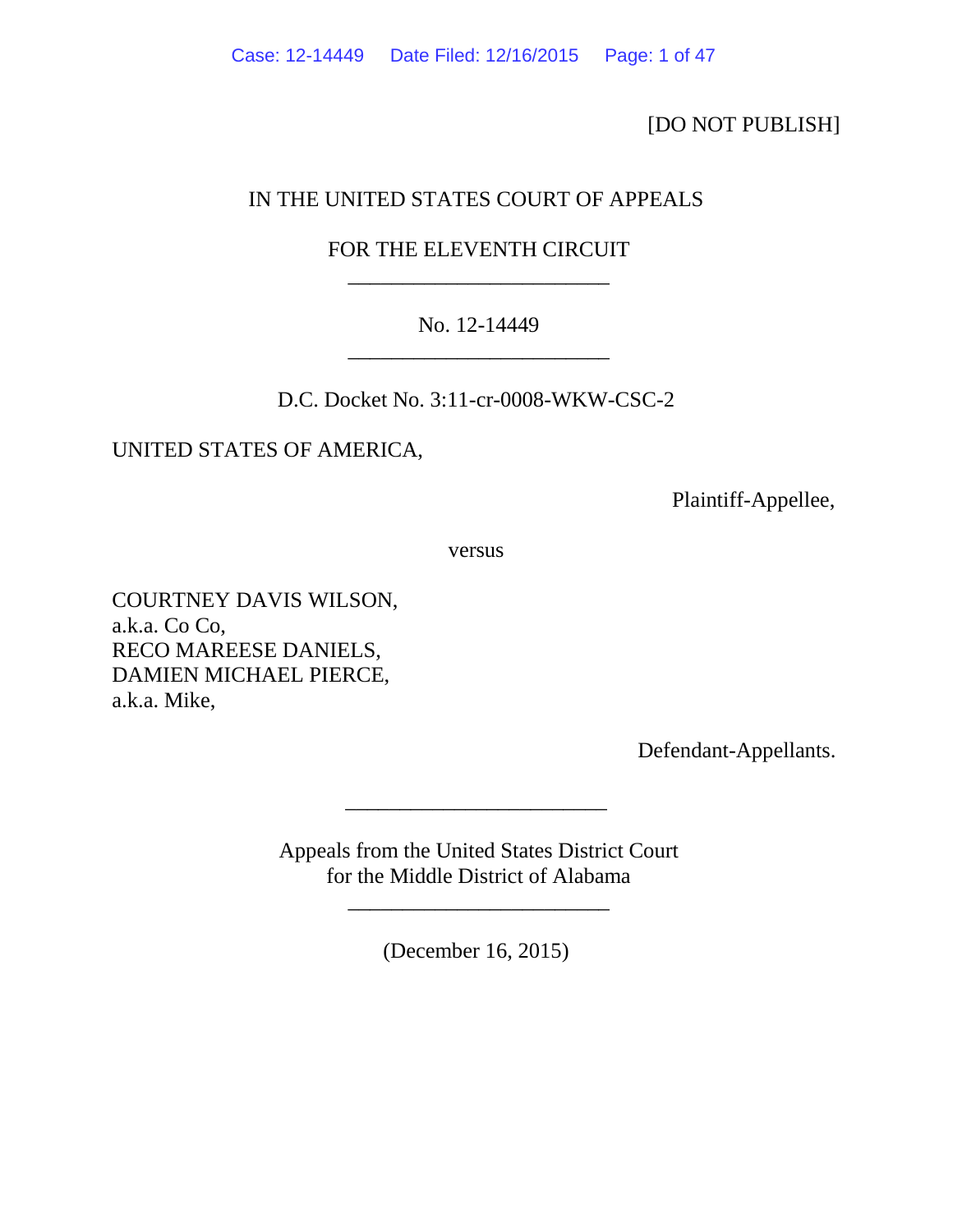Before WILLIAM PRYOR, Circuit Judge, and WOOD,<sup>\*</sup> Chief District Judge.<sup>[\\*\\*](#page-1-1)</sup> PER CURIAM:

Defendant-Appellants Courtney Wilson, Reco Daniels, and Damien Pierce (collectively, the "Appellants") were convicted of various offenses following a joint jury trial in the Middle District of Alabama. While the Appellants challenge their convictions and sentences on several grounds, we find only two issues worthy of discussion: (1) whether the district court erred in implementing enhanced security measures at trial; and (2) whether the district court erred in admitting the testimony of a gang expert from California.<sup>[1](#page-1-2)</sup> After thorough review, we agree with the district court and thus affirm.

<span id="page-1-0"></span>\* Honorable Lisa Godbey Wood, Chief United States District Judge for the Southern District of Georgia, sitting by designation.

<span id="page-1-1"></span><sup>\*\*</sup> Honorable B. Avant Edenfield, United States District Judge for the Southern District of Georgia, sat by designation as a member of the panel at oral argument, but is now deceased. We therefore decide this case as a quorum. 28 U.S.C. § 46(d).

<span id="page-1-2"></span><sup>&</sup>lt;sup>1</sup> Wilson raises the following issues on appeal: (1) whether the district court erred in denying Wilson's Motion in Limine to exclude evidence under Federal Rule of Evidence 404(b) or, in the alternative, failing to sever the trial; (2) whether the district court erred in allowing a gang expert from California to testify; (3) whether the district court erred in ordering enhanced security measures at trial; (4) whether the district court erred in granting the prosecution's *Batson* challenge during jury selection, *Batson v. Kentucky*, 476 U.S. 79, 79, 106 S. Ct. 1712, 1712, 90 L.Ed.2d 69 (1986); (5) whether the district court erred in enhancing Wilson's sentence; and (6) whether the application of 18 U.S.C. § 922(g) was appropriate in this case. Daniels' appeal presents the following: (1) whether the district court erred in failing to sever the trials of the defendants; (2) whether the district court erred in allowing a gang expert from California to testify; (3) whether the sentence imposed upon Daniels was greater than necessary, in violation of 18 U.S.C. § 3553(a); and (4) whether the district court erred in applying a four-level enhancement for abduction. Finally, Pierce raises these issues: (1) whether the district court erred in denying the defense Motion for a New Trial; (2) whether the district court erred in denying the Motion for Judgment of Acquittal; (3) whether the district court erred in applying a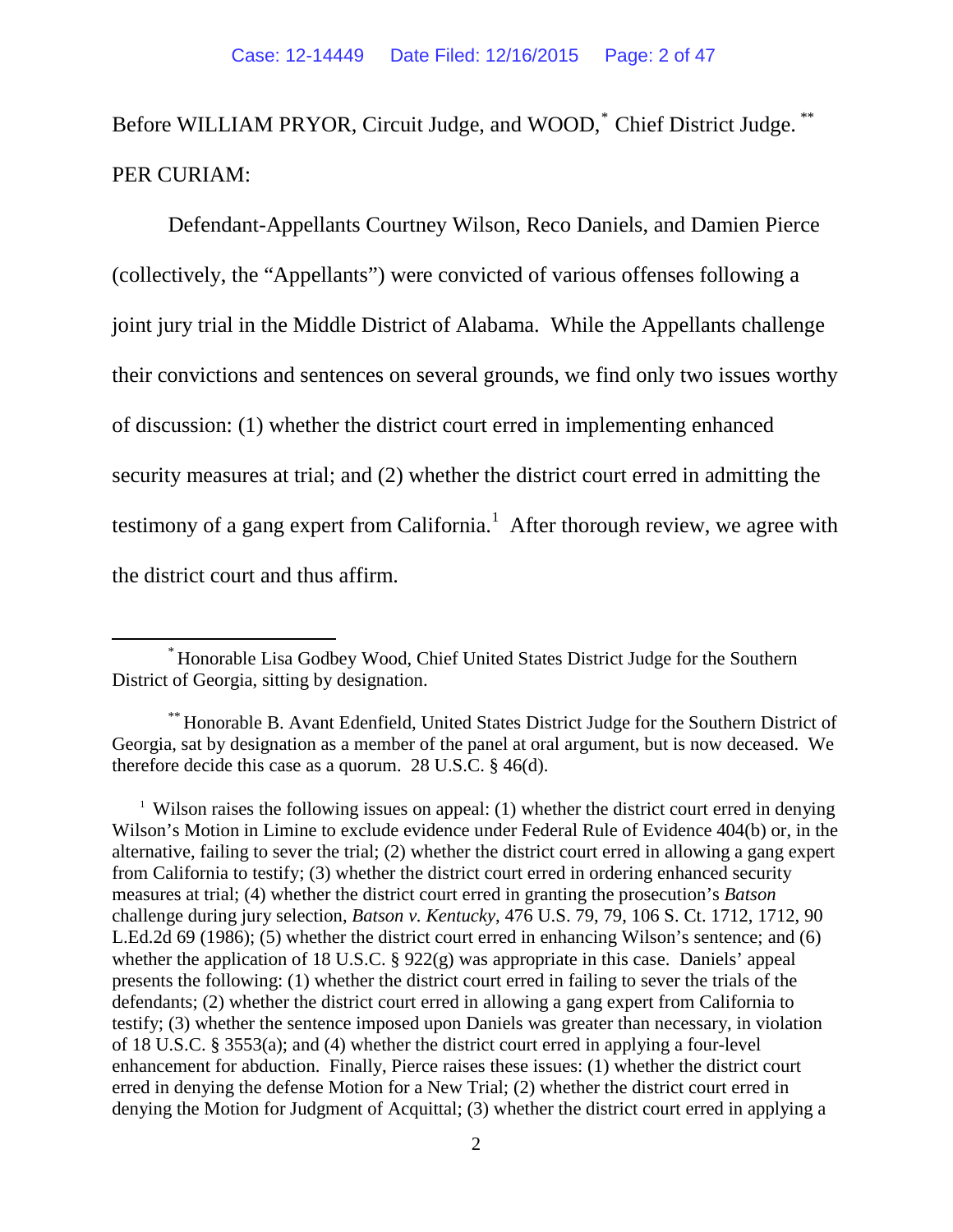## **I. BACKGROUND**

From July to October 2009, the Appellants committed a series of violent crimes throughout the Middle District of Alabama. Specifically, on July 30, 2009, Wilson, Daniels, and two other individuals named Anthony Tallie and Valerie Long followed a vehicle to an apartment complex, attacked the owner of the vehicle—striking him with a firearm and causing serious bodily injury, seized the keys to the vehicle, and unsuccessfully attempted to steal the vehicle before fleeing the scene. On August 1, 2009, the three Appellants went to a house, knocked on the front door, and, when the man living in the home opened the door, proceeded into the residence carrying firearms. The Appellants beat the man, ordered his family members to lie on the floor, searched the house, and, ultimately, forced the man into the trunk of the family's vehicle and drove the vehicle off of the property. Finally, on October 23, 2009, Wilson and another individual named Willie Tallie robbed a convenience store clerk at gunpoint and, after leaving the premises, were picked up by a vehicle driven by Daniels.

A federal grand jury in the Middle District of Alabama returned an eightcount second superseding indictment on August 31, 2011, which charged the Appellants—as well as codefendants Anthony Tallie and Willie Tallie, who

l

four-level enhancement for abduction; and (4) whether the district court erred in considering representations made in the presentence report.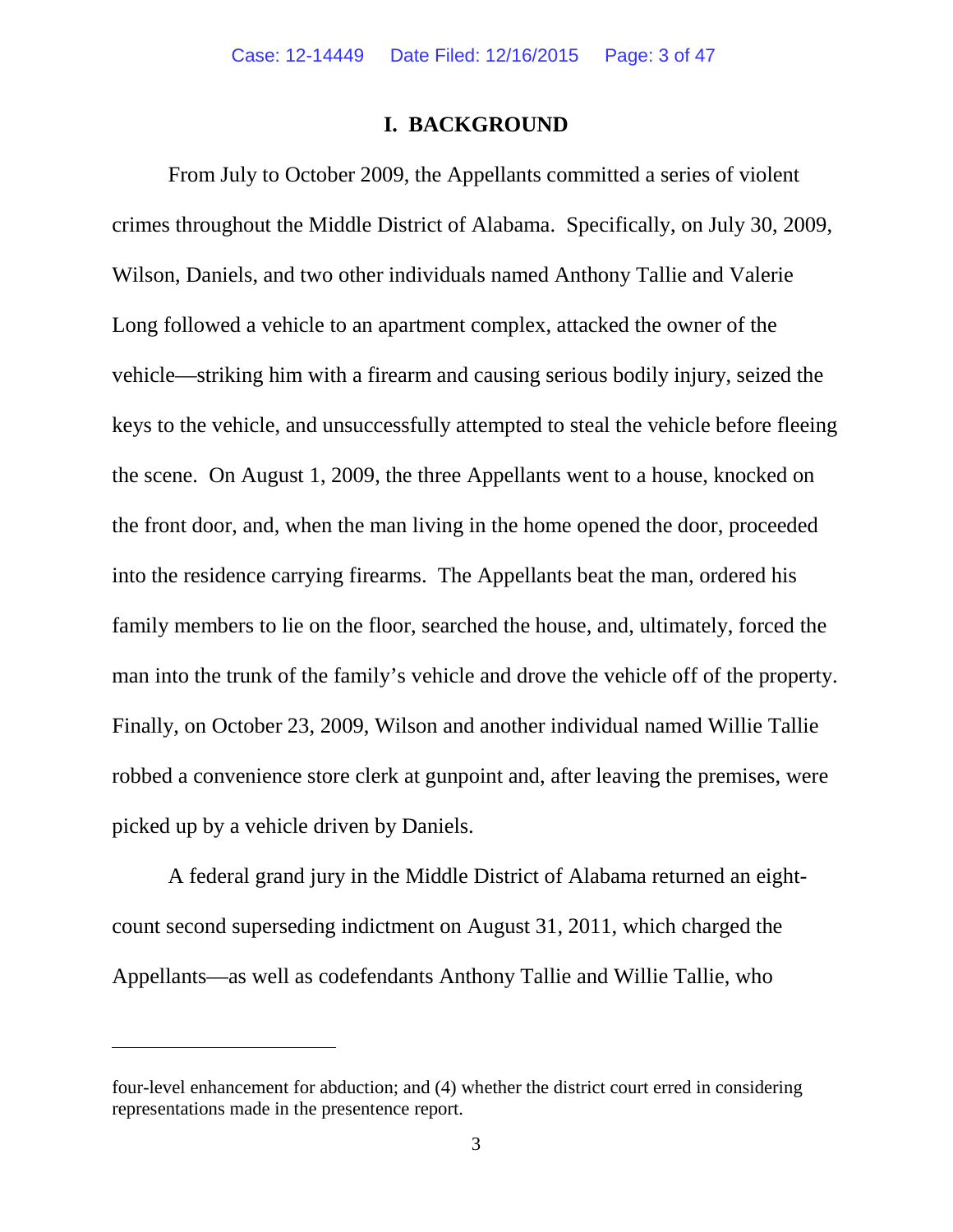subsequently pled guilty—with various offenses relating to their involvement in the foregoing events.<sup>[2](#page-3-0)</sup> The second superseding indictment also alleged that the Appellants were members of, or associated with, the "Cedar Block Piru" set of the "Bloods" street gang in Montgomery, Alabama.

## **A. Security Measures**

The district court held a pretrial status conference with counsel for all parties on March 15, 2012, at which time the prosecution raised a number of concerns about the level of security at trial. Specifically, the prosecutor informed the court that one of the Appellants had allegedly made a threat toward him and another prosecutor, but that the threat appeared to be fabricated. The prosecutor also indicated that Daniels had written a threatening letter to the family of Valerie Long, the Appellants' unindicted cooperator who had agreed to testify for the prosecution, and that Wilson and Daniels had verbally threatened Anthony Tallie,

<span id="page-3-0"></span><sup>&</sup>lt;sup>2</sup> Wilson and Daniels were indicted on the following charges: conspiracy and aiding and abetting possession of firearms in furtherance of crimes of violence, in violation of 18 U.S.C. §§ 924(o), 2 (Count One); aiding and abetting attempted carjacking, in violation of 18 U.S.C. §§ 2119, 2 (Count Two); aiding and abetting the brandishing of a firearm in furtherance of a crime of violence (the carjacking in Count Two), in violation of 18 U.S.C. §§ 924(a)(1)(A), 2 (Count Three); aiding and abetting carjacking, in violation of 18 U.S.C. §§ 2119, 2 (Count Four); aiding and abetting the brandishing and discharging of a firearm in furtherance of a crime of violence (the carjacking in Count Four), in violation of 18 U.S.C. §§  $924(c)(1)(A)(ii)–(iii)$ ,  $(c)(1)(C)(i)$ , 2 (Count Five); aiding and abetting the interference with commerce by threats or violence, in violation of 18 U.S.C. §§ 1951(a), 2 (Count Six); and aiding and abetting the brandishing of a firearm in furtherance of a crime of violence (the robbery in Count Six), in violation of 18 U.S.C.  $\S$ § 924(c)(1)(A)(ii), (c)(1)(C)(i), 2 (Count Seven). Pierce was charged with Counts One, Four, and Five. Wilson was also indicted for being a felon in possession of a firearm, in violation of 18 U.S.C. § 922(g)(1) (Count Eight), but this charge was dismissed before trial.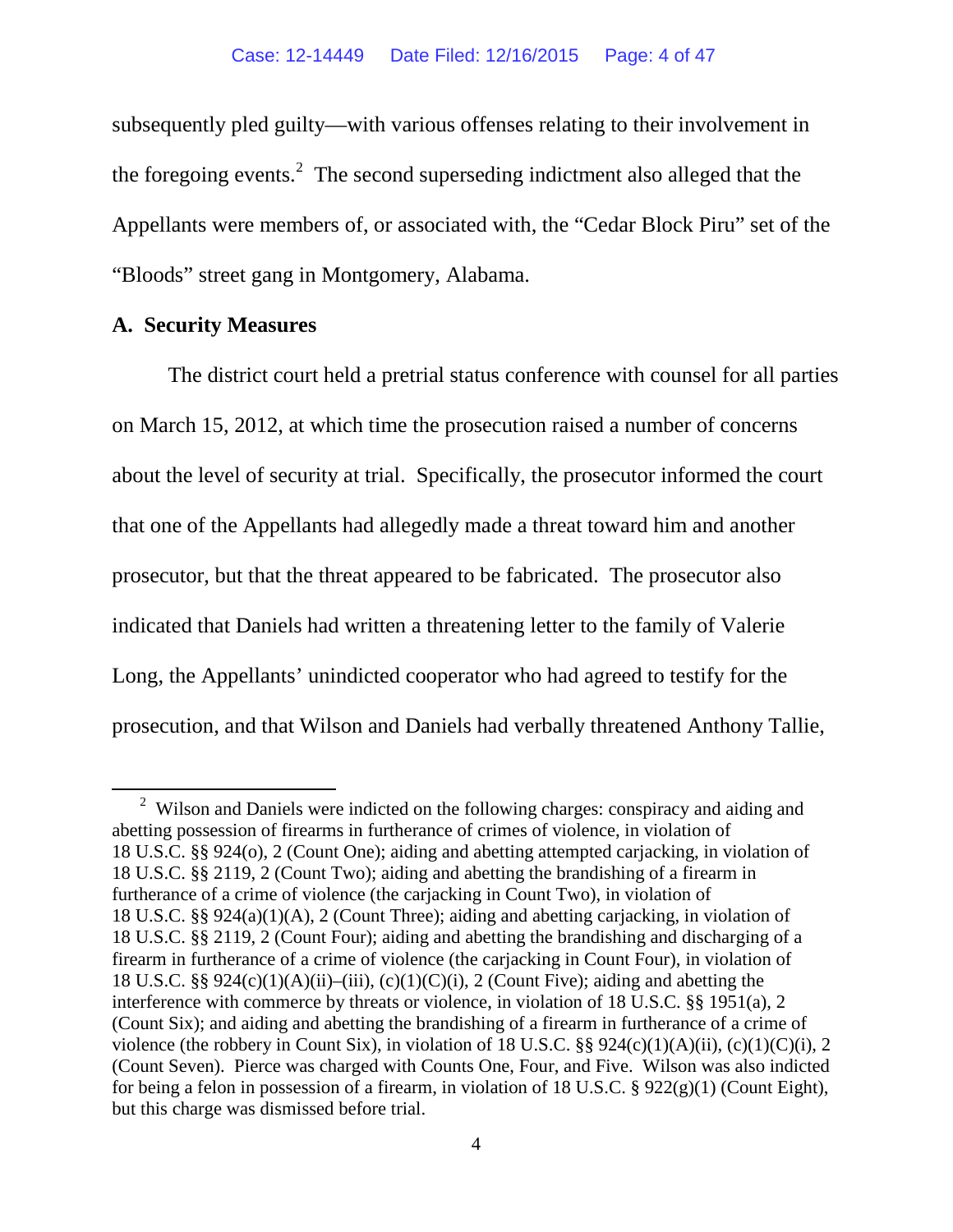#### Case: 12-14449 Date Filed: 12/16/2015 Page: 5 of 47

another potential cooperating witness. Further, the prosecutor expressed concerns regarding the audience at trial and the ability to control the atmosphere in and around courtroom, based on the fact that the Appellants' family members would be present at trial while the prosecution's witnesses—particularly the victims and the Appellants' cooperators—would be testifying against the Appellants. On the basis of this information, the court instructed the prosecution to continue to communicate with the U.S. Marshals Service and the court regarding these security matters, and to follow up with court staff concerning a request for specifically identified witness rooms.

At another status conference on March 27, 2012, the district judge notified counsel that he had met with the U.S. Marshals on multiple occasions to discuss "a lot of security issues and other types of issues surrounding this case." The judge referenced, in particular, his concern over the presence of the Appellants' family members at trial, alongside family members of the witnesses who would be testifying against the Appellants.

Accordingly, the judge announced that he intended to enter an order providing for additional security measures at trial, and described the general content of that order. For example, the district judge stated that the Appellants would wear shackles on their legs for the duration of trial, but that certain precautionary measures would be in place: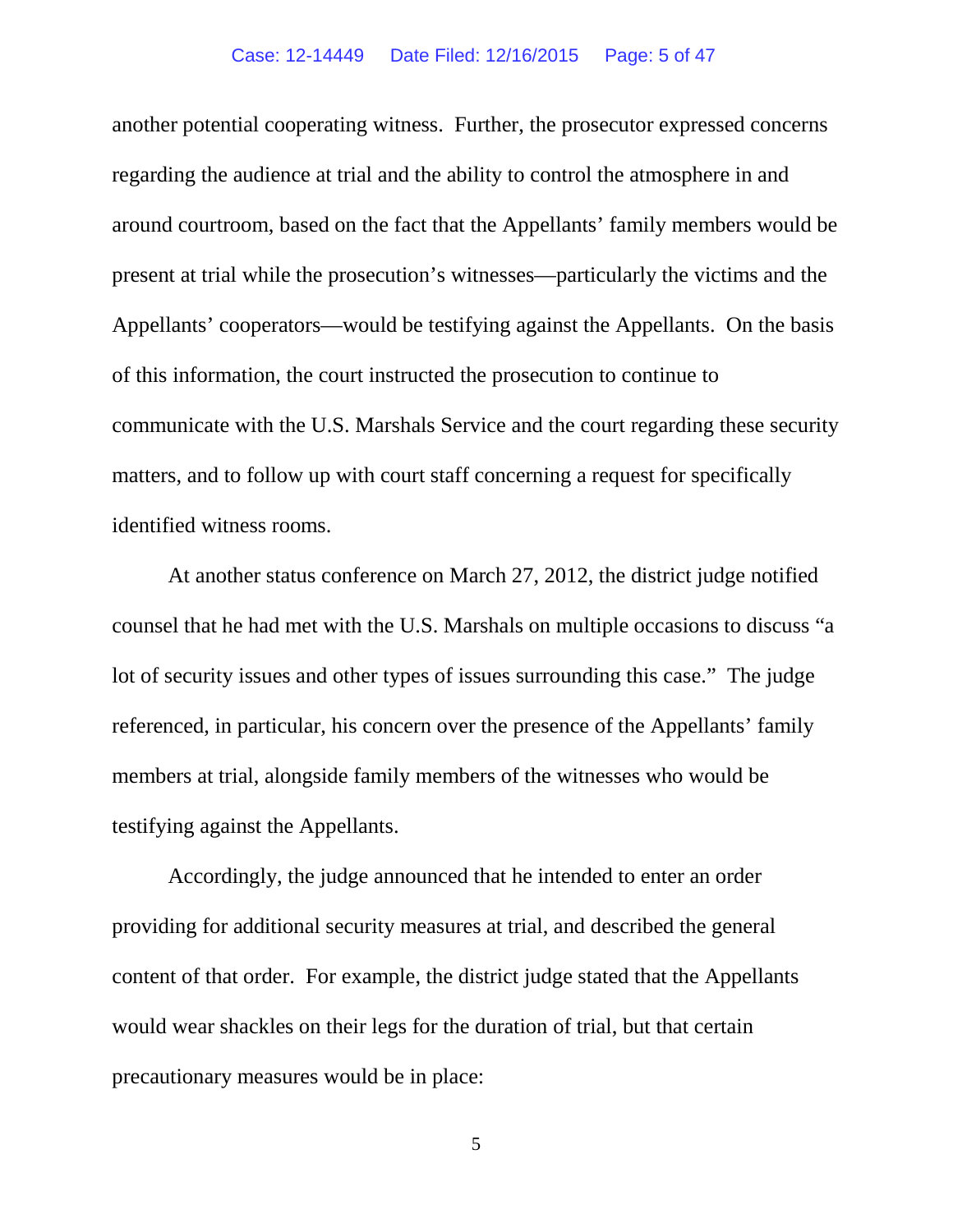We're also going to have skirts on the table so that the leg chains -and the leg chains are going to be taped so they don't rattle. And so we're going to keep that as much as possible from the jury. The defendants will be in leg chains only. And . . . the [court security officers] and the [M]arshals know to move -- only move the jury in when the defendants are seated at counsel table behind the skirts.

The judge also indicated that the Appellants would wear electronic devices, or tasers, on their legs and potentially on their arms, which would "need to be under clothing so they[ ] [would] not [be] seen." Additionally, the judge stated that "[t]he first row of the seating in the gallery [would] . . . be reserved for law enforcement." Finally, there would be an additional metal detector, or some other form of screening, outside the door through which the trial participants and spectators would be entering the courtroom. $3$ 

Wilson's counsel voiced concern about the effect of these security measures on his client's right to a fair trial, and, at the judge's direction, filed a Motion in Limine on March 29, 2012, addressing this issue and making an additional argument regarding due process rights. Nevertheless, the district court entered its order on security measures later that day, which largely echoed the judge's statements made on the record at the status conference. One notable addition to the

<span id="page-5-0"></span><sup>&</sup>lt;sup>3</sup> The district judge also mentioned other security measures, none of which form the basis of this appeal, including the following: all trial participants and spectators would enter and exit the courthouse complex through one annex entrance; certain articles of clothing and accessories would be prohibited; any person unable to enter the courtroom once it reached capacity would need to leave the courthouse complex, rather than loiter in or around the courthouse; spectators would not be able to enter or exit the courtroom after the proceedings commenced, except during official breaks; and the court would empanel an anonymous jury.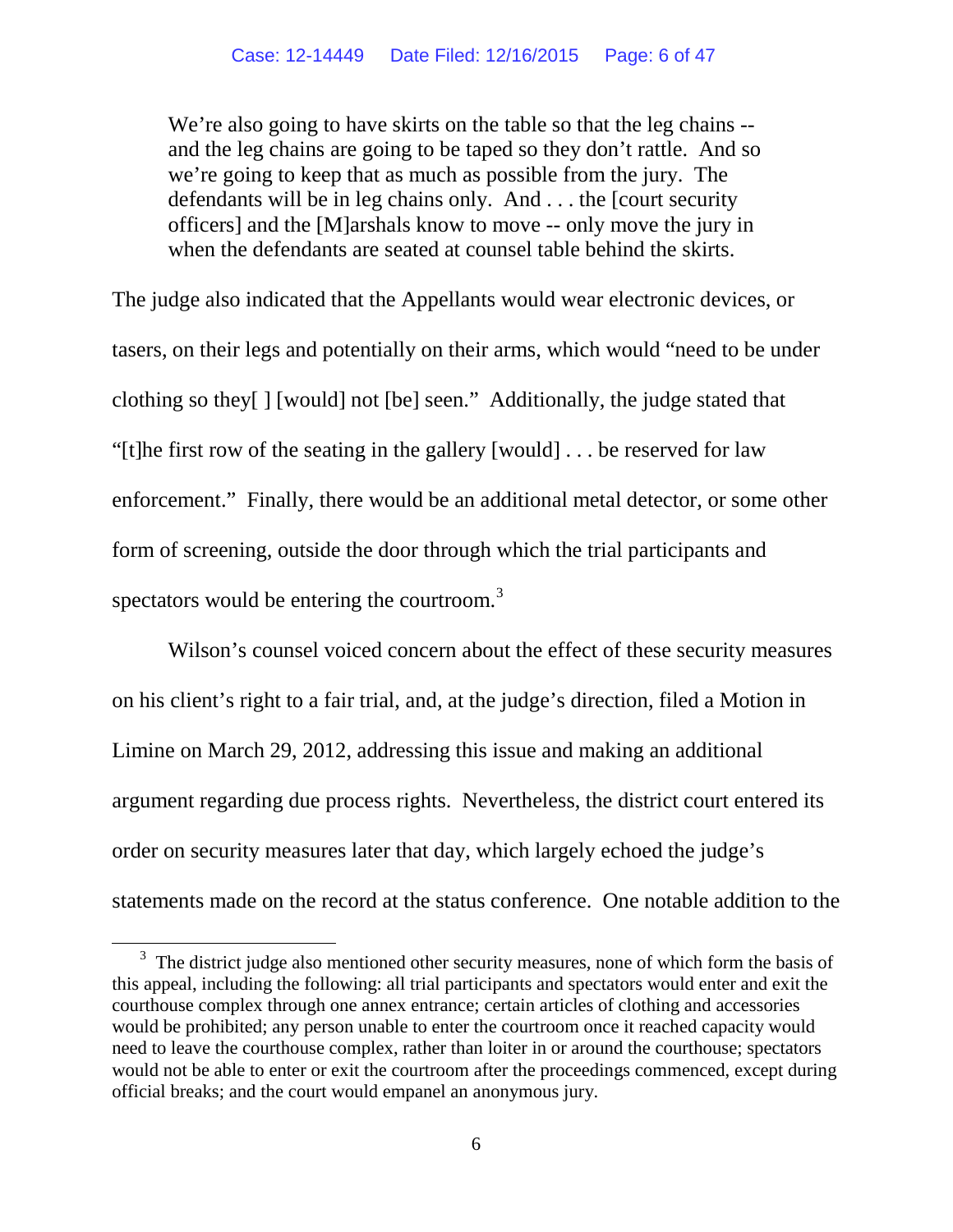judge's instructions, however, clarified that "[a]ll counsel tables [would] be skirted," not just the defense table.<sup>[4](#page-6-0)</sup>

Prior to jury selection on the morning of March 30, 2012, Wilson's counsel called the court's attention to the pending Motion in Limine. At that time, counsel for Daniels and Pierce, on behalf of their clients, joined in the objections raised in Wilson's Motion in Limine. The court noted these motions and offered counsel an opportunity to voice any further opposition to the security measures before the jury entered.

- 4. The second row of seating on the government side of the gallery is reserved for the media.
- 5. Once the courtroom gallery has filled to capacity, those persons unable to enter must leave the courthouse. There will be no loitering in or around the courthouse complex.
- 6. Spectators will not be allowed to enter or exit the courtroom once the proceedings have begun except during official breaks or with the consent of security personnel.
- 7. Any spectator attempting to communicate with or intimidate any trial participant or juror will be immediately removed by the United States Marshal. The spectator may be subject to contempt of court or criminal charges for any attempt to communicate with or intimidate any trial participant or juror.
- 8. All counsel tables will be skirted. No Defendant will be moved in or out of the courtroom while the jury is present. Shackle chains are to be taped for sound proofing.

<span id="page-6-0"></span><sup>&</sup>lt;sup>4</sup> The March 29, 2012, order states:

<sup>1.</sup> All trial participants (except United States Attorney staff) and spectators will only enter and exit the courthouse complex through the Annex entrance on Church Street.

<sup>2.</sup> Appropriate clothing will be required to preserve decorum and enhance security. Baseball and other hats, headbands, and any article of clothing or accessory indicative of possible gang affiliation are prohibited. Buttons, signs or other articles disruptive to the proceedings are also prohibited.

<sup>3.</sup> The first row of seating in the gallery of the courtroom is reserved for law enforcement only.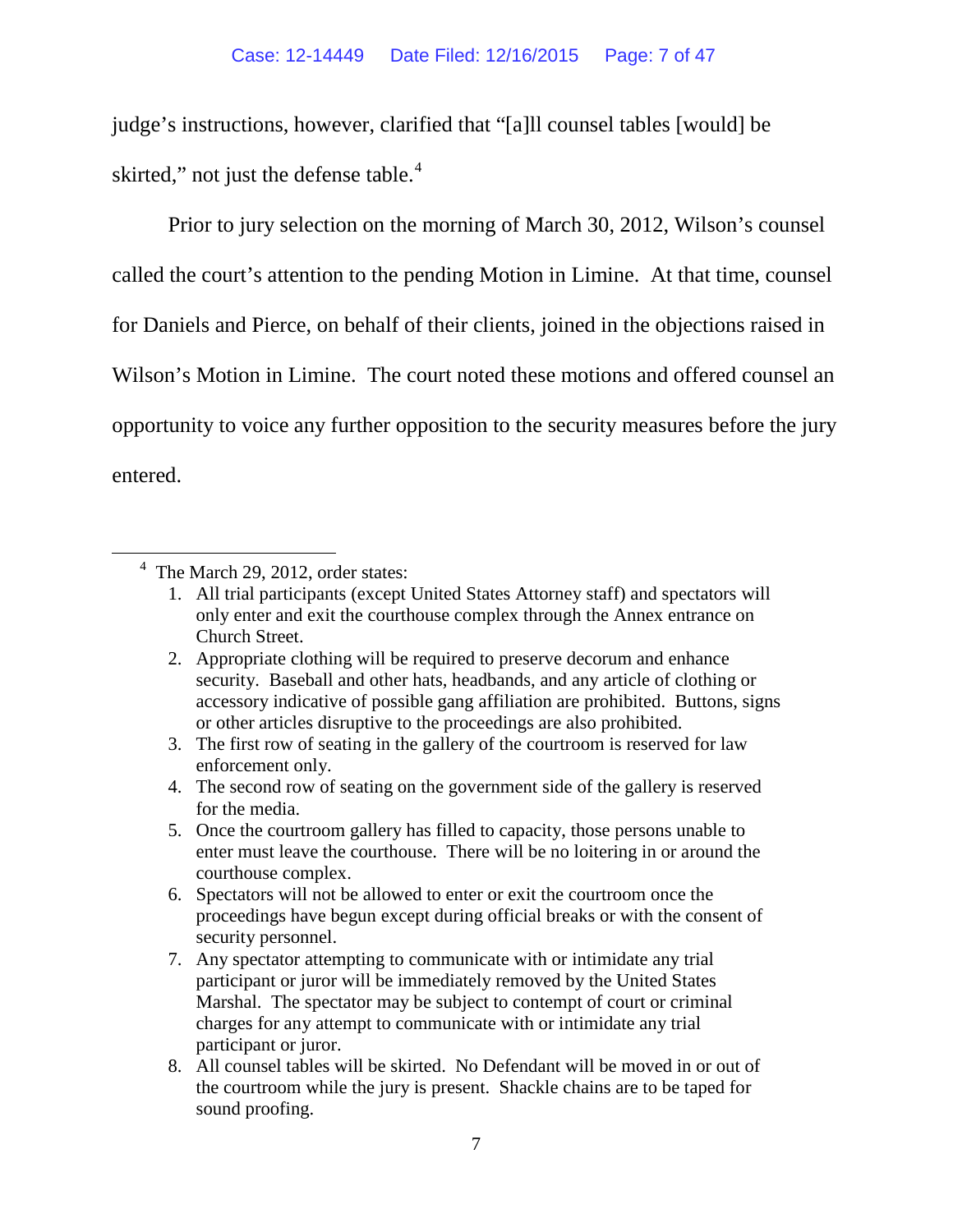### Case: 12-14449 Date Filed: 12/16/2015 Page: 8 of 47

Ultimately, however, the judge determined that the security measures would remain in place, stating, "[F]or security reasons that you-all are not aware of, we are going to leave the security measures that I've ordered in place. There's a good reason for them." Rather than detail his reasoning at that time, the judge advised counsel, "we're going to take that up after we strike the jury today. . . . I'm going to put on the record, insofar as I can, what those matters are."

The district judge assured counsel that the court had taken their concerns into account and had "taken up every reasonable precaution." Specifically, the judge reminded counsel that additional safeguards were in place, such as the skirting of the tables, taping of the leg chains, and moving of the Appellants outside the presence of the jury. Additionally, the judge noted, "All security [officers] in the room [are] nonuniformed. All security [officers] are in business suits, including the marshals and [court security officers]." The judge further remarked, before moving forward to jury selection, "The jurors are not going to be put through metal detectors. . . . If you're worried about jurors, they don't know anything about extra metal detectors. For all they know, this is how we normally do business around here."

Following the jury-selection proceeding, the court returned to the trialsecurity discussion in a separate proceeding held before the start of trial on April 2, 2012. The transcript of this proceeding remains under seal. The docket, however,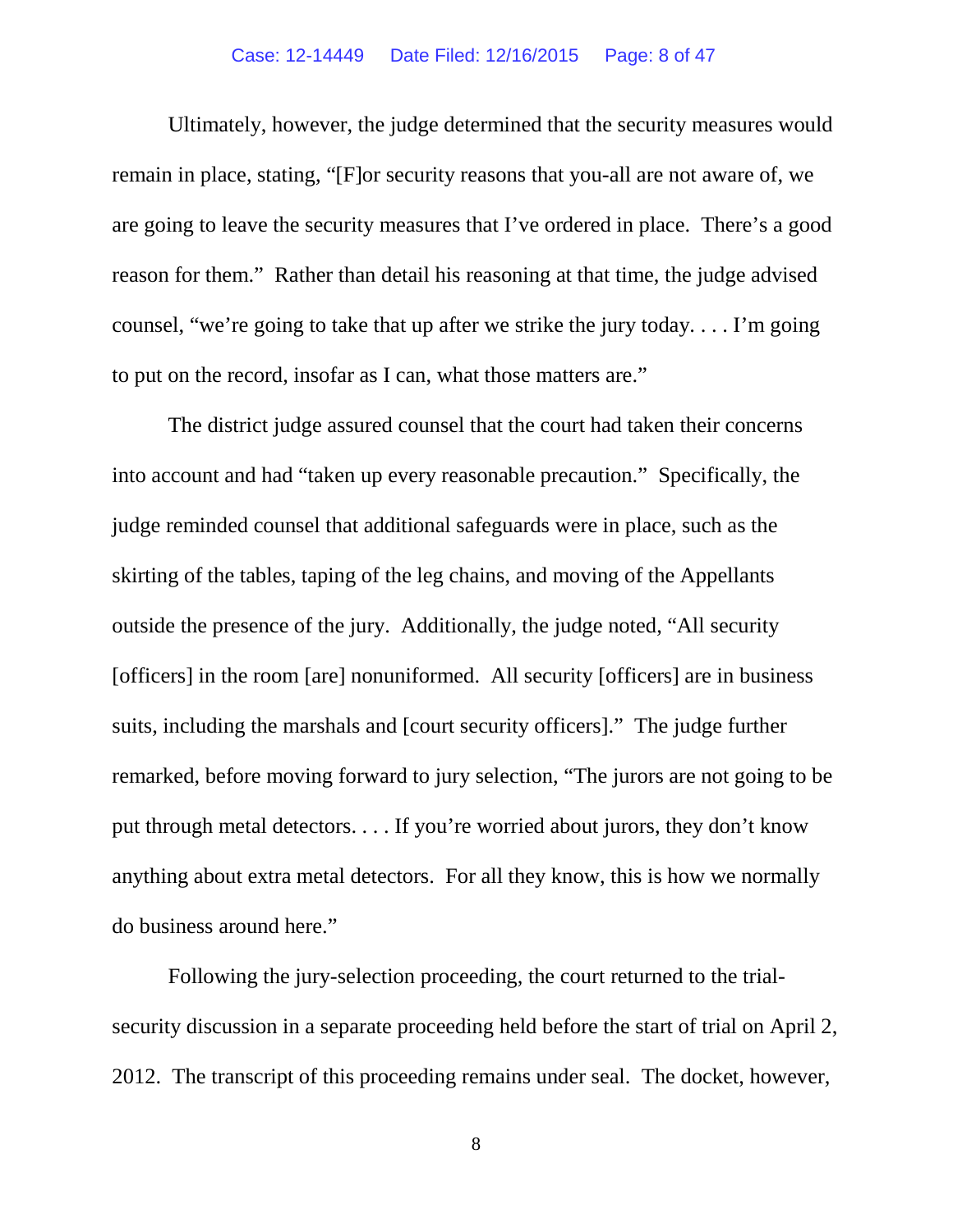reflects that the district judge orally denied the Appellants' motions in limine, and, therefore, the court employed the prescribed security measures at trial.

## **B. Witnesses**

The prosecution's witness list included the Appellants' codefendants, Anthony Tallie and Willie Tallie, who had pled guilty and agreed to testify against them. The witnesses testified that they were cousins, and that Daniels was also their cousin, while Wilson was a longtime friend. Anthony Tallie also gave an account of his participation in the July 30, 2009, attempted carjacking along with Wilson, Daniels, and Valerie Long. Willie Tallie described his involvement in robbing the convenience store with Wilson and being picked up by Daniels on October 23, 2009.

More importantly, Anthony Tallie stated that Wilson, Daniels, Willie Tallie, and Valerie Long were members of the Blood street gang. While Anthony Tallie maintained that he was never "beat in" (or given full membership) to the gang, he admitted that he had tried to fit in with the gang when he was younger by wearing a red shirt and red hat. When asked how he knew that Daniels, in particular, was a Blood, he said that Daniels wore red, carried a gun, and used Blood slang including substituting "B" for "C," such as "bountry" instead of "country" particularly in conversations with Wilson. According to Anthony Tallie, Daniels had attained the status of "triple OG" in the gang, and Wilson the status of "OG" or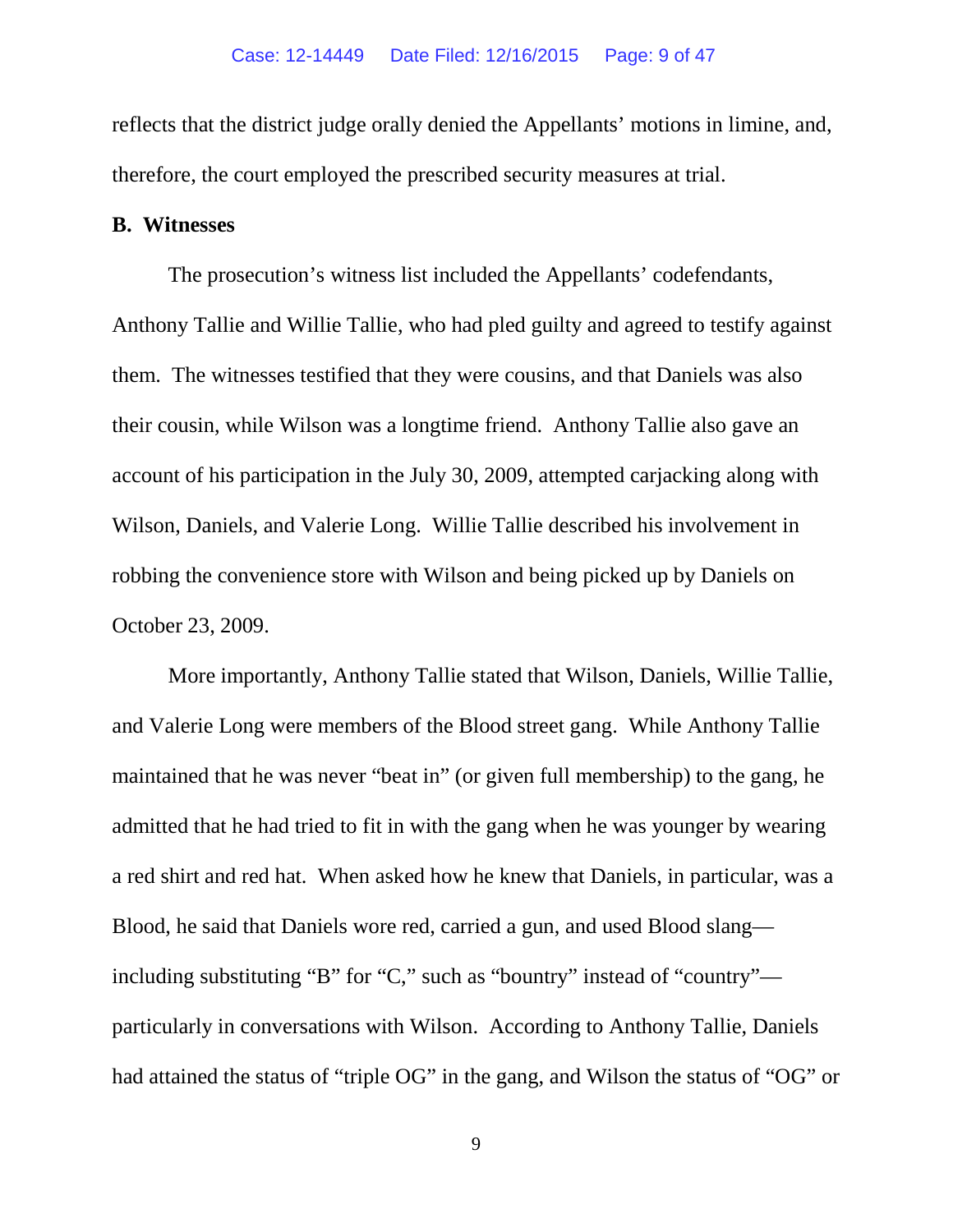"double OG," based on their time in the gang and having "put in work" for the gang. Such terms were further defined by Willie Tallie.

Willie Tallie confirmed, upon taking the stand, that he was a member of the Cedar Block set of the Blood gang, along with Wilson and Daniels. He recalled that he was beat in to the gang by Wilson, who had already been a member, on Collinwood street. Willie Tallie noted, however, that in Blood lingo, "Collinwood" was pronounced "Bollinwood"—replacing the "C" with a "B," or otherwise placing an "X" through the "C," so as to avoid using the letter of the Bloods' rival gang, the Crips.

Additionally, Willie Tallie explained that upon joining the Bloods, new members were taught "knowledge" of the gang by their "OG," including the gang's signs, the importance of certain items and the color red, and the gang's origins in California before spreading to other locations such as Montgomery, Alabama. He stated that "knowledge" also included terminology, such as the word "Piru" and the practice of replacing "C" with "B," and hand signs. New members also learned the ranks within the gang: "OG," or "original gangster"—the rank held by Wilson and Daniels, according to Willie Tallie—as well as "BG" and "YG."<sup>[5](#page-9-0)</sup> Willie Tallie explained that gang members could move up the ranks by putting in work, or, in other words, going on missions, such as a shooting mission,

<span id="page-9-0"></span><sup>5</sup> Willie Tallie indicated that he was uncertain as to what "BG" and "YG" signified.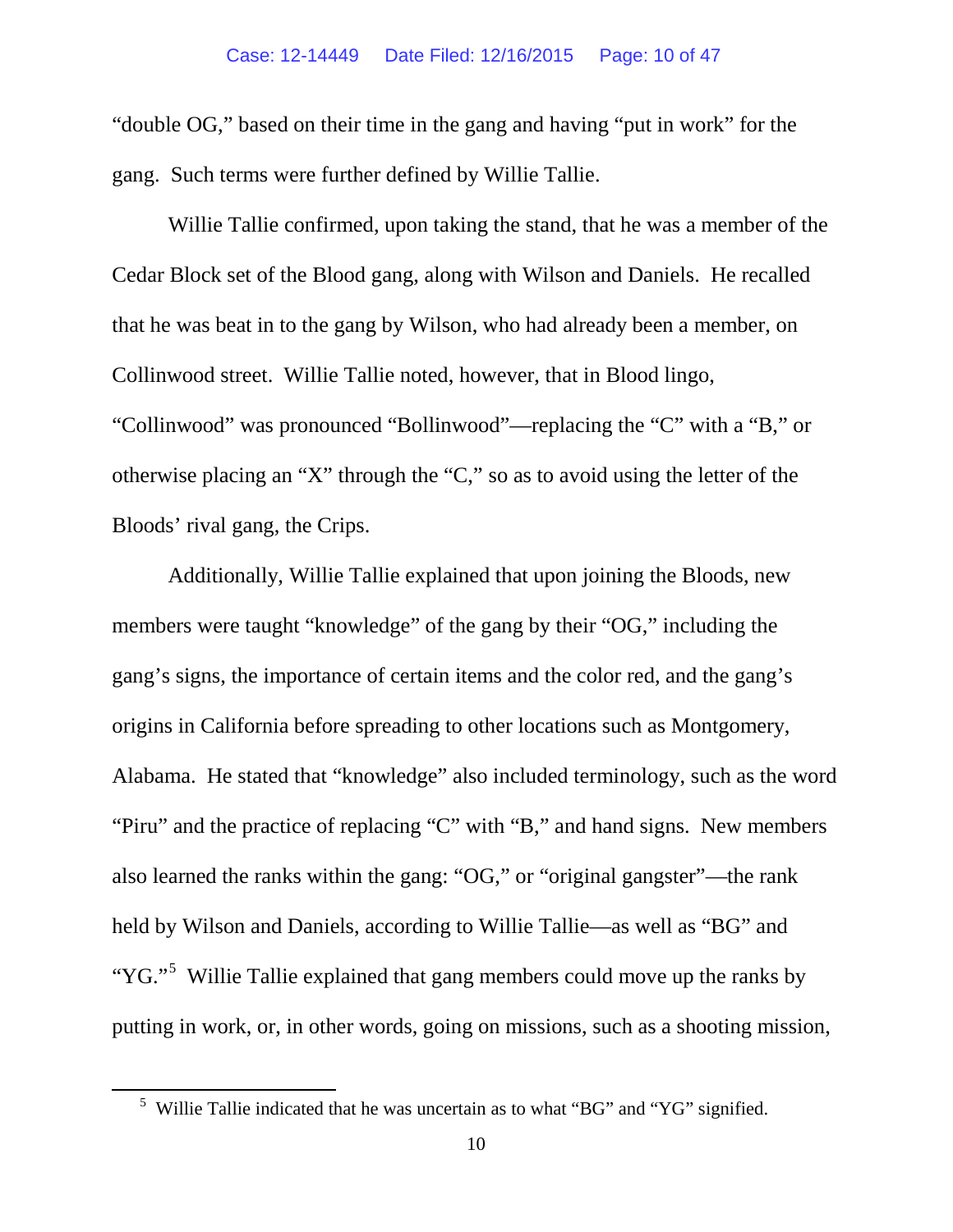### Case: 12-14449 Date Filed: 12/16/2015 Page: 11 of 47

breaking-and-entering mission, or fighting mission. He further testified that he had used the term "Piru" and other gang terminology in conversations with Wilson and Daniels, and that the three had worn red to signify the Bloods, used hand signs, carried firearms every day, and engaged in criminal activity together.

Other witnesses for the prosecution included three victims of the home invasion on August 1, 2009. Particularly relevant here is that in describing the events that transpired on that evening, the man who lived in the home remarked that one of the perpetrators was wearing a red hat displaying the iconic "P" of the Philadelphia Phillies professional baseball team, another was wearing tennis shoes with red laces, and at least two were carrying firearms. The man's two family members also testified to having heard the perpetrators shout the word "Piru" repeatedly, and one confirmed that one of the perpetrators had worn a red hat.

## **C. Gang Experts**

Prior to trial, the prosecution gave notice to the Appellants that it intended to offer the expert testimony of Detective Wayne Joseph Caffey ("Detective Caffey") of the Los Angeles Police Department (the "LAPD") in Los Angeles, California. The prosecution informed the Appellants that Detective Caffey was prepared to testify regarding the Appellants' affiliation with the Blood street gang.

Wilson timely filed a Motion to Limine seeking to exclude Detective Caffey's testimony as unreliable and improper under Federal Rules of Evidence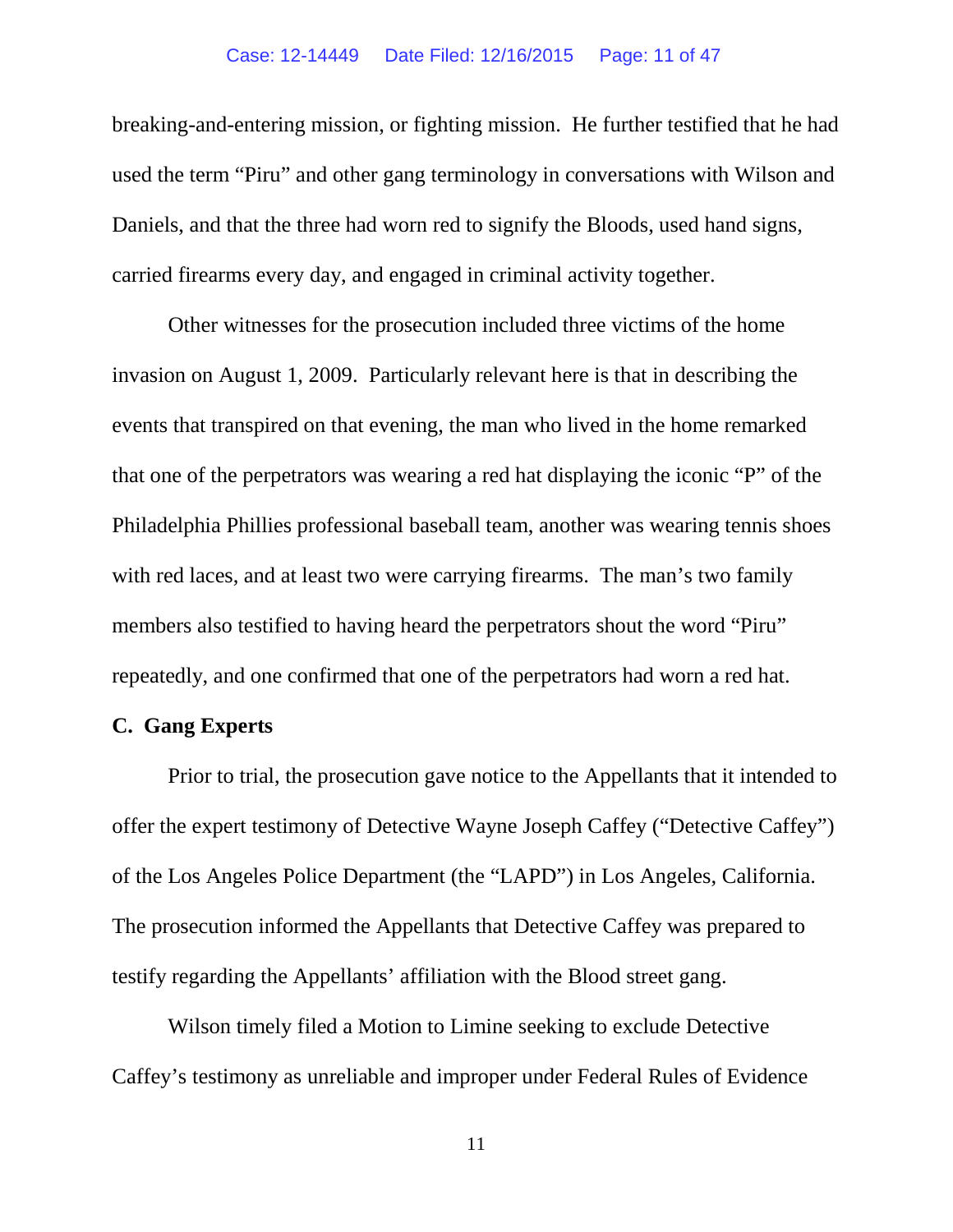702 and 704, as well as *Daubert v. Merrell Dow Pharmaceuticals, Inc.*, 509 U.S. 579, 113 S. Ct. 2786, 125 L.Ed.2d 469 (1993). Pierce and Daniels subsequently moved in limine, adopting Wilson's arguments and further objecting to this testimony as unfairly prejudicial, misleading, and confusing under Federal Rule of Evidence 403. In opposition to these motions, the prosecution filed a Response emphasizing Detective Caffey's extensive experience working with gangs, and that his testimony would serve a critical role in explaining the other evidence of the Appellants' gang affiliation at trial.

The district court noted the Appellants' motions, and their request for a *Daubert* hearing on the matter, at the March 15, 2012, status conference. Upon the court's inquiry, the prosecutor briefly set forth Detective Caffey's background, including that he had over thirty years of experience with the LAPD working directly with gang members. The prosecutor described the general nature of the expert's testimony as follows:

One thing in particular that he will talk about is that the Bloods street gang began in Compton, California. One of the original sets was called Piru, based off the name of Piru Street in Compton, California. Over time, the Bloods street gang has sort of been exported to all parts of the country, okay; and gang members throughout other parts of the country have adopted many of these -- obviously, the colors, the lingo, and that sort of thing.

As to his opinion of the specific facts of this case, the prosecutor represented that Detective Caffey's statement would be limited to whether, "based on the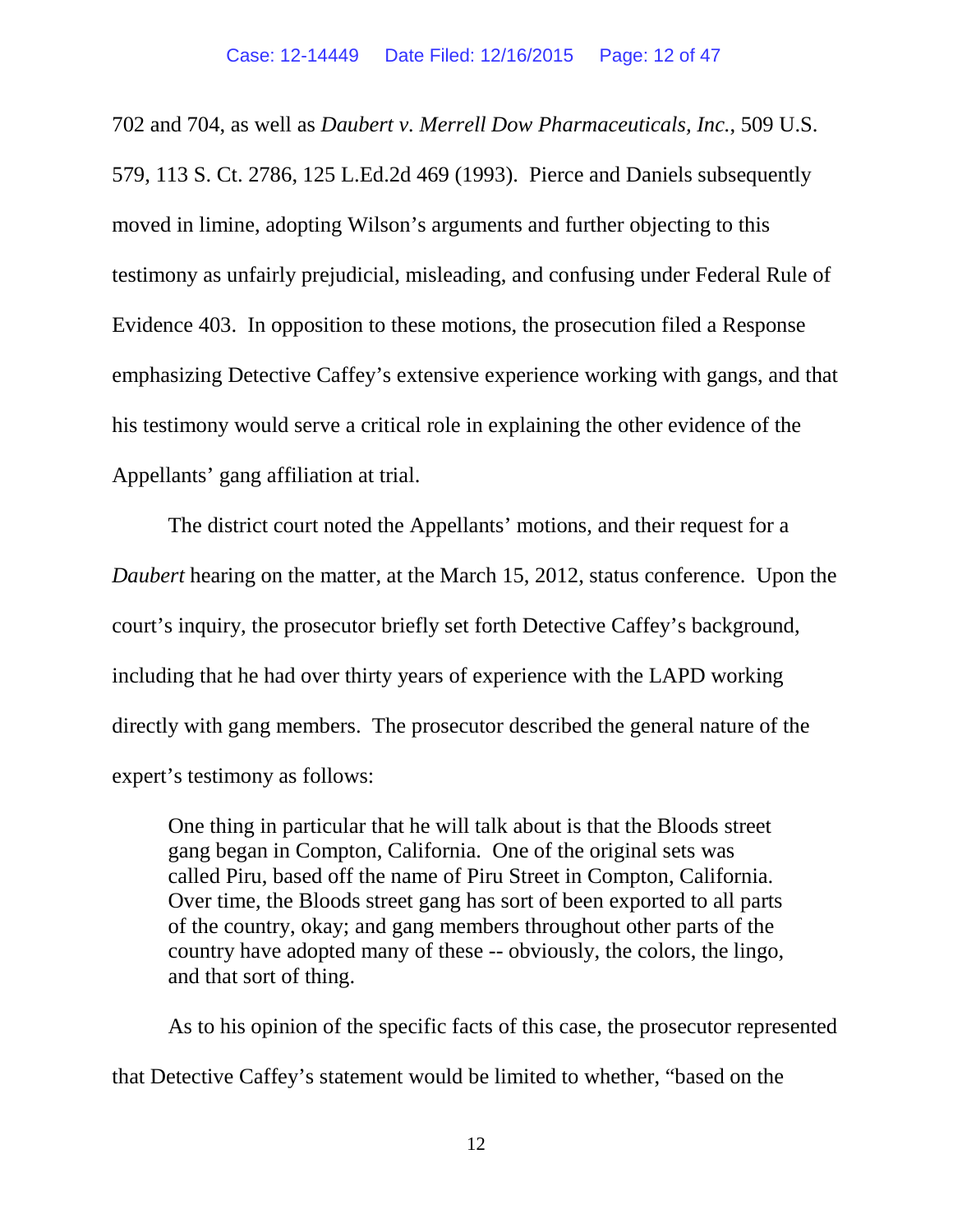evidence [he had] reviewed in this case"—including the testimonies of the victims of the home invasion—he believed that the Appellants had "exhibit[ed] conduct consistent with Blood gang members or membership in the Bloods street gang." The prosecutor assured the court that he "[did not] plan to have him say these three individuals were Bloods."[6](#page-12-0)

Based on these representations, the district court found no reason to hold a pretrial *Daubert* hearing regarding Detective Caffey's testimony, but expressly left open the possibility of an intratrial hearing on the matter. Nevertheless, the district judge later informed counsel at the jury-selection proceeding that he planned to allow expert gang testimony from both sides, and, accordingly, orally denied the Appellants' motions in limine regarding Detective Caffey's testimony before the start of trial on April 2, 2012. In doing so, however, the judge chose to reserve ruling on the scope of the testimony until it was presented at trial.

The Appellants renewed their objections to Detective Caffey's testimony at trial, citing their previously stated grounds. The district judge overruled these objections, allowing Detective Caffey to take the stand.

Detective Caffey testified at great length regarding not only his experience with California gangs but also his gang-related experience in other parts of the

<span id="page-12-0"></span><sup>&</sup>lt;sup>6</sup> The prosecution provided the court with a copy of a "lengthy letter" originally sent to defense counsel, which laid out the expert disclosure for Detective Caffey and the nature and scope of the matters about which he would testify.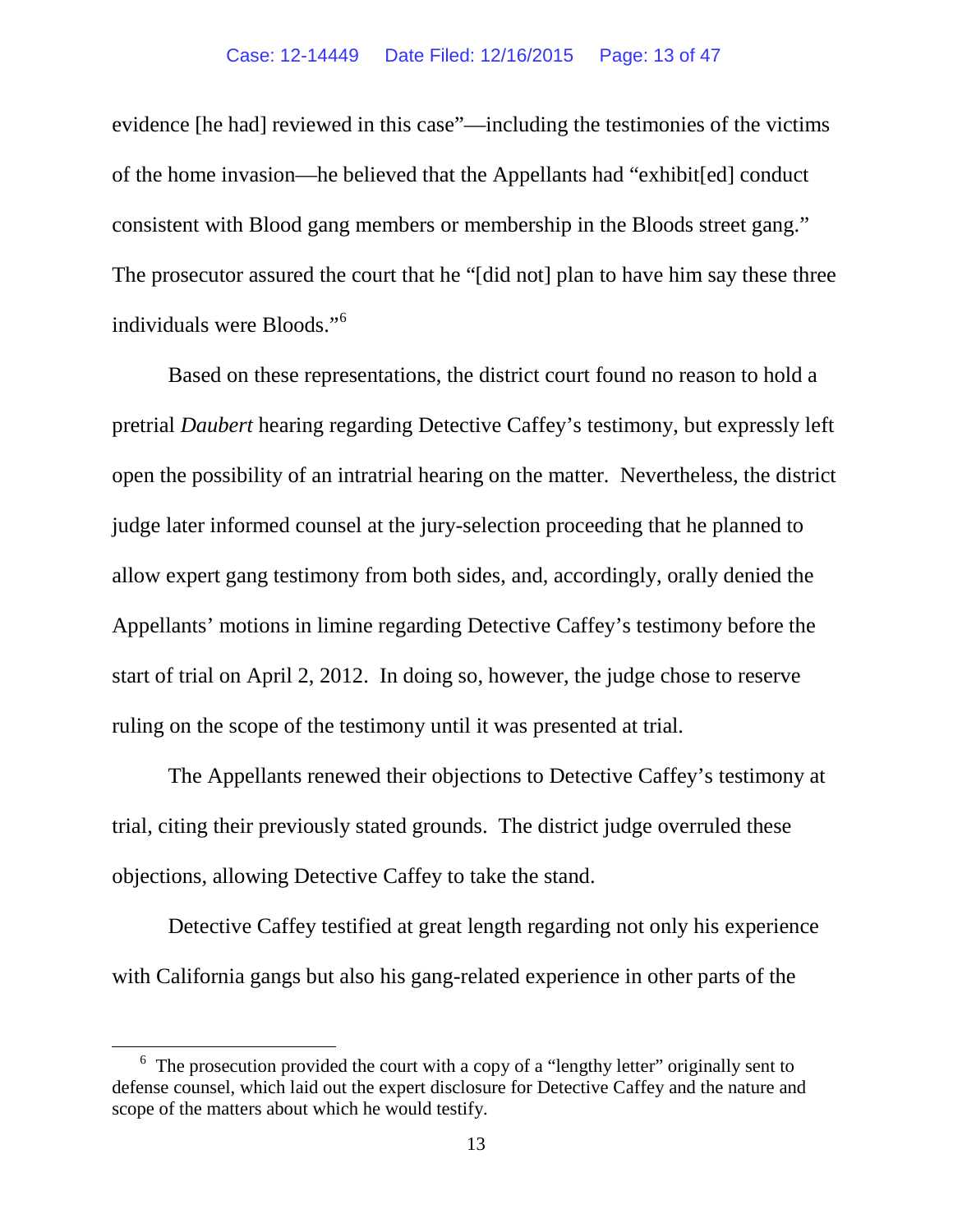country. At the time of trial, Detective Caffey had over thirty years' experience as a member of the LAPD. He had completed four different assignments with a unit of the LAPD specifically dedicated to street-gang activity, though he testified that most of his assignments with other units—such as homicide or narcotics—had involved gang members.<sup>[7](#page-13-0)</sup> Through these assignments, Detective Caffey had frequent contact with gang members and interviewed them on several occasions both on the street and at the jail, and some for identification purposes.

Detective Caffey further stated that he had worked with the gang intel and surveillance unit of the LAPD for fourteen years. During that time, Detective Caffey worked with the California prison system to identify and interview gang members for intelligence, crime-solving, or other purposes. Detective Caffey maintained that, between the streets and the jails, he had interviewed approximately four thousand gang members, about thirty percent of whom were members of the Blood gang.

In addition to his assignments, Detective Caffey testified that he had received specialized training on street gangs from the LAPD. He also had directed an in-service class for the LAPD on African-American street and prison gangs for over twenty years, and taught an interview class for advanced investigators for the State of California. Detective Caffey further testified that he had been a member

<span id="page-13-0"></span><sup>&</sup>lt;sup>7</sup> Detective Caffey estimated that he had investigated over two hundred gang-related homicides in his career.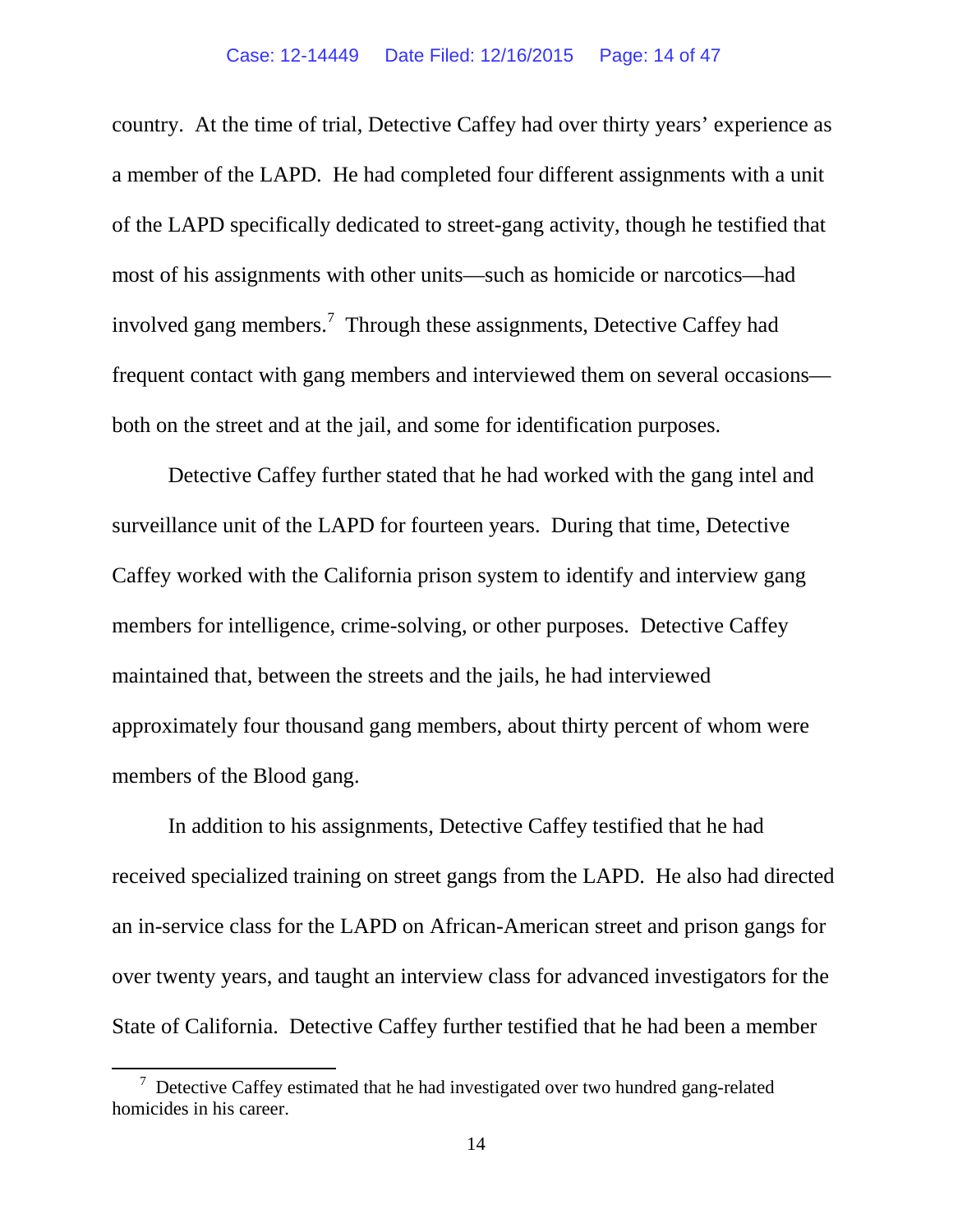of the California Gang Investigators Association for over twenty years, which provided unique opportunities to network with other gang officers both in California and nationwide.

Detective Caffey explained that the Los Angeles gang culture had spread all over the country, and, consequently, he was periodically asked to attend national gang conferences to instruct governmental and civilian audiences on the subject of gang history and practices.<sup>[8](#page-14-0)</sup> He also stated that he had provided gang training to federal law enforcement officers, federal judges, teachers, social workers, and church groups, among others. At one training course in Florida in particular, Detective Caffey had the opportunity to speak with several members of the eastcoast Bloods and Crips, who shared with him information about their gangs and their experiences. Detective Caffey estimated that he provided training or taught courses on gangs about ten to fifteen times per year and had trained well over twenty thousand people on gang activity.

Among Detective Caffey's other accomplishments were the following: writing an article on the history of the Blood and Crip gangs, which was published in a number of periodicals; consulting with television programs and news agencies in the Los Angeles area; and participating in a *National Geographic* segment on the history of the Bloods and Crips. He also testified as a gang expert in California

<span id="page-14-0"></span><sup>&</sup>lt;sup>8</sup> Detective Caffey specified that he had attended gang conferences in Florida, Maryland, Illinois, Arizona, and New Mexico, among several other states.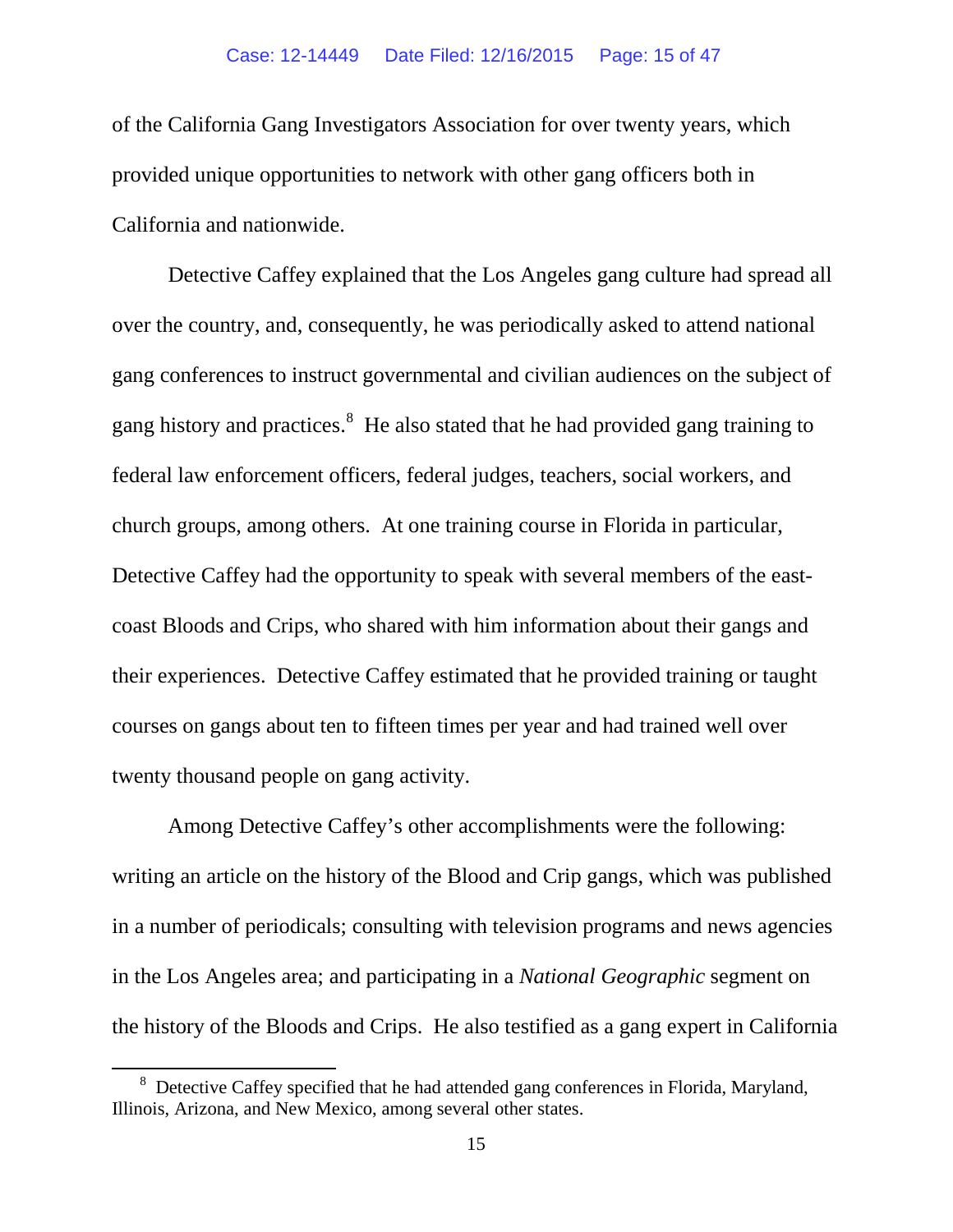state court over two hundred times, and in three federal cases in Nashville, Tennessee.

After discussing his qualifications, Detective Caffey detailed the origin, traditions, and growth of the Blood gang. He stated that the Blood gang was comprised of many subsets, including the "Cedar Block Piru" set, named after the streets or areas of Compton, California, where the gang originated. The Blood gang eventually spread to other parts of California and the country, retaining, all the while, several of the traditions of the original Blood gang. According to Detective Caffey, these traditions were indicators of membership in the Blood gang, and included wearing the color red, clothing displaying the letters "B" for "Blood" or "P" for "Piru," clothing of sports teams with these letters (such as the Boston Red Sox, Chicago Bulls, and Philadelphia Phillies), and a red bandana. He also related that Blood gang members uniformly viewed Crip gang members as enemies.

Other traditional indicators of Blood gang membership, according to Detective Caffey, were the use of certain terminology, such as "Piru" (understood as being synonymous with "Blood") and "damu" (Swahili for "Blood"). Blood gang members also replaced the letter "C" with a "B" when speaking with other Bloods (such as "Bompton" rather than "Compton"); crossed out, flipped upside down, or flipped backward the letter "C" when written; and made certain hand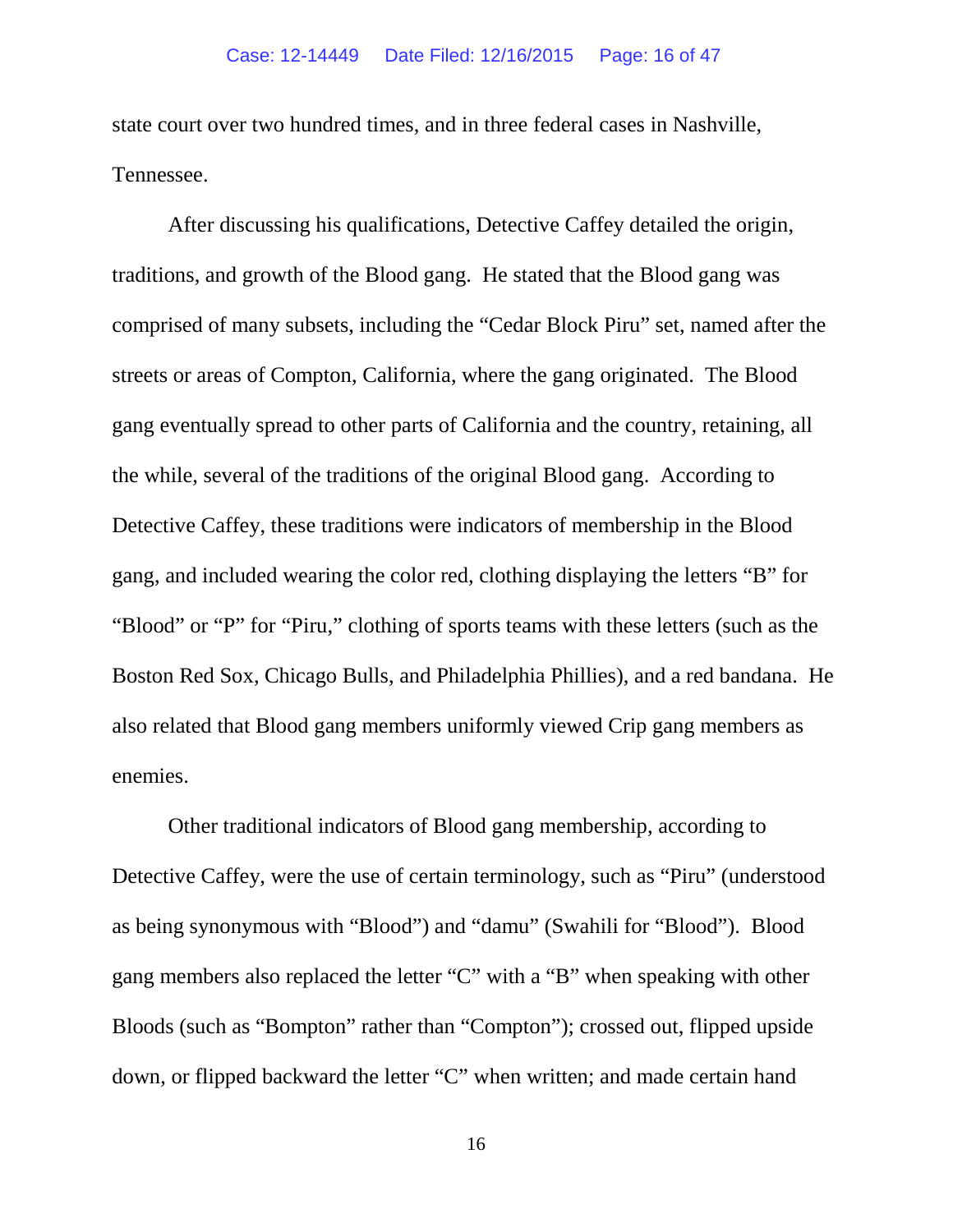signs displaying the letter "B" or "P." Detective Caffey further testified that Blood gangs nationwide generally committed violent crimes and carried firearms.

Notwithstanding these similarities, Detective Caffey identified some distinctions between the west-coast and east-coast Bloods. For example, he explained that individuals joining the Blood gang typically were grandfathered in or recruited, but that the recruitment techniques differed, depending on location, from being "jumped in" (or taking "a beat[ ] down") to "putting in work" (or carrying out missions, often violent, to earn respect). Detective Caffey also indicated that while Blood gangs nationwide used the designation "OG," or "original gangster," the methods of achieving this status, as well as the level of prestige afforded to it, varied from coast to coast. In addition to "OG," east-coast Bloods recognized other titles—"double OG," "triple OG," "YG" ("young gangster"), and "BG" ("baby gangster")—forming a rank structure that was not characteristic of the original west-coast Blood gang. Finally, Detective Caffey stated that he had encountered east-coast Blood gang members with certain tattoos that were not common among Bloods on the west coast, and had observed eastcoast Bloods using numbers to communicate in a code-like fashion not shared by their west-coast counterparts.

When asked about his familiarity with the Appellants' case, Detective Caffey shared that he had reviewed some recordings, reports, transcripts of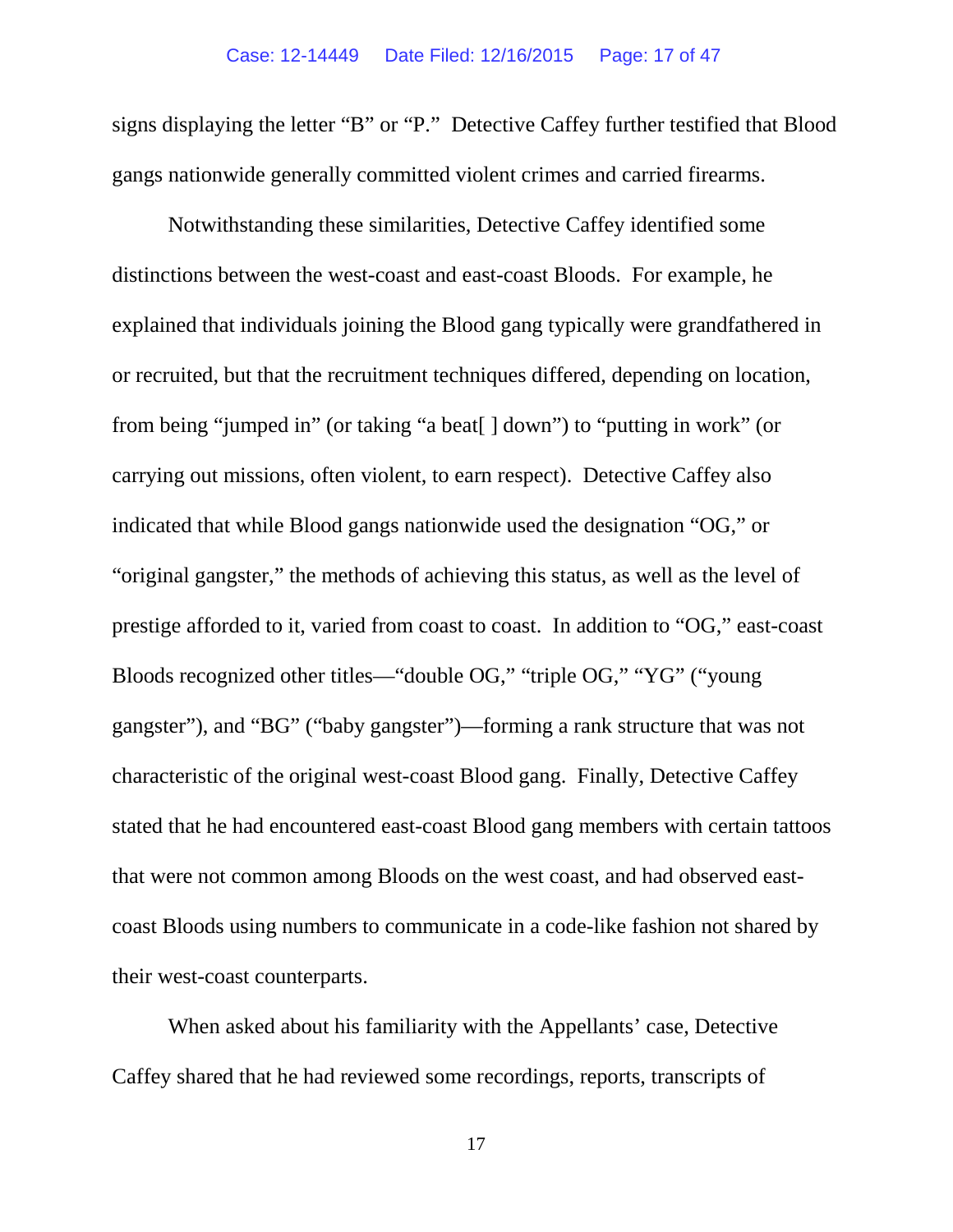recordings, and photographs of the Appellants. Detective Caffey commented on those photographs, which the prosecution had entered into evidence, including his interpretations of certain of the Appellants' tattoos and his observations of their red clothing, hats embroidered with the letter "B," and hand signs.<sup>[9](#page-17-0)</sup> Additionally, he offered his opinion on recordings and transcripts of recordings entered into evidence by the prosecution, which captured certain of the Appellants' telephone conversations while incarcerated. Detective Caffey noted, in part, that the speakers consistently replaced "C" with "B"; used numbers to communicate; repeated "damu" and "Piru" multiple times; self-identified as an "OG"; spoke negatively about Crips; and, on one occasion, described an area of Compton that was Cedar Block Piru territory.<sup>10</sup>

Detective Caffey also commented on the statements of one of the home invasion victims, the transcript and audio of which he had reviewed prior to taking the stand. He found certain facts relayed by the victim to be particularly noteworthy: that the perpetrators wore red hats, one of which displayed the iconic "P" of the Philadelphia Phillies; that they repeatedly shouted the word "Piru"; and

<span id="page-17-0"></span><sup>&</sup>lt;sup>9</sup> For instance, in one photograph featuring Daniels, Detective Caffey opined that his tattoo "CBP" meant "Cedar Block Piru," and observed that the "C" was crossed out. Detective Caffey also remarked that the inscription "Bollinwood" underneath "CBP" appeared to refer to the specific Blood area in this case, which he understood to be "Collinwood," with the "C" characteristically changed to a "B."

<span id="page-17-1"></span> $10$  In particular, the speakers said, "bity," "brazy," and "Bhristmas," instead of "city," "crazy," and "Christmas," respectively.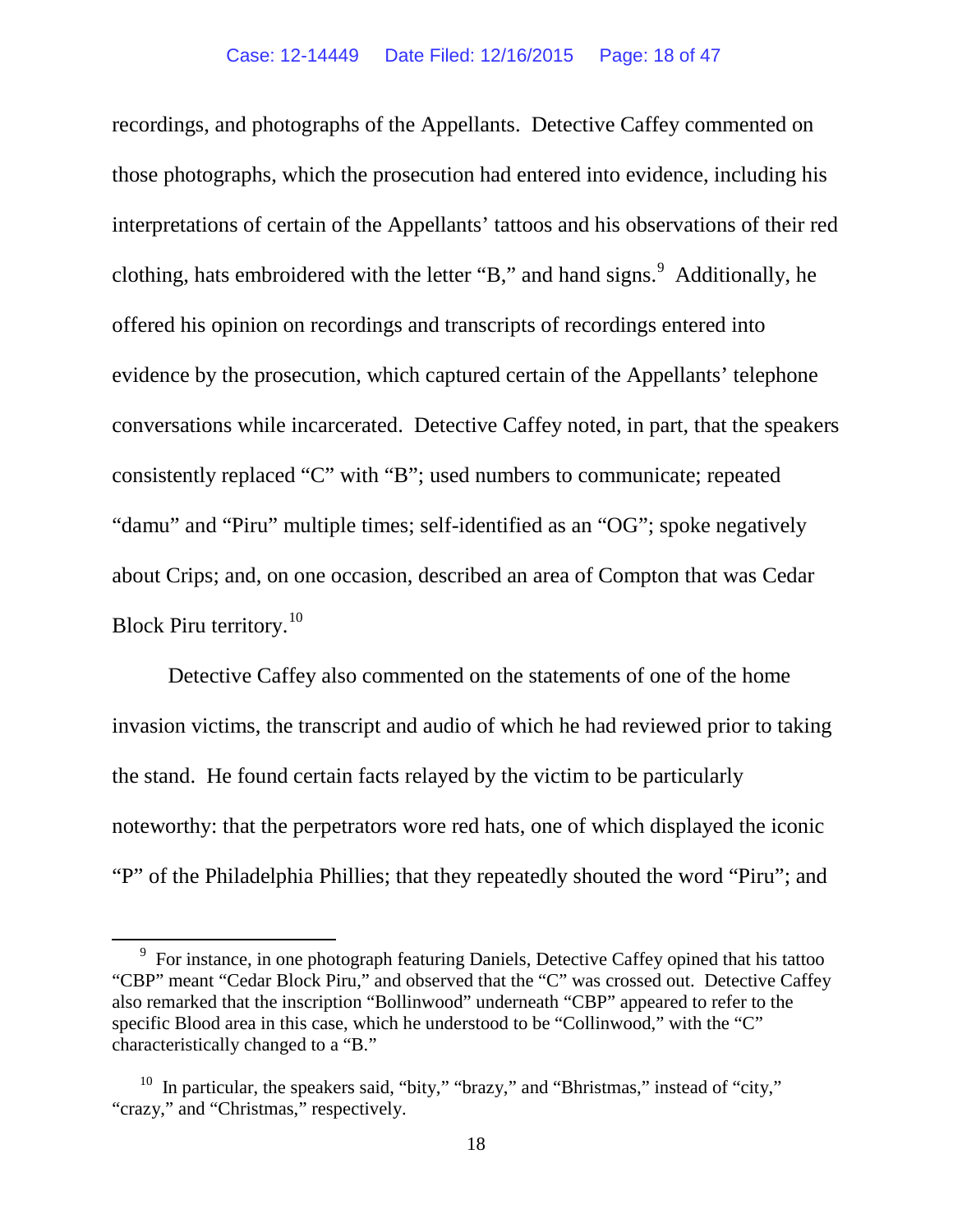that these things occurred while the Appellants were in a house committing a

crime. The prosecutor's inquiry into Detective Caffey's opinion of these facts

proceeded as follows:

Q. If you didn't know anything about the facts of this case and with no knowledge of who actually committed that particular crime, if you reviewed those statements from that victim, what would be your perception of that incident?

A. As an investigator, the first thing I would be looking for were Blood gang members.

Q. And would being in a house while committing a crime, shouting the term "Piru" -- is that conduct that's consistent with what you've seen in your experience among Blood gang members?

A. Yes.

Q. And if an individual is wearing a Phillies hat in that house, is that significant to you?

A. Yes.

Detective Caffey further stated that it would have been unusual for Blood gang members to bring a nonmember of the gang with them to commit a crime such as the home invasion robbery. Notwithstanding these statements, Detective Caffey represented on cross-examination that he had no personal knowledge as to whether any one of the Appellants was, in fact, a member of a gang.

Later in the trial, Pierce called his own gang expert, Lisa Taylor-Austin ("Taylor-Austin"), to testify. Taylor-Austin stated that she held a counseling degree and had experience counseling approximately two thousand gang members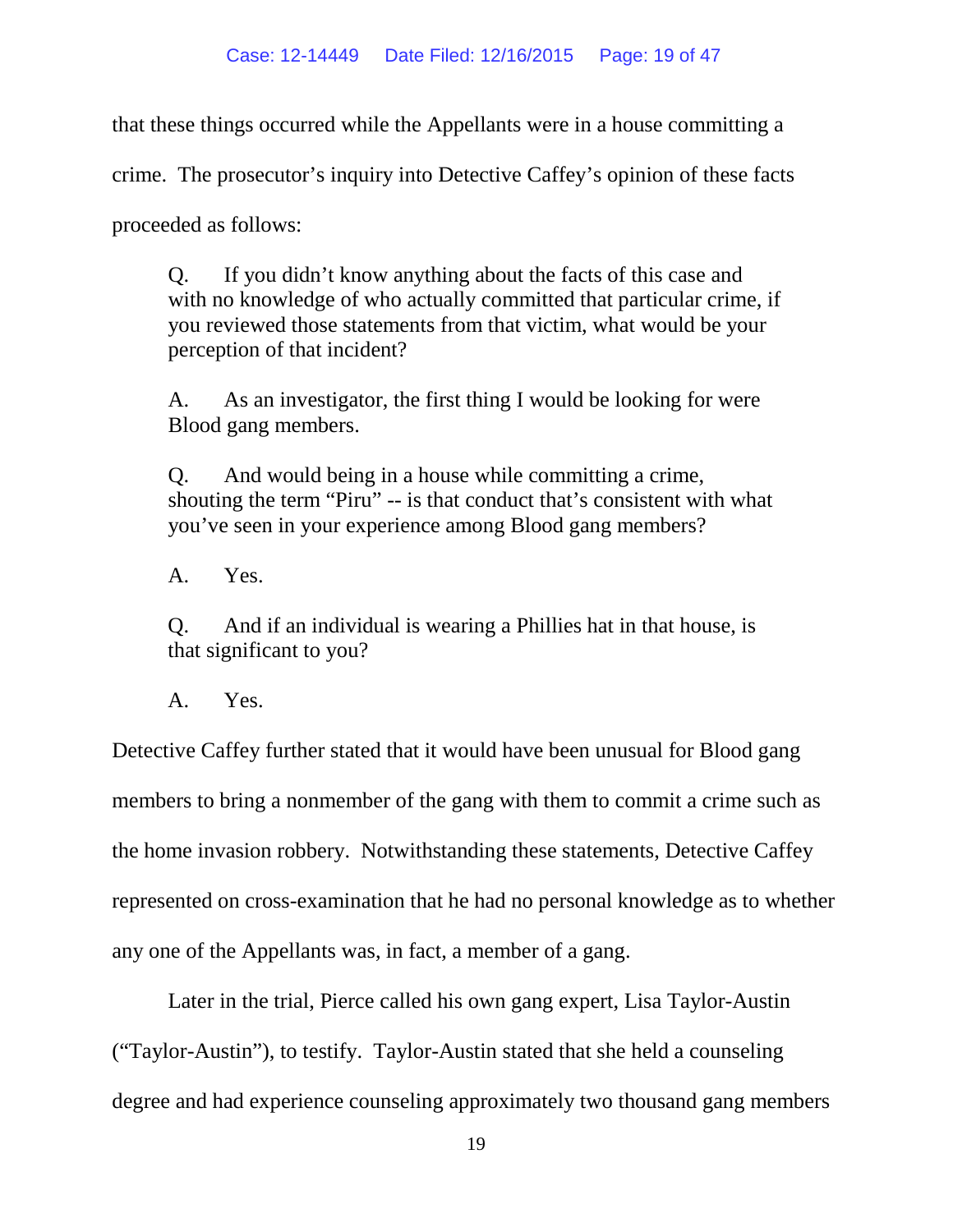throughout California, New York, and Connecticut. She also indicated that she had consulted with two collegiate institutions, a television show, the New York Police Department gang unit, and a U.S. Marshals office in Louisiana regarding gang activity. Further, Taylor-Austin reported that she had completed training or taught courses on gangs in California and the northeast, and served as a gang expert in Arizona, Kansas, Kentucky, and South Carolina.

Consistent with Detective Caffey's testimony, Taylor-Austin described gang identifiers as including clothing in one primary color; symbols on clothing; tattoos; hand signs; specific terminology, such as numeric codes and, in the case of Bloods, the word "Piru"; and the commission of crimes. Taylor-Austin, like Detective Caffey, stated that her knowledge of the Appellants' case was limited to what she had heard in court, and her review of some of the relevant transcripts and other statements in the case. On this evidence, Taylor-Austin concluded that the evidence seemed to support the existence of a hybrid gang, given the mixed references to "Cedar Block Piru," "Bollinwood," and other names.<sup>[11](#page-19-0)</sup>

## **D. Verdict and Sentencing**

<span id="page-19-0"></span> $11$  Taylor-Austin's testimony was slightly inconsistent with that of Detective Caffey in some other respects—none of which is of any consequence here—such as her statement that the eastcoast designations of "double OG" and the like were prevalent but did not function as a rank structure, and her interpretations of the hand signs in the photographs as representing a gang, but not the Blood gang.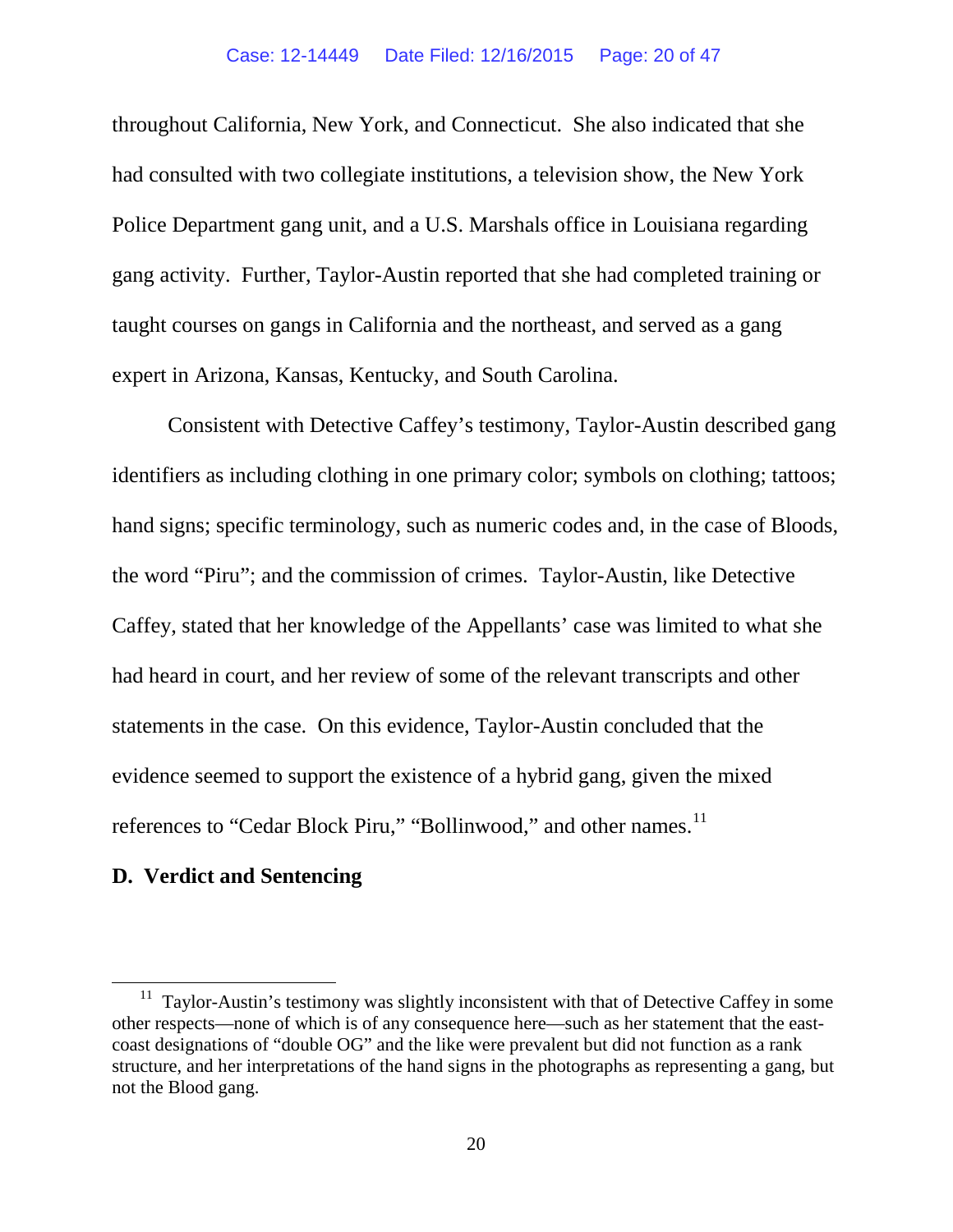On April 6, 2012, the jury returned verdicts finding the Appellants guilty on all charged counts. The district court sentenced Wilson to a term of 894 months in prison, Daniels to a term of 1,044 months in prison, and Pierce to a term of 288 months in prison. Additionally, the court sentenced each Appellant to five years of supervised release following the term of imprisonment, as well as a special assessment. Wilson, Daniels, and Pierce timely filed their respective notices of appeal on August 27, 2012, September 5, 2012, and October 1, 2012.

## **II. LEGAL STANDARDS**

The first issue we address is whether the district court erred in ordering the use of enhanced security measures at trial. We review for abuse of discretion a district court's decision regarding the security measures that will be in place at trial. *United States v. Baker*, 432 F.3d 1189, 1245 (11th Cir. 2005); *United States v. Durham*, 287 F.3d 1297, 1304 (11th Cir. 2002). District judges are ultimately responsible for "ensuring the safe, reasonable and orderly progress of trial." *Durham*, 287 F.3d at 1303 (internal quotation marks omitted) (quoting *United States v. Theriault*, 531 F.2d 281, 284 (5th Cir. 1976)). [12](#page-20-0) Accordingly, a district judge must be afforded reasonable discretion to balance the interests involved and to determine the measures necessary to guarantee the security of the courtroom.

<span id="page-20-0"></span>12 In *Bonner v. City of Prichard*, 661 F.2d 1206, 1209 (11th Cir. 1981) (en banc), we adopted as precedent all of the former Fifth Circuit decisions prior to September 30, 1981.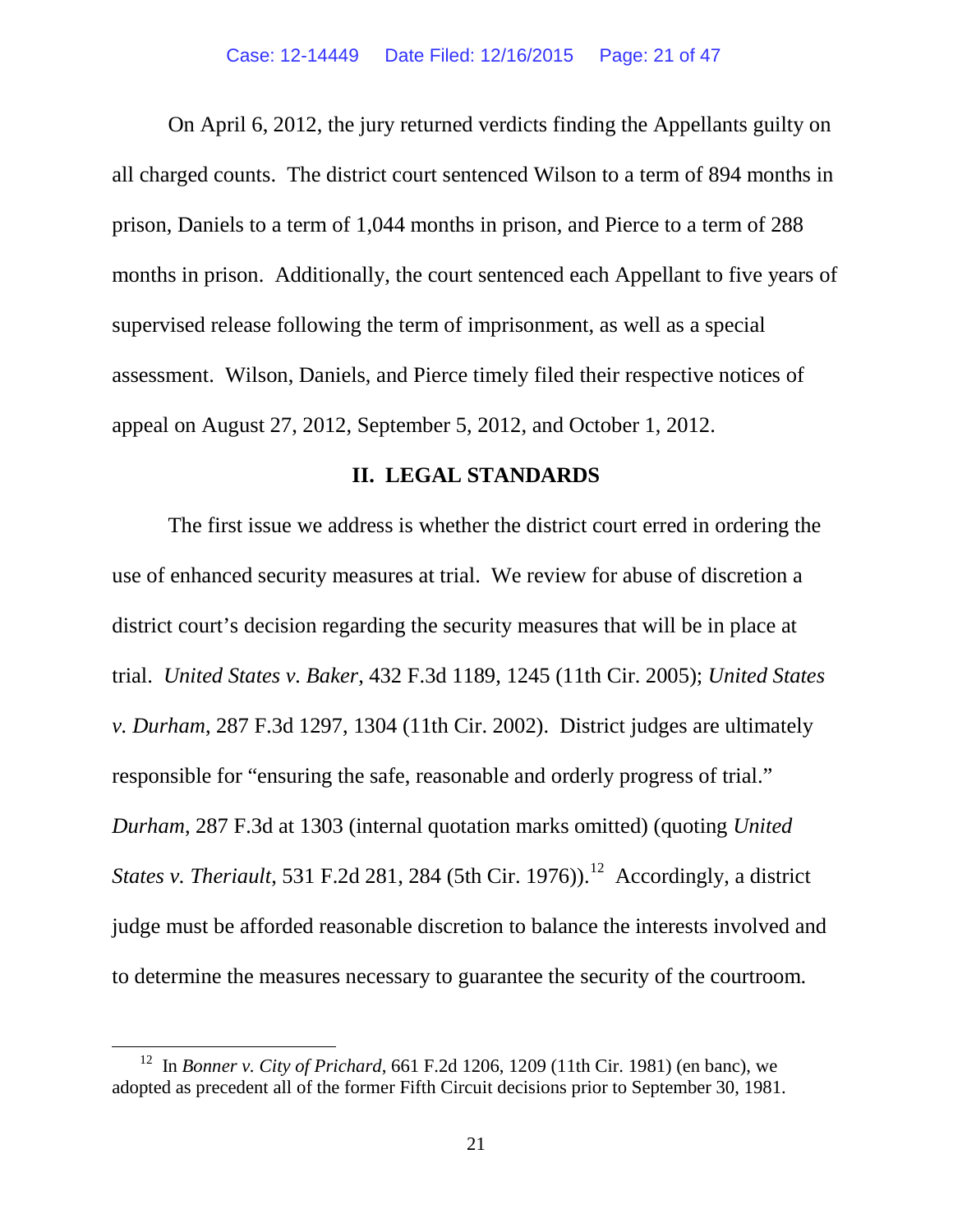*Id.* (citing *Theriault*, 531 F.2d at 284); *United States v. Mayes*, 158 F.3d 1215, 1219 (11th Cir. 1998).

The second issue that merits discussion is whether the district court erred in allowing the prosecution's gang expert to testify at trial. We review a district court's evidentiary rulings, including those regarding the admissibility of expert testimony and reliability of expert opinion, for an abuse of discretion. *United States v. Augustin*, 661 F.3d 1105, 1123 (11th Cir. 2011) (citing *United States v. Bradley*, 644 F.3d 1213, 1270 (11th Cir. 2011)); *United States v. Frazier*, 387 F.3d 1244, 1258 (11th Cir. 2004) (citing *Gen. Elec. Co. v. Joiner*, 522 U.S. 136, 141– 43, 118 S. Ct. 512, 517, 139 L.Ed.2d 508 (1997)). Indeed, a district court enjoys "considerable leeway" in making decisions of this type, as it is in the best position to evaluate documentary evidence and is able to observe witnesses and jurors first hand. *United States v. Brown*, 415 F.3d 1257, 1265–66 (11th Cir. 2005) (citing *United States v. Jernigan*, 341 F.3d 1273, 1285 (11th Cir.2003)) ("We recognize a significant range of choice for the district court on evidentiary issues, which is to say we defer to its decisions to a considerable extent." (citing *McCorvey v. Baxter Healthcare Corp.*, 298 F.3d 1253, 1257 (11th Cir. 2002))).

When applying the abuse-of-discretion standard, we must affirm unless we find that the district court has applied the wrong legal standard, followed the wrong procedure, relied on clearly erroneous facts, or committed a clear error of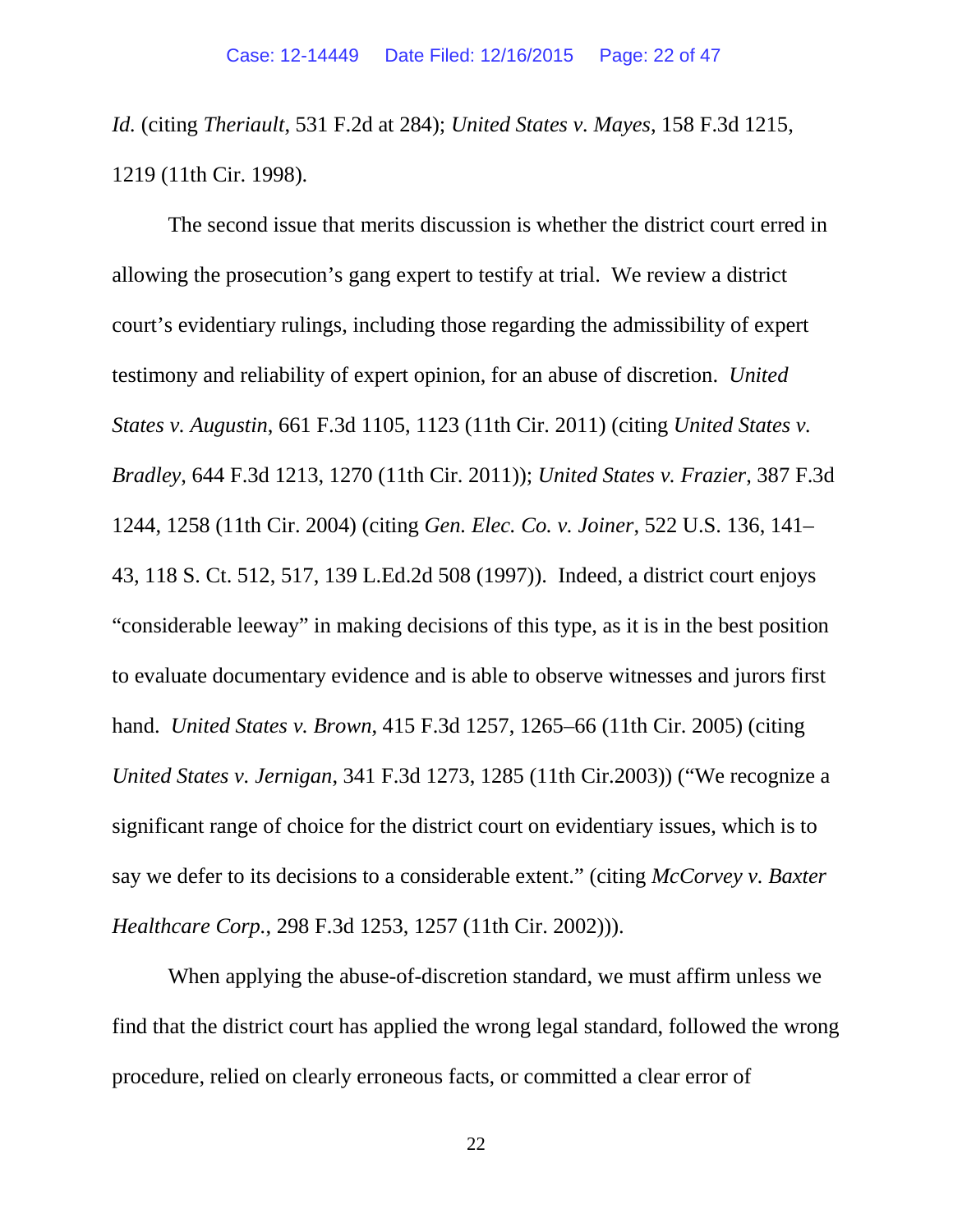judgment. *See Baker*, 432 F.3d at 1245 (citing *Frazier*, 387 F.3d at 1259) (security measures); *Brown*, 415 F.3d at 1266 (citing *McClain v. Metabolife Int'l Inc.*, 401 F.3d 1233, 1238 (11th Cir. 2005); and *Frazier*, 387 F.3d at 1259) (expert testimony).

### **III. DISCUSSION**

## **A. Security Measures**

Wilson argues that the district court erred in issuing an order directing the use of additional security measures at trial. Specifically, the Appellant maintains that the following security measures interfered with his constitutional rights to a fair trial and to due process of law: (1) the requirement that the Appellants wear shackles and tasers for the duration of trial; (2) the presence of additional U.S. Marshals and court security officers in the courtroom, for whom the court reserved the first row of the gallery; and (3) the placement of an additional metal detector outside the courtroom door. According to Wilson, he suffered actual prejudice as a result of these measures, in that "the jury was predisposed to find him guilty because of the intense security that was presen[t]." Wilson further contends that these measures posed an inherent risk of prejudice based on "the unacceptable risk of the tightened security coming into play."

While a district court retains reasonable discretion to determine which security measures are necessary in a given case, this discretion is necessarily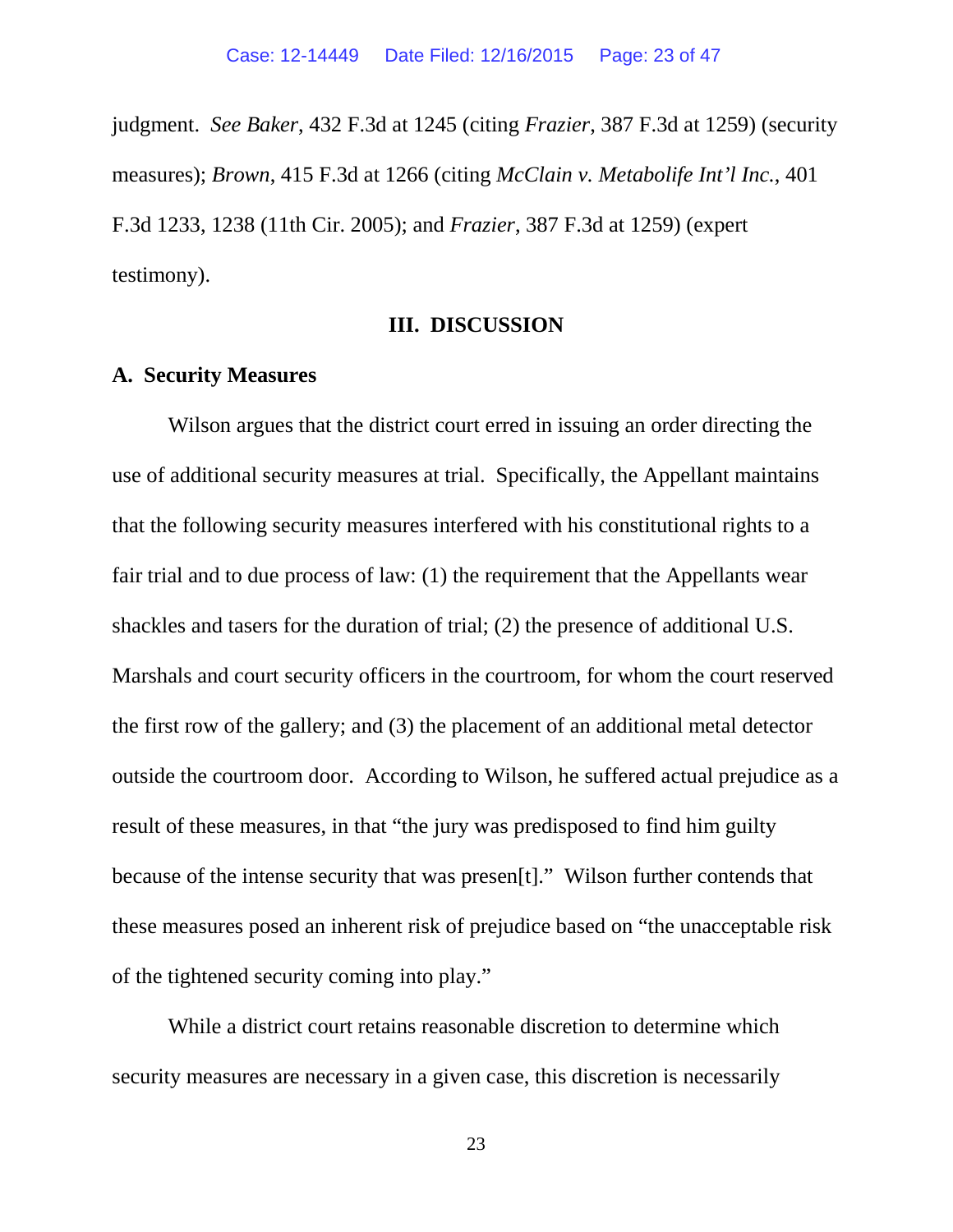limited by a criminal defendant's constitutional rights to a fair trial and due process of law. *See Durham*, 287 F.3d at 1304–06 (citing *Theriault*, 531 F.2d at 284). Among the fair-trial and due-process interests often implicated by security measures are the presumption of innocence until proven guilty, the right to secure a meaningful defense, the right to be present at trial and participate in one's defense, and "the need to maintain a judicial process that is not an affront to the dignity and decorum of the proceeding itself." *See id.* (citing *Estelle v. Williams*, 425 U.S. 501, 503, 96 S. Ct. 1691, 48 L.Ed.2d 126 (1976), and *Zygadlo v. Wainwright*, 720 F.2d 1221, 1223 (11th Cir. 1983)); *see also Baker*, 432 F.3d at 1244 (citing *Deck v. Missouri*, 544 U.S. 622, 630–31, 125 S. Ct. 2007, 2013, 161 L.Ed.2d 953 (2005), and *Mayes*, 158 F.3d at 1225). Integral to the presumption of innocence, a criminal defendant must be tried by an impartial, indifferent jury, *Woods v. Duggar*, 923 F.2d 1454, 1456 (11th Cir. 1991), and his guilt or innocence must be decided solely on the basis of evidence developed at trial, rather than "other circumstances not adduced as proof at trial," *Holbrook v. Flynn*, 475 U.S. 560, 567, 106 S. Ct. 1340, 1345, 89 L.Ed.2d 525 (1986) (quoting *Taylor v. Kentucky*, 436 U.S. 478, 485, 98 S. Ct. 1930, 1934, 56 L.Ed.2d 468 (1978)).

To safeguard these rights, a district court must be alert to factors that may undermine the fair trial process. *Estelle*, 425 U.S. at 503, 96 S. Ct. at 1693; *Woods*, 923 F.2d at 1456. Specifically, a court "must guard against 'the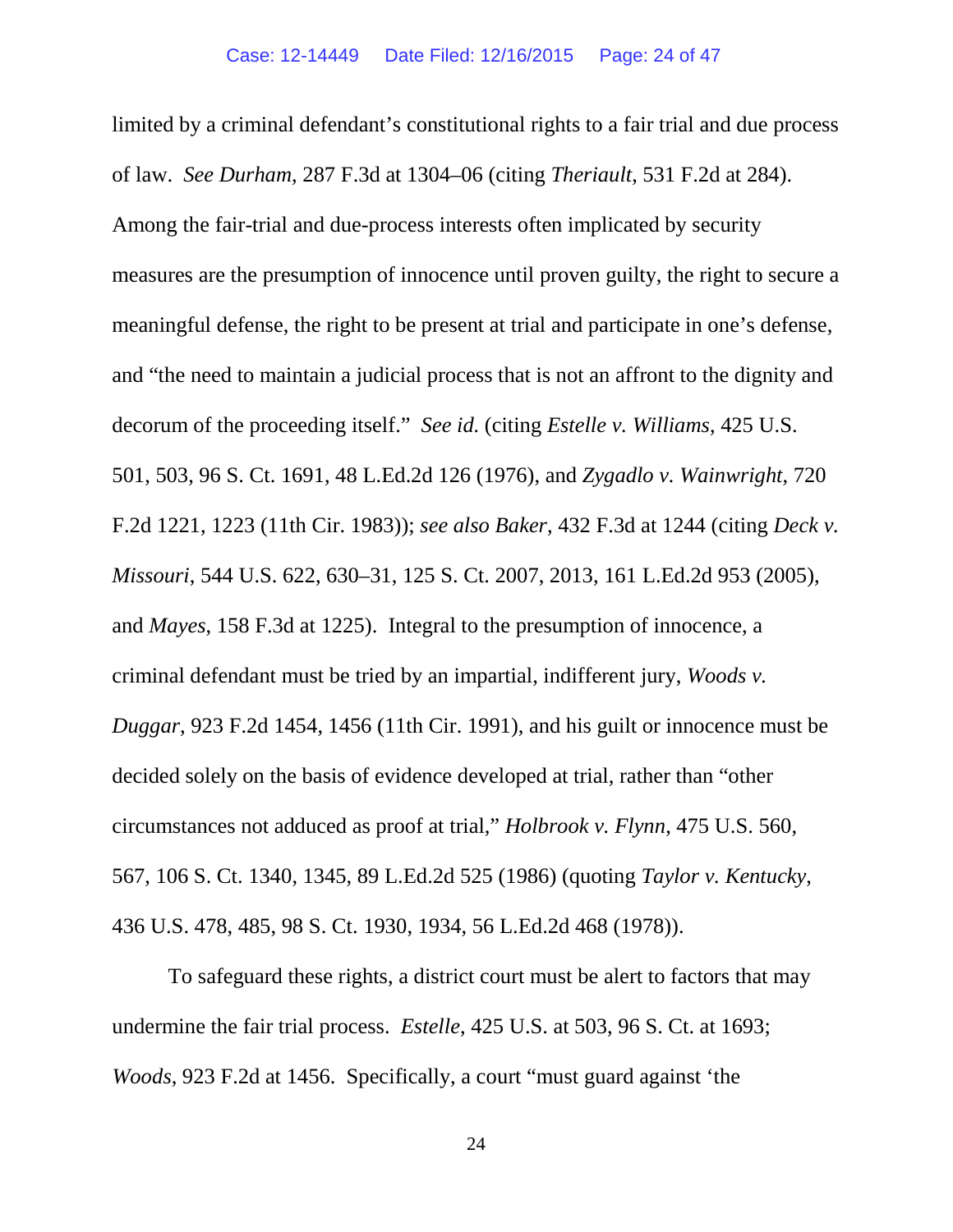atmosphere in and around the courtroom [becoming] so hostile as to interfere with the trial process.'" *Woods*, 923 F.2d at 1456 (alteration in original) (quoting *Estes v. Texas*, 381 U.S. 532, 552, 85 S. Ct. 1628, 1637, 14 L.Ed.2d 543 (1965) (Warren, C.J., concurring)). A district court, therefore, must closely scrutinize any practice affecting the trial process, evaluating its likely impact on the judgment of jurors based on "reason, principle, and common human experience." *Estelle*, 425 U.S. at 504, 96 S. Ct. at 1693.

To prevail on a claim of being denied a fair trial based on a district court's decision to implement a particular practice, a criminal defendant must demonstrate either actual or inherent prejudice. *Woods*, 923 F.2d at 1457 (citing *Holbrook*, 475 U.S. at 560, 106 S. Ct. at 1340, and *Irvin v. Dowd*, 366 U.S. 717, 81 S. Ct. 1639, 6 L.Ed.2d 751 (1961)). With regard to inherent prejudice, the test is "not whether jurors actually articulated a consciousness of some prejudicial effect, but rather whether 'an unacceptable risk is presented of impermissible factors coming into play.'" *Id.* (citing *Holbrook*, 475 U.S. at 570, 106 S. Ct. at 1346). Thus, the test for inherent prejudice requires us to consider (1) "whether there is an 'impermissible factor coming into play,'" and (2) "whether it poses an 'unacceptable risk.'" *Id.* Where a criminal defendant succeeds in proving actual or inherent prejudice due to the use of a particular procedure at trial, the state must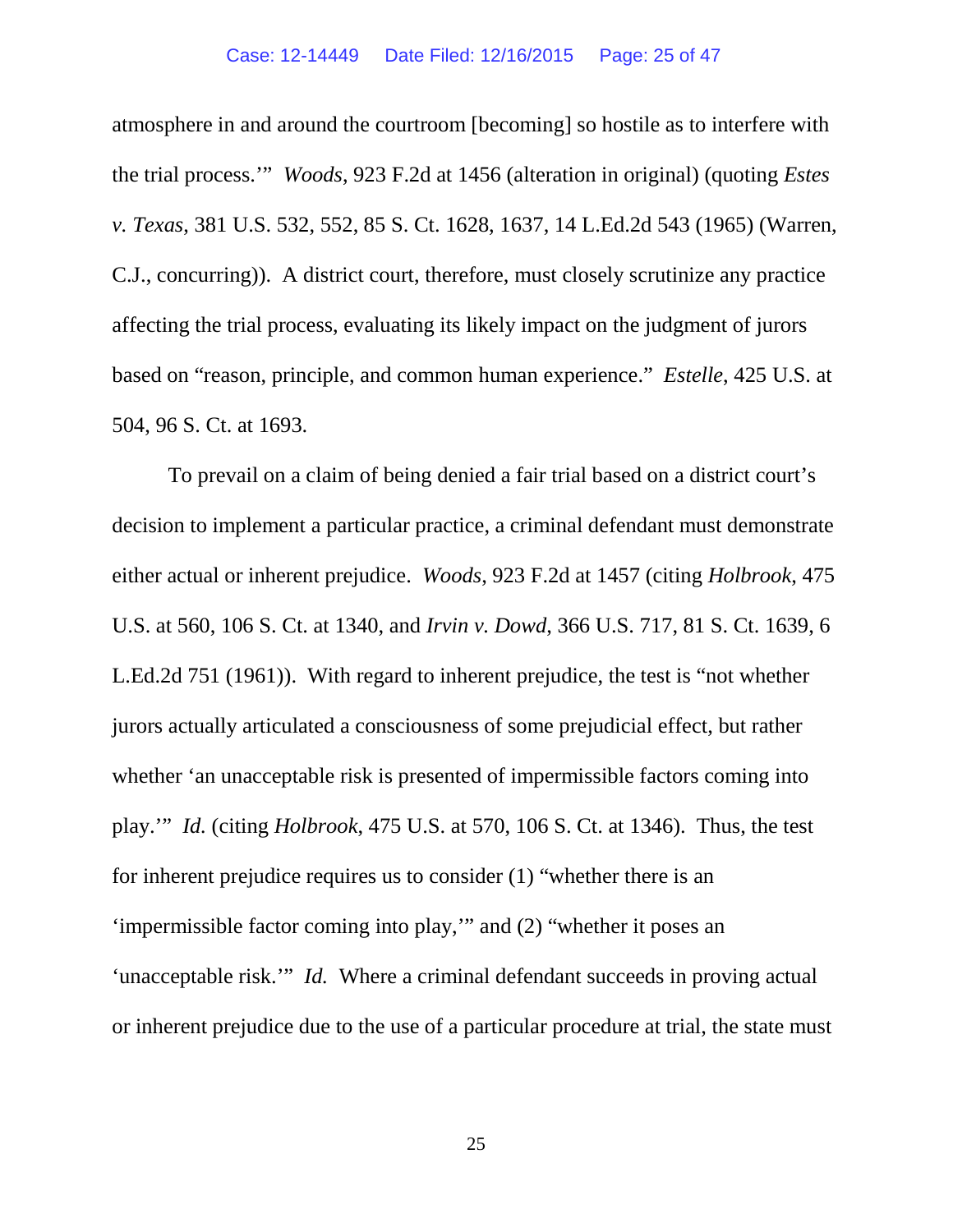justify such procedure with an "essential state interest specific to [the] trial." *Id.*  (citing *Holbrook*, 475 U.S. at 569, 106 S. Ct. at 1346).

We have long held that physical restraints upon a defendant "should be used as rarely as possible" as a courtroom security measure at trial, given their tendency to disrupt a criminal defendant's constitutionally guaranteed rights. *Durham*, 287 F.3d at 1304–05 (citing *Allen v. Montgomery*, 728 F.2d 1409, 1413 (11th Cir. 1984), and *Zygadlo*, 720 F.2d at 1223). Physical restraints, such as shackles and tasers, tend to erode a defendant's right to a presumption of innocence, as well as his rights to confer with counsel, be present at trial, and participate in his defense. *See id.* (citing *Mayes*, 158 F.3d at 1225, and *Zygadlo*, 720 F.2d at 1223). Even so, we have found that it may be appropriate to use these restraints in certain circumstances to ensure the safe and orderly progress of trial. *Id.* at 1303 (quoting *Theriault*, 531 F.2d at 284).

Before a district court may order the use of shackles or a taser as a security measure at trial, the court must make a case-specific, individualized assessment of each defendant in the particular trial. *Baker*, 432 F.3d at 1244 (citing *Deck*, 544 U.S. at 633, 125 S. Ct. at 2015). This assessment may involve the following considerations, among others:

the criminal history and background of each of the defendants, including whether the defendant has a history of violent acts; the number of defendants being tried together; the nature of the charges pending against the defendant, including whether the charged offenses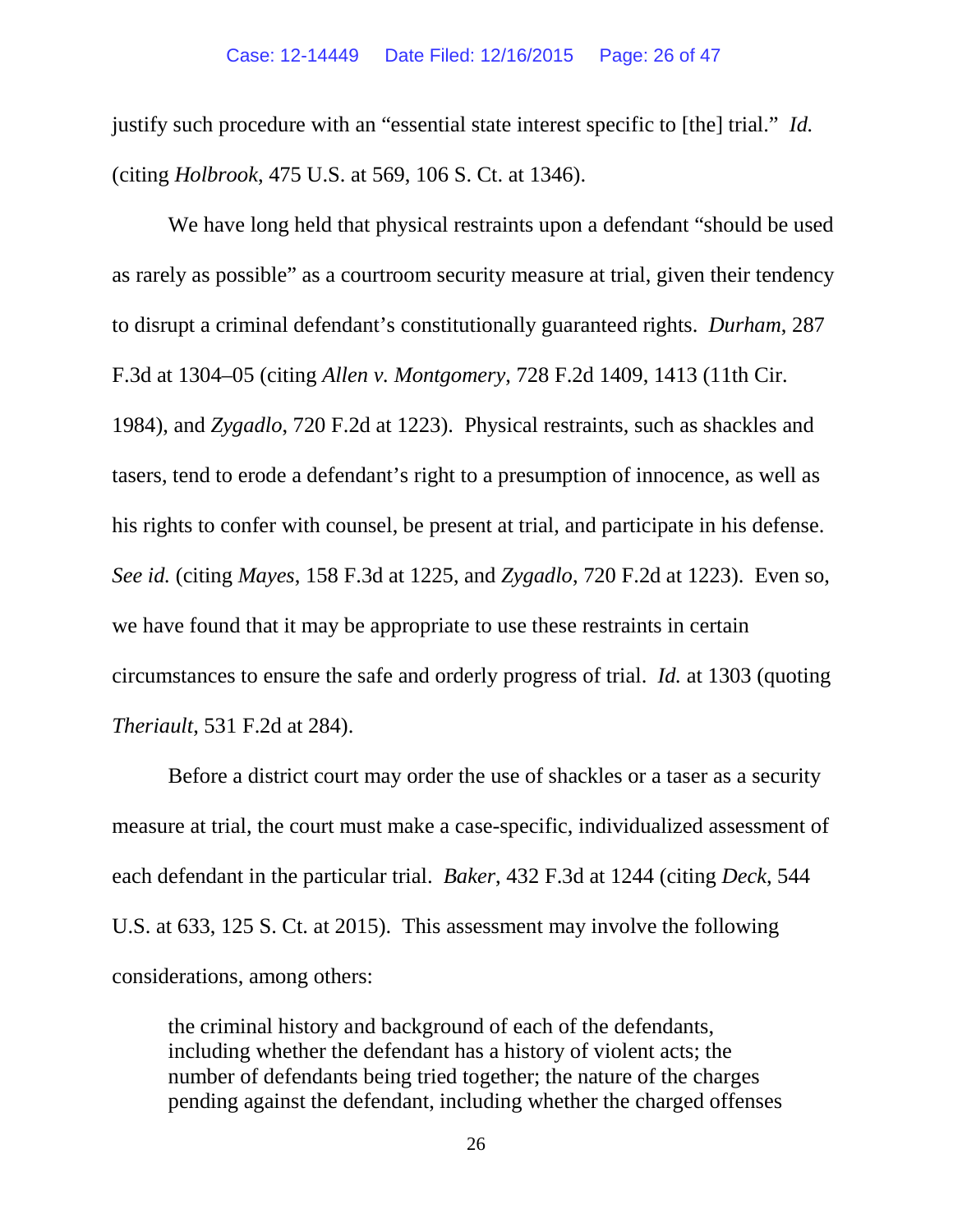include violent criminal conduct; any past history of conduct by a defendant that may have disrupted a criminal proceeding; and other circumstances, such as threatening behavior against witnesses or court personnel, that may reasonably bear upon the safety of the courtroom and its occupants or upon the danger of escape.

*Id.* If a district court intends to require a defendant to wear a physical restraint at trial, the court must state its reasons for doing so on the record. *Durham*, 287 F.3d at 1304 (citing *Theriault*, 531 F.2d at 285).

In reviewing a district court's decision to implement physical restraints for an abuse of discretion, our inquiry is twofold. First, we consider whether "there was an essential state interest furthered by compelling a defendant to wear shackles" or a taser. *Id.* (quoting *Elledge v. Dugger*, 823 F.2d 1439, 1451 (11th Cir. 1987) (per curiam)). Second, we look to whether "less restrictive, less prejudicial methods of restraint were considered or could have been employed." *Id.* (quoting *Elledge*, 823 F.2d at 1451); *see also id.* at 1306 & n.8 (stating that the record must also contain the district court's factual findings regarding the basic operation of an electronic device, such as a taser, but only if the defendant raised a factual question as to the device's functionality).

By contrast, the Supreme Court has determined that the presence of uniformed security officers in the courtroom as a security measure at trial is not the sort of inherently prejudicial procedure that must be supported by an essential state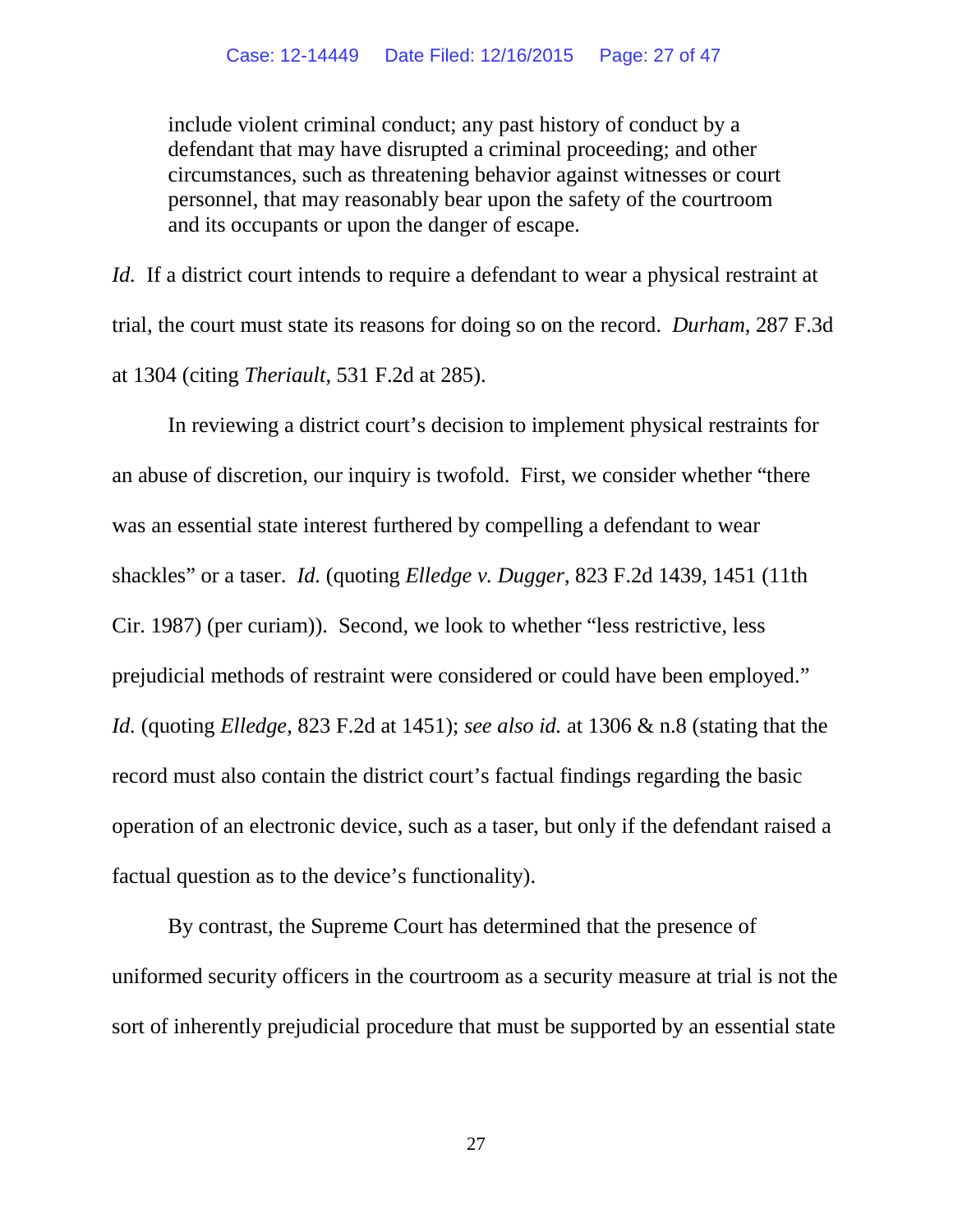interest specific to the trial. *Holbrook*, 475 U.S. at 568–69, 106 S. Ct. at 1345–46.

As the Supreme Court explained,

[t]he chief feature that distinguishes the use of identifiable security officers from courtroom practices we might find inherently prejudicial is the wider range of inferences that a juror might reasonably draw from the officers' presence. While shackling and prison clothes are unmistakable indications of the need to separate a defendant from the community at large, the presence of guards at a defendant's trial need not be interpreted as a sign that he is particularly dangerous or culpable. Jurors may just as easily believe that the officers are there to guard against disruptions emanating from outside the courtroom or to ensure that tense courtroom exchanges do not erupt into violence. Indeed, it is entirely possible that jurors will not infer anything at all from the presence of the guards. If they are placed at some distance from the accused, security officers may well be perceived more as elements of an impressive drama than as reminders of the defendant's special status. Our society has become inured to the presence of armed guards in most public places; they are doubtless taken for granted so long as their numbers or weaponry do not suggest particular official concern or alarm.

*Id.* at 569, 106 S. Ct. at 1346 (citing *Hardee v. Kuhlman*, 581 F.2d 330, 332 (2d

Cir. 1978)). Thus, we must determine prejudice resulting from the presence of law enforcement officers on a case-by-case basis. *Id.*

The district court in this case mandated, in part, that the Appellants wear shackles and tasers under their clothing at trial; that additional law enforcement personnel be present at trial and seated in the first row of the gallery; and that all trial attendees, other than the jurors, pass through an additional metal detector prior to entering the courtroom. However, the court did so only after the prosecution made a proffer concerning several security issues at the March 15, 2012, status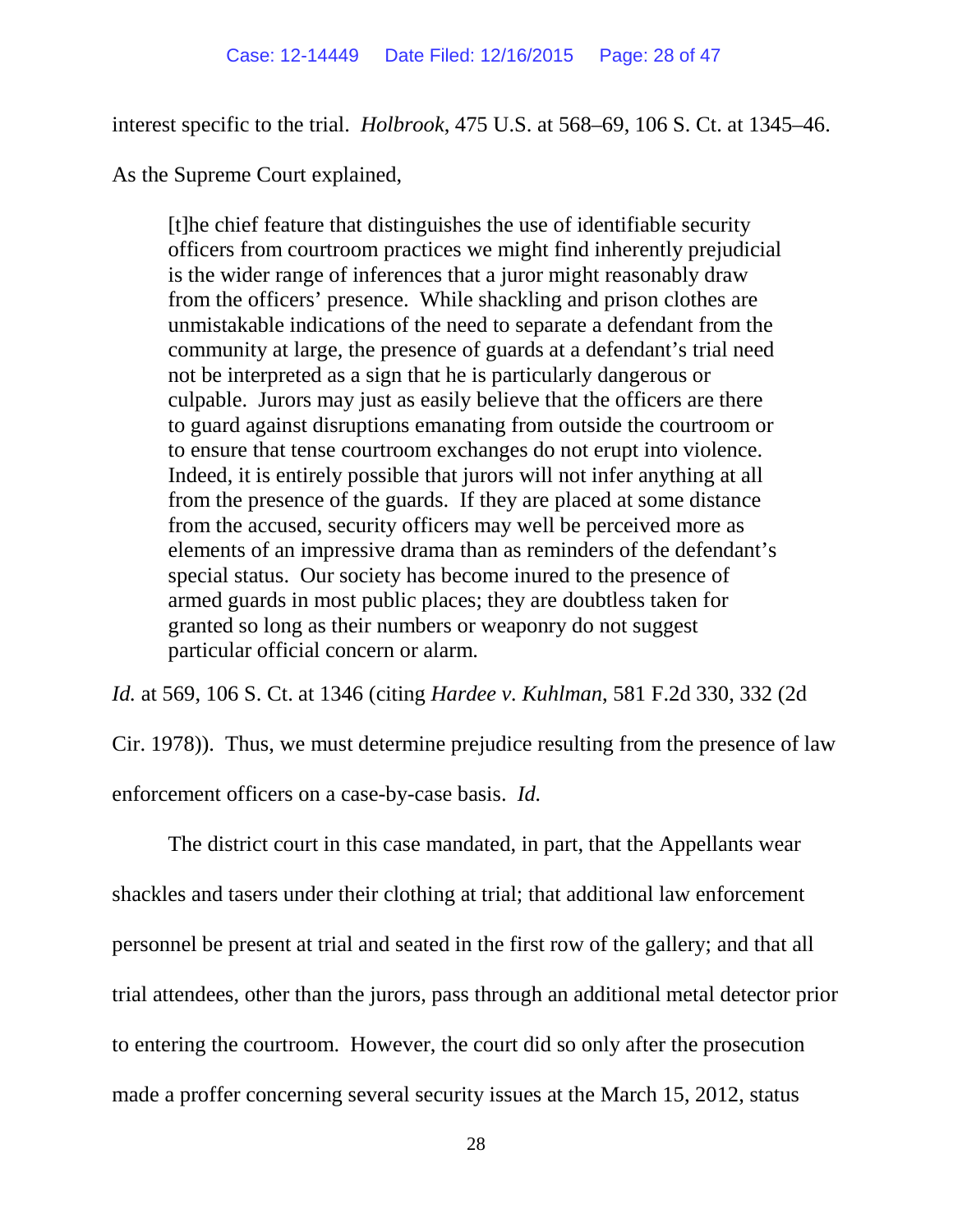### Case: 12-14449 Date Filed: 12/16/2015 Page: 29 of 47

conference, including threats to the prosecutors, threats to two cooperating witnesses, and the fact that the Appellants' family members would be attending trial and could become aggravated upon hearing the testimonies of the victims and coconspirators. The district judge later stated on the record at the March 27, 2012, status conference that he had met with the U.S. Marshals several times to discuss "a lot of security issues," and that he was especially concerned about the Appellants' family members being in the courtroom with the families of the witnesses testifying against the Appellants.

It was against this backdrop that the district judge informed counsel at the status conference of his intention to enter an order regarding security measures, and proceeded to detail the contents of that order. Although the district court went so far as to hold a separate sealed proceeding on April 2, 2012, to formally place the reasons for the security measures on the record, we find that the district judge had adequately stated these reasons on the record at the March 27, 2012, status conference and reiterated the same at jury selection on March 30, 2012.

Indeed, the district judge made a case-specific assessment of the Appellants at the status conference, in stating that he had met with the U.S. Marshals on multiple occasions to discuss the prevailing security issues in this case, and found it particularly concerning that the Appellants' family members would be present at trial in close proximity to the family members of the victims and cooperators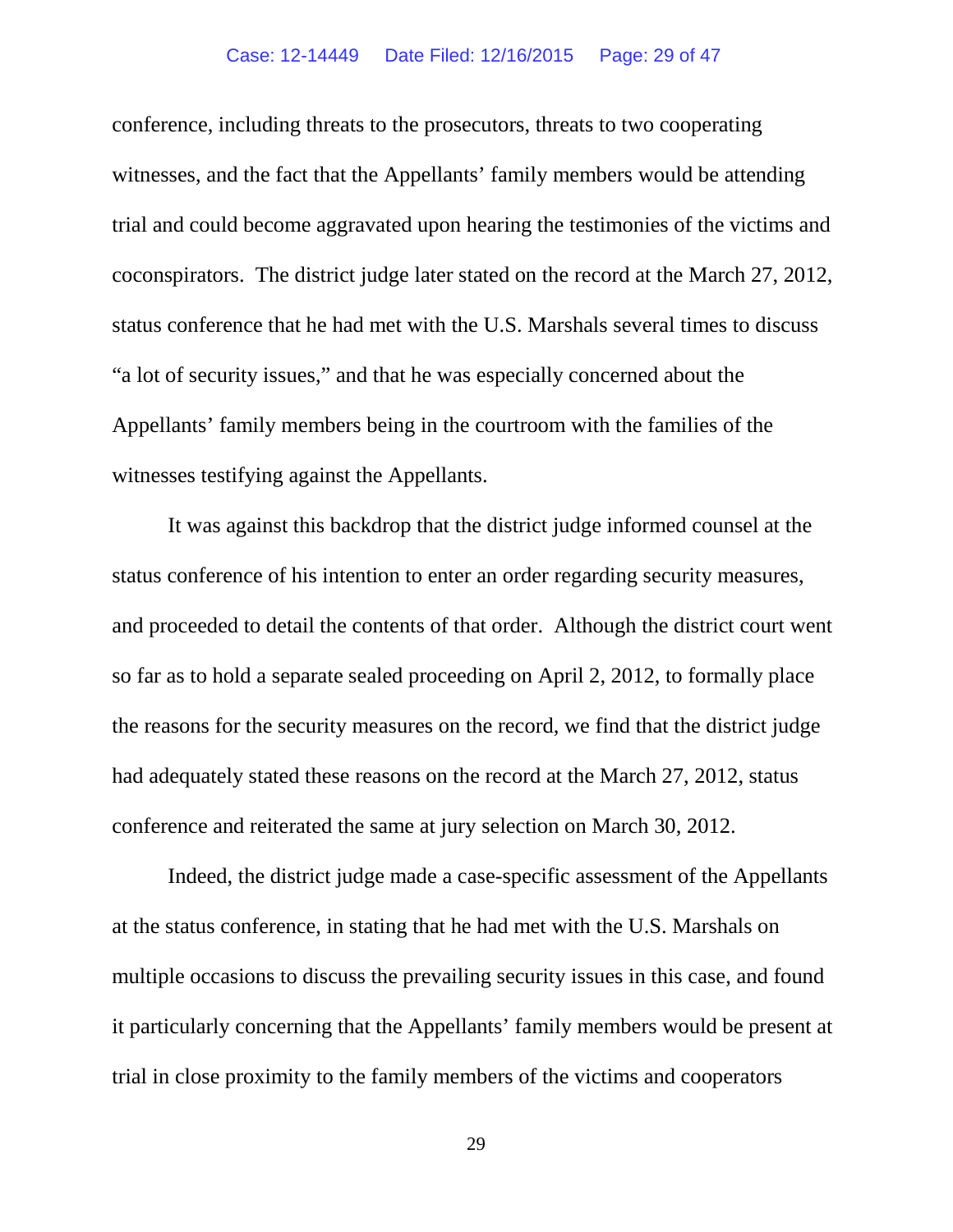testifying against the Appellants. *See Baker*, 432 F.3d at 1244 (stating that a court may consider "circumstances . . . that may reasonably bear upon the safety of the courtroom and its occupants or upon the danger of escape"). While the district judge specifically mentioned having considered only this portion of the proffer given at the previous status conference, the judge's general reference to the many security issues in the case could reasonably be viewed as incorporating the rest of the proffered information—namely, the threats allegedly made toward the prosecutors and two witnesses. *See id.* (listing relevant considerations as including "any past history of conduct by a defendant that may have disrupted a criminal proceeding," as well as "other circumstances, such as threatening behavior against witnesses or court personnel"). Even assuming that the district judge had considered only the information regarding the likelihood of tension among audience members at trial, the record reflects that the judge had met and discussed this concern with counsel and the U.S. Marshals many times. Under these circumstances, we find that the judge's consideration of this matter on the record was, indeed, a case-specific assessment.

Although the district judge's reasoning on the record related to the Appellants at large, rather than to Wilson, Daniels, and Pierce individually, we have found that the failure to make express defendant-by-defendant findings in ordering the use of physical restraints does not necessarily amount to an abuse of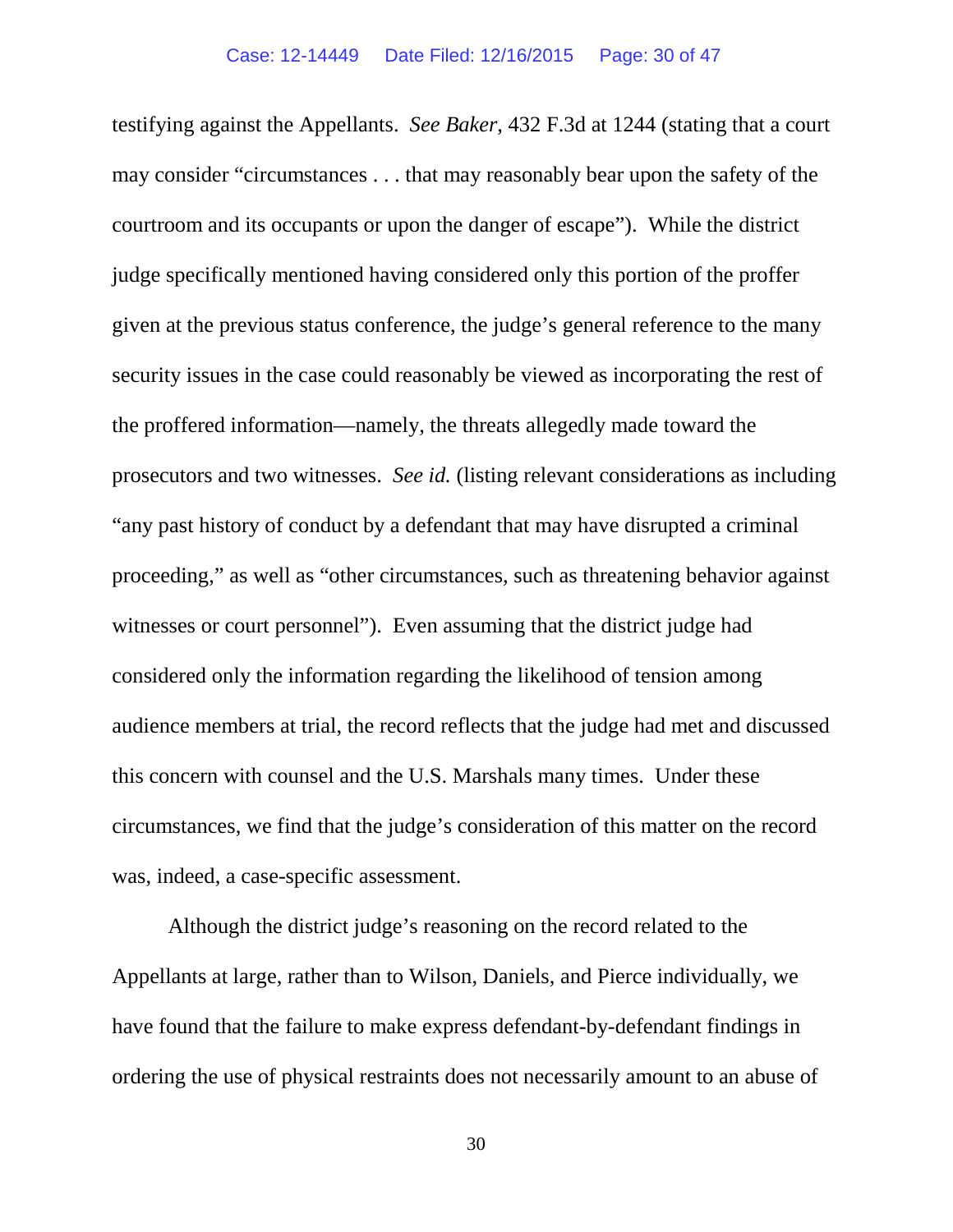discretion. *See id.* at 1245. This is particularly true where the indicted charges were violent; there were multiple defendants on trial; the defendants had a full opportunity to respond to the court's security concerns and propose alternative measures; and there is no record evidence that the jury could see the physical restraints. *See id.*; *see also Wilson v. United States*, 505 F. App'x 884, 887–88 (11th Cir. 2013). It is undisputed that the Appellants were indicted for violent crimes; their counsel responded and raised objections to the security issues, both in writing and at the pretrial status conferences; and nothing in the record suggests that their shackles and tasers were visible to the jury. As such, we cannot find that the district judge's assessment of the facts of this particular case was insufficient on this basis.

Rather, we find that the district judge's evaluation of this case supported employing physical restraints to further an essential state interest. *See Durham*, 287 F.3d at 1304 (quoting *Elledge*, 823 F.2d at 1451) (requiring that a district court's decision to compel a defendant to wear physical restraints be supported by an essential state interest). Notably, the district judge identified this interest on the record at both the March 27, 2012, status conference and the jury-selection proceeding, explaining that the measures were put into place for security purposes. *See Deck*, 544 U.S. at 628, 125 S. Ct. at 2012 (stating that an essential state interest may include ensuring physical security, preventing escape, or maintaining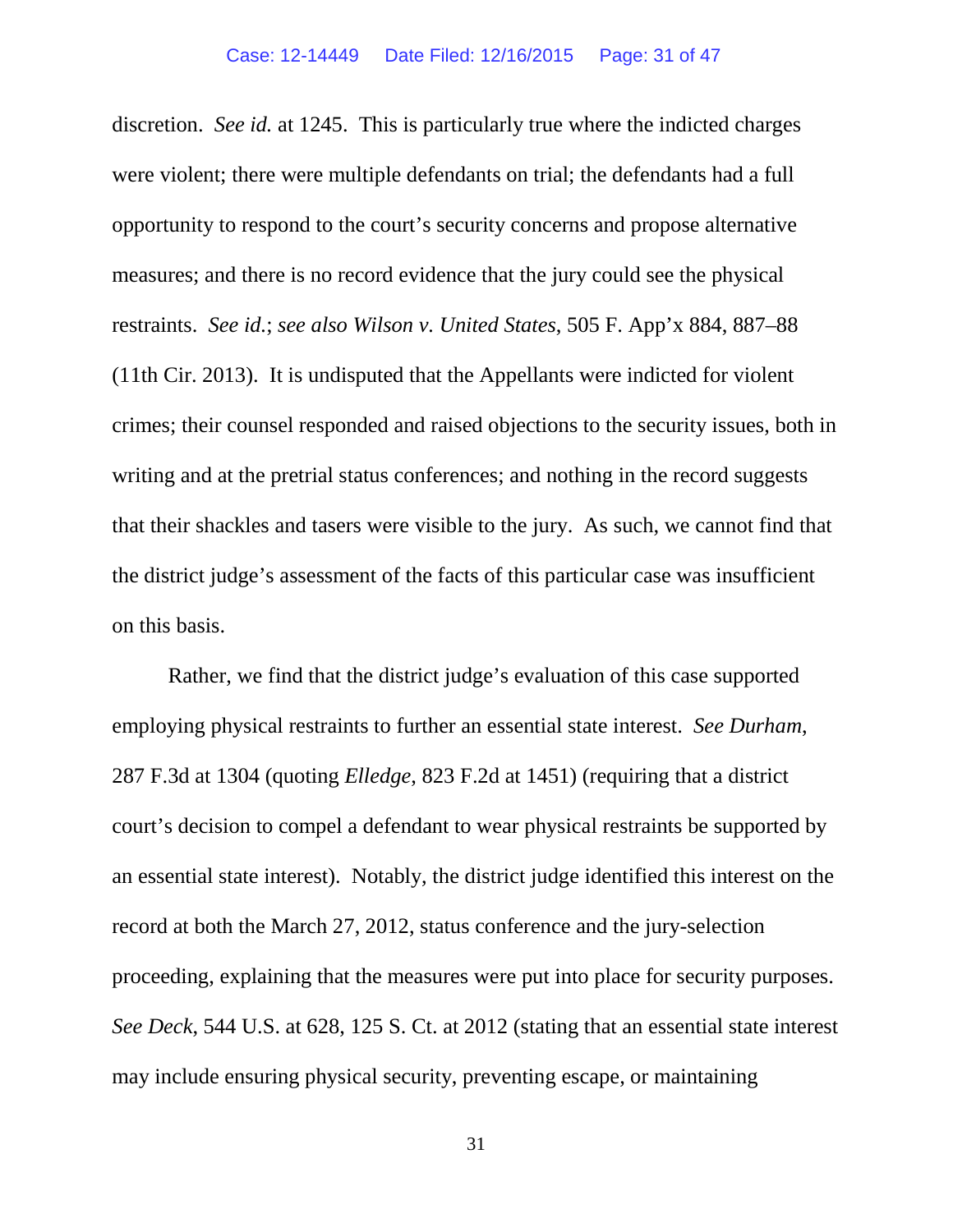courtroom decorum); *see also Mayes*, 158 F.3d at 1225 ("Courtroom security is a competing interest that may, at times, 'outweigh[ ] a defendant's right to stand trial before the jury untainted by physical reminders of his status as an accused.'" (alteration in original) (quoting *Allen*, 728 F.2d at 1413)). Given that this case involved violent gang-related charges against multiple defendants, threats against the prosecutors and witnesses that were never proven to be unfounded or untrue, and many trial attendees strongly siding with either the Appellants or the witnesses testifying against them, the district court had a legitimate interest in ensuring the physical security of counsel, witnesses, spectators, and all others who would be present at trial.

Moreover, the court gave counsel multiple opportunities to object to the security practices and, ultimately, ordered that the physical restraints be accompanied by certain precautionary measures designed to minimize the risk of prejudice to Appellants. *Durham*, 287 F.3d at 1304 (quoting *Elledge*, 823 F.2d at 1451) (requiring that a district court have considered or have employed less restrictive, less prejudicial methods of physical restraint). In particular, the district court directed that the shackles and tasers be worn under the Appellants' clothing, the counsel tables skirted, and the shackles taped to the Appellants' legs, to prevent the jury from seeing or hearing the restraints. In doing so, the district court employed the least restrictive and least prejudicial means of restraint available,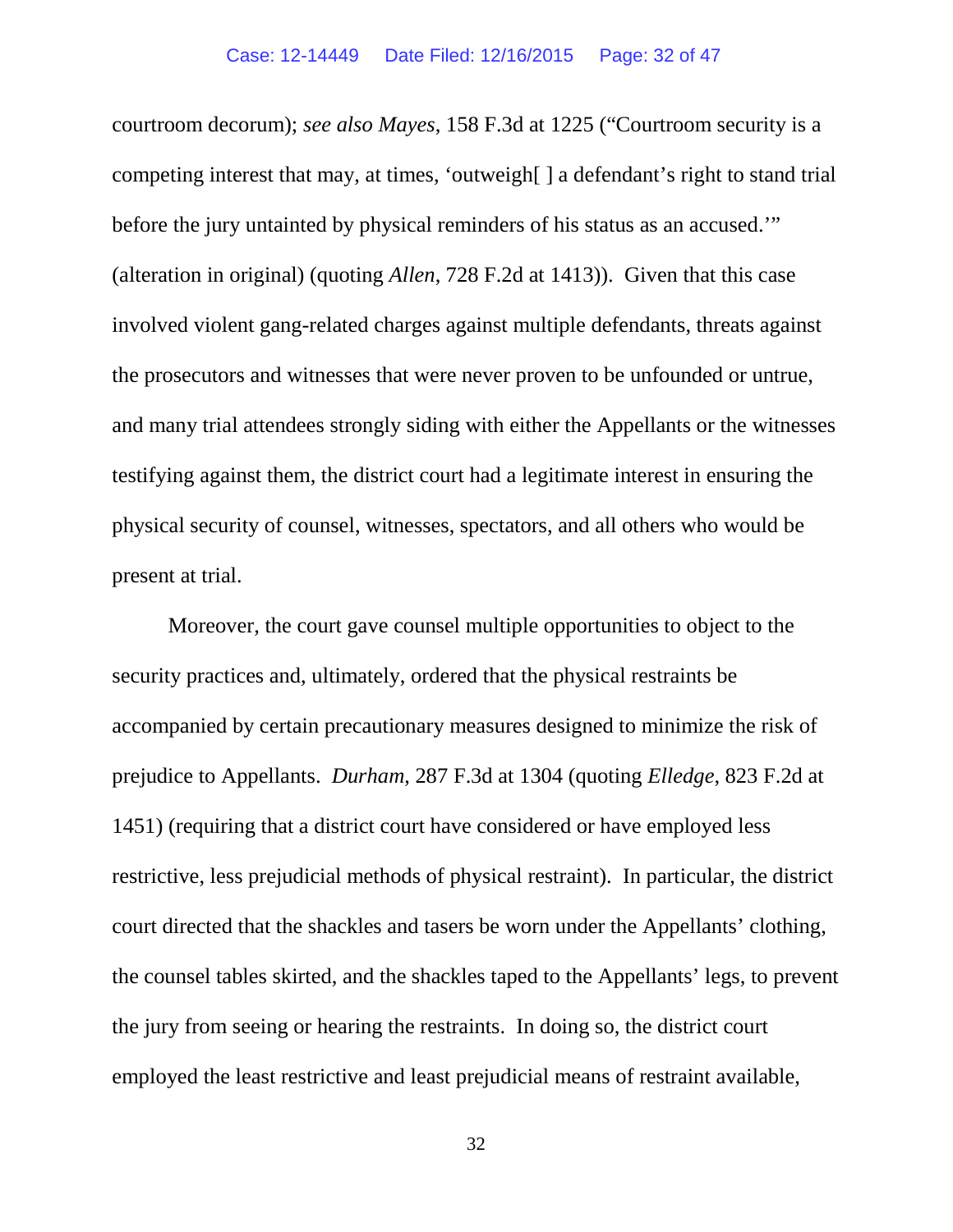thus fulfilling the procedural prerequisites to utilizing this type of security measure. *See Mayes*, 158 F.3d at 1226 ("[W]e find no abuse of discretion in the district court's decision that shackling was appropriate during the course of the appellants' trial and that leg irons were the least restrictive method of effective restraint."); *cf. Deck*, 544 U.S. at 634–35, 125 S. Ct. at 2015 (finding that the lower court erred in requiring shackling of the defendant, in part because the court failed to explain "why, if shackles were necessary, [it] chose not to provide for shackles that the jury could not see").

Even assuming, *arguendo*, that the district court abused its discretion in instituting physical restraints, such error would not be sufficiently prejudicial as to warrant a reversal of the Appellants' convictions. Indeed, because the Appellants' clothing and the table skirts covered the shackles and tasers, and the shackle chains were taped to the Appellants' legs, the jury could neither see nor hear the restraints. Thus, the presence of the physical restraints could not have affected the juror's attitudes or their presumption of the Appellants' innocence, such that they could be considered "inherently prejudicial" in any way. *See Durham*, 287 F.3d at 1305 ("One of the most prominent concerns about the use of most methods of restraint comes from the possibility of prejudice to the defendant if those restraints are visible to the jury." (emphasis added) (citing *Elledge*, 823 F.2d at 1454 (Edmondson, J., concurring))); *Mayes*, 158 F.3d at 1226–27 (finding that shackling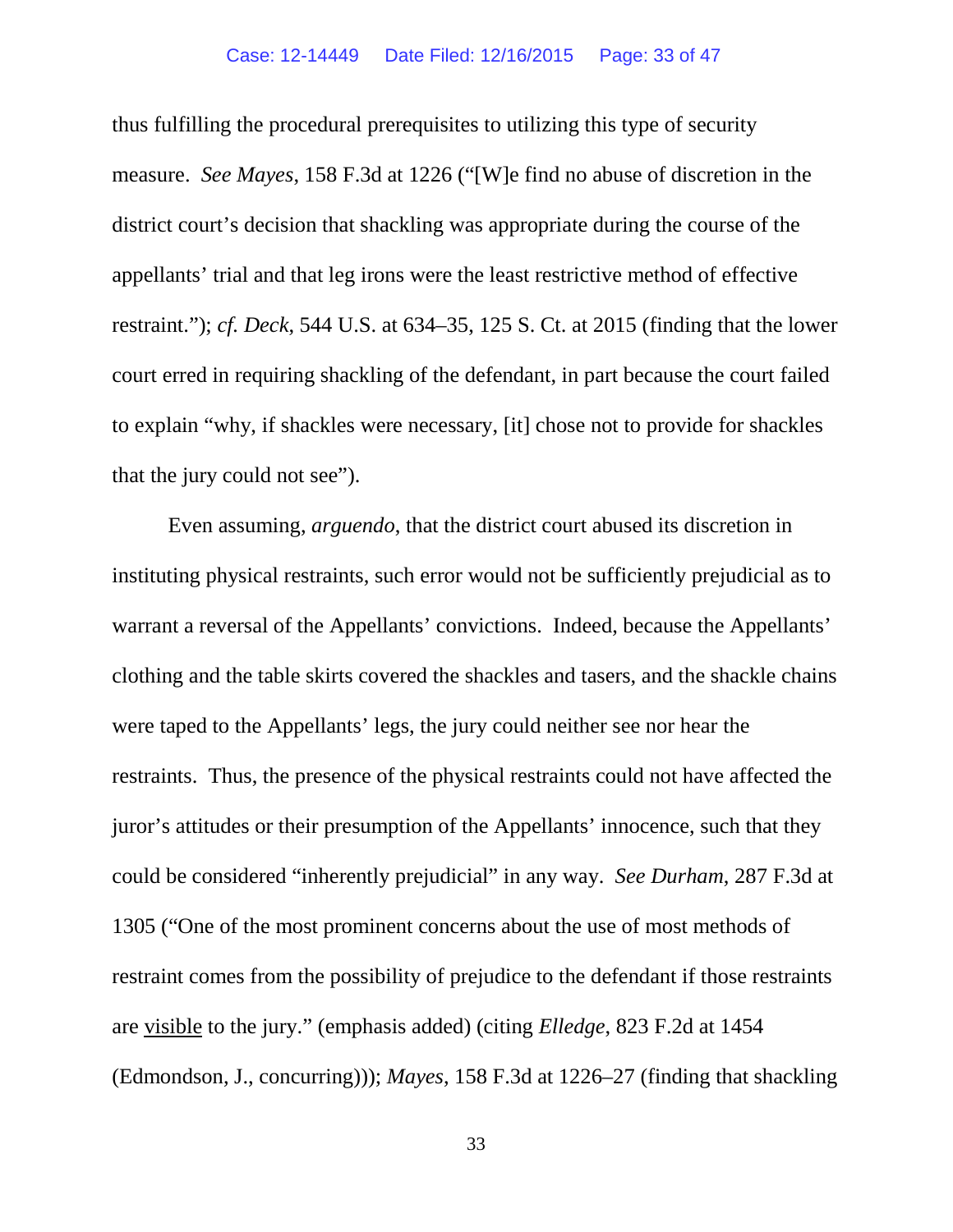#### Case: 12-14449 Date Filed: 12/16/2015 Page: 34 of 47

was not prejudicial where the district court required the use of tablecloths to screen the appellants' legs from jury view and padding of the chains to muffle any sounds). Nor is there any evidence that the use of these restraints actually impaired the Appellants' ability to consult with their counsel and participate in their defense. Absent any indication that the presence of the shackles and tasers contributed in any way to the verdict obtained, any error on the part of the district court in ordering these restraints as a security measure would be harmless beyond a reasonable doubt.

Appellants also fail to demonstrate any prejudice resulting from the presence of additional law enforcement personnel and an additional metal detector at trial. The district court directed the additional law enforcement officers to be in plain clothes, and nothing in the record indicates that the jury was aware that these spectators were officers or otherwise perceived a hostile atmosphere in the courtroom. *Cf. Holbrook*, 475 U.S. at 570–72, 106 S. Ct. at 1346–48 (holding that the presence of four *uniformed* state troopers in the front row of the gallery was neither inherently nor actually prejudicial to the defendant). Further, the district court instructed that the jurors not pass through the door with the additional metal detector in entering the courtroom. Significantly, the record lacks any evidence that the jurors were aware that the spectators were subject to this screening, or, even if they were, that they would have known that the second metal detector was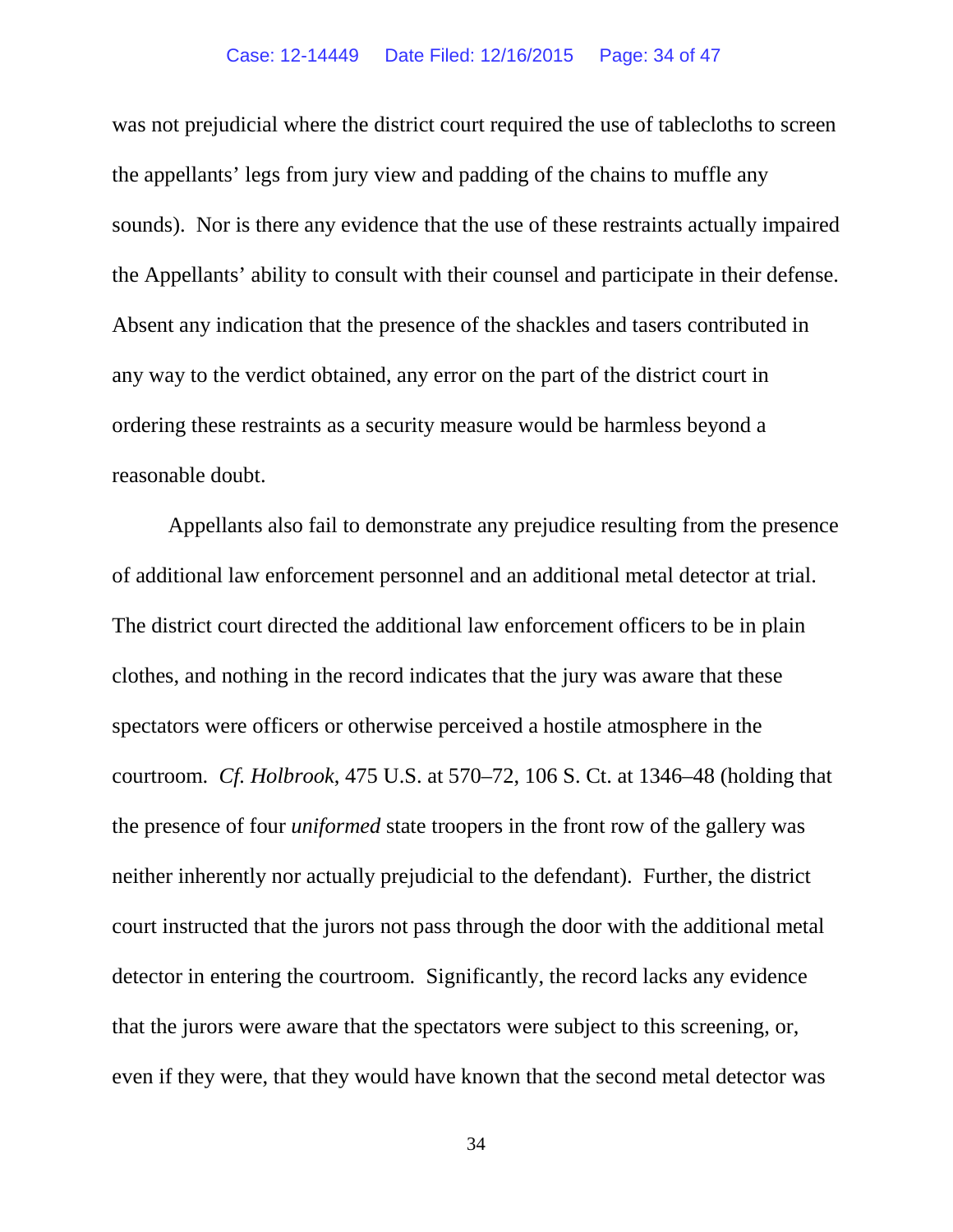anything out of the ordinary. *See United States v. Howell*, 514 F.2d 710, 715 (5th Cir. 1975) (no prejudice where all persons entering courtroom, *including jurors*, were required to pass through two metal detectors).

The Appellants thus fall short of demonstrating that the additional law enforcement personnel and metal detector posed any risk that an impermissible factor would affect the jury's decision-making process, or that these measures actually prejudiced that process in any way. And, even if we were able to discern some degree of prejudice attributable to these practices, the Appellants' claims of being denied a fair trial on these grounds would nevertheless fail based on the existence of an essential state interest, as discussed *supra*, that provided sufficient cause for this level of security.

# **B. Gang Expert Testimony**

Wilson and Daniels also contend that the district court erred in denying their motions in limine and allowing Detective Caffey, who has specific and personal knowledge of California gangs, to testify as an expert about Montgomery, Alabama gang activity and his opinion of the Appellants' conduct during the home invasion in this case. Specifically, the Appellants challenge the reliability of Detective Caffey's opinion on the grounds that he failed to explain how his experience led to the conclusions reached, and how he reliably applied that experience to the facts of this case. The Appellants also argue that Detective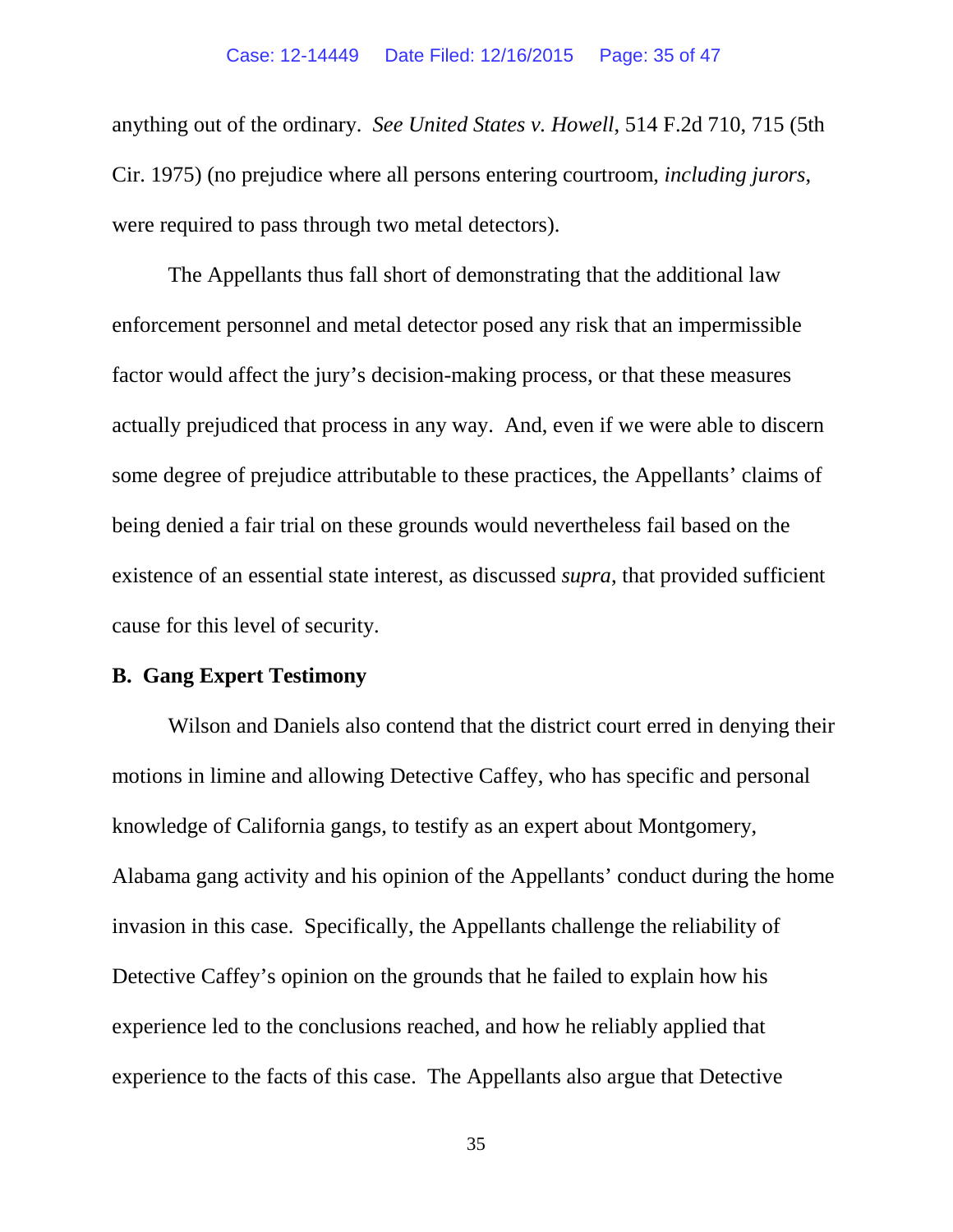Caffey's testimony was irrelevant to the allegations in the indictment, highly

prejudicial to the Appellants, and misleading and confusing to the jury.

The admissibility of expert testimony is governed by Federal Rule of Evidence 702. Fed. R. Evid. 702. That rule requires a district court to engage in a three-prong inquiry, considering whether

(1) the expert is qualified to testify competently regarding the matters he intends to address; (2) the methodology by which the expert reaches his conclusions is sufficiently reliable as determined by the sort of inquiry mandated in Daubert; and (3) the testimony assists the trier of fact, through the application of scientific, technical, or specialized expertise, to understand the evidence or to determine a fact in issue.

*Frazier*, 387 F.3d at 1260 (quoting *City of Tuscaloosa v. Harcros Chems., Inc.*, 158 F.3d 548, 561 (11th Cir. 1998)). The proponent of the expert opinion bears the burden of establishing qualification, reliability, and helpfulness by a preponderance of the evidence. *Id.* (quoting *McCorvey*, 298 F.3d at 1257); *see also Daubert*, 509 U.S. at 592 n.10, 113 S. Ct. at 2796.

The Supreme Court has identified certain factors that may be probative in assessing the reliability of an expert's methodology under the second prong: "(1) whether it can be (and has been) tested; (2) whether it has been subjected to peer review and publication; (3) what its known or potential rate of error is, and whether standards controlling its operation exist; and (4) whether it is generally accepted in the field." *Brown*, 415 F.3d at 1267 (citing *Daubert*, 509 U.S. at 593–94, 113 S.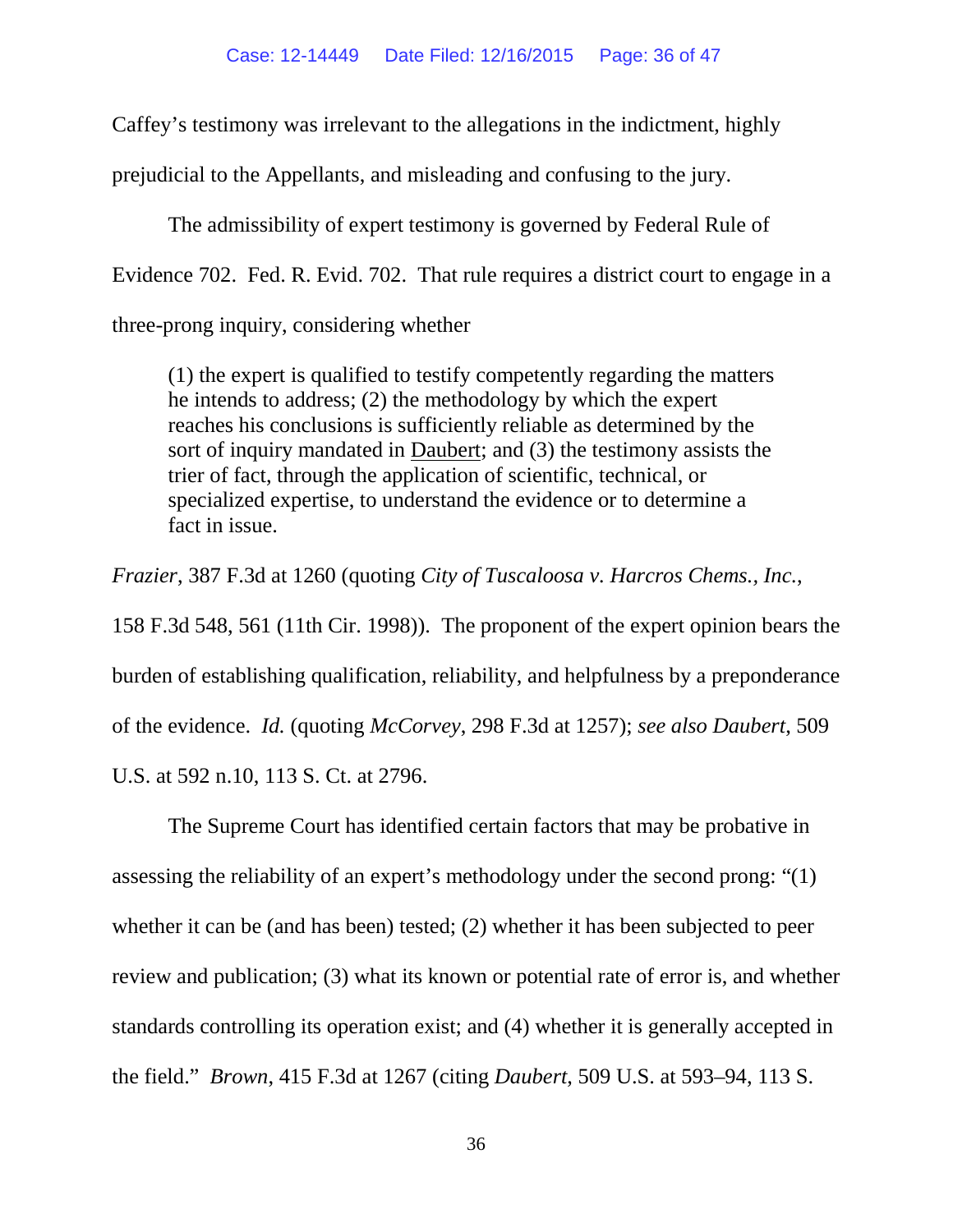Ct. at 2796–97). However, the Supreme Court has emphasized that the *Daubert* factors "do not constitute a definitive checklist or test." *Kumho Tire Co. v. Carmichael*, 526 U.S. 137, 150, 119 S. Ct. 1167, 1175, 143 L.Ed.2d 238 (1999) (emphasis omitted) (internal quotation marks omitted) (citing *Daubert*, 509 U.S. at 593, 113 S. Ct. at 2796).

Rather, because the inquiry under Rule 702 must be tied to the particular facts of the case, the *Daubert* factors "may or may not be pertinent in assessing reliability, depending on the nature of the issue, the expert's particular expertise, and the subject of his testimony." *Id.* (citations omitted) (citing *Daubert*, 509 U.S. at 591, 113 S. Ct. at 2796). As such, a district court maintains "the same kind of latitude in deciding how to test an expert's reliability, and to decide whether or when special briefing or other proceedings are needed to investigate reliability, as it enjoys when it decides whether or not that expert's relevant testimony is reliable." *Id.* at 152, 119 S. Ct. at 1176 (emphasis omitted) (internal quotation marks omitted) (citing *Daubert*, 509 U.S. at 593, 113 S. Ct. at 2796).

Some of the *Daubert* factors may help to evaluate the reliability of expert testimony, like that of Detective Caffey, that is based on experience, if those factors are "reasonable measures of the reliability" of the testimony in the case. *Id.* at 150–51, 119 S. Ct. at 1176. In other cases, different questions may be more useful, such as "how often an . . . expert's experience-based methodology has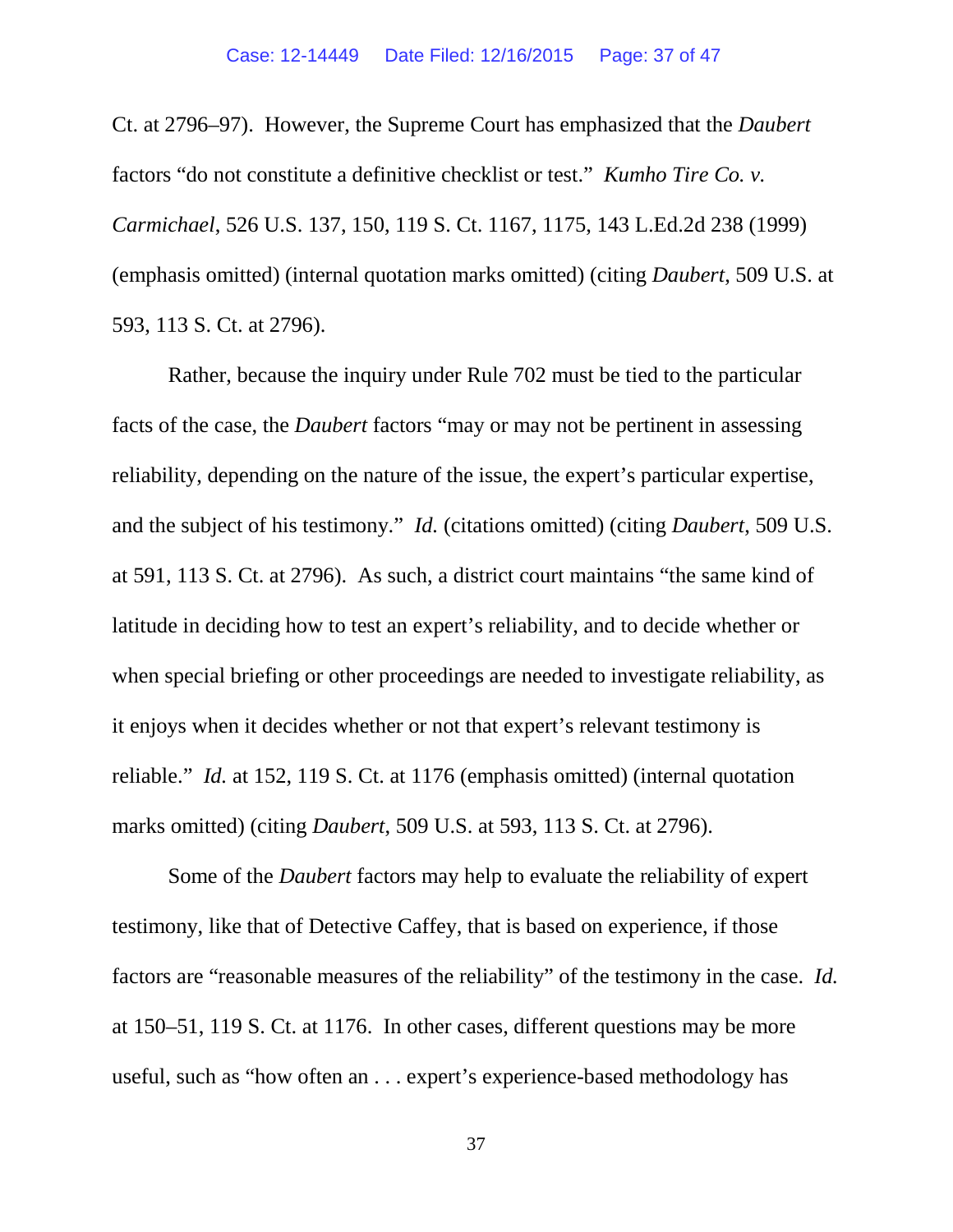produced erroneous results," "whether such a method is generally accepted in the relevant . . . community," or "whether his preparation is of a kind that others in the field would recognize as acceptable." *Frazier*, 387 F.3d at 1262 (quoting *Kumho Tire Co.*, 526 U.S. at 151, 119 S. Ct. at 1176). A district court, in some circumstances, "may determine the reliability prong under *Daubert* based primarily upon an expert's experience and general knowledge in the field." *Kilpatrick v. Breg, Inc.*, 613 F.3d 1329, 1336 (11th Cir. 2010). But if the witness relies solely or primarily on experience as the basis of his expertise, he must explain "how that experience leads to the conclusion reached, why that experience is a sufficient basis for the opinion, and how that experience is reliably applied to the facts." *Frazier*, 387 F.3d at 1261 (emphasis omitted) (citing Fed. R. Evid. 702 advisory committee's note to 2000 amendment).

Notwithstanding the apparent relevance and reliability of proffered expert testimony under Rule 702, the testimony may be excluded from evidence by application of Federal Rule of Evidence 403. According to Rule 403, a district court may exclude otherwise admissible evidence "if its probative value is substantially outweighed by a danger of one or more of the following: unfair prejudice, confusing the issues, misleading the jury, undue delay, wasting time, or needlessly presenting cumulative evidence." Fed. R. Evid. 403. Of particular concern with regard to Rule 403 is the "powerful and potentially misleading effect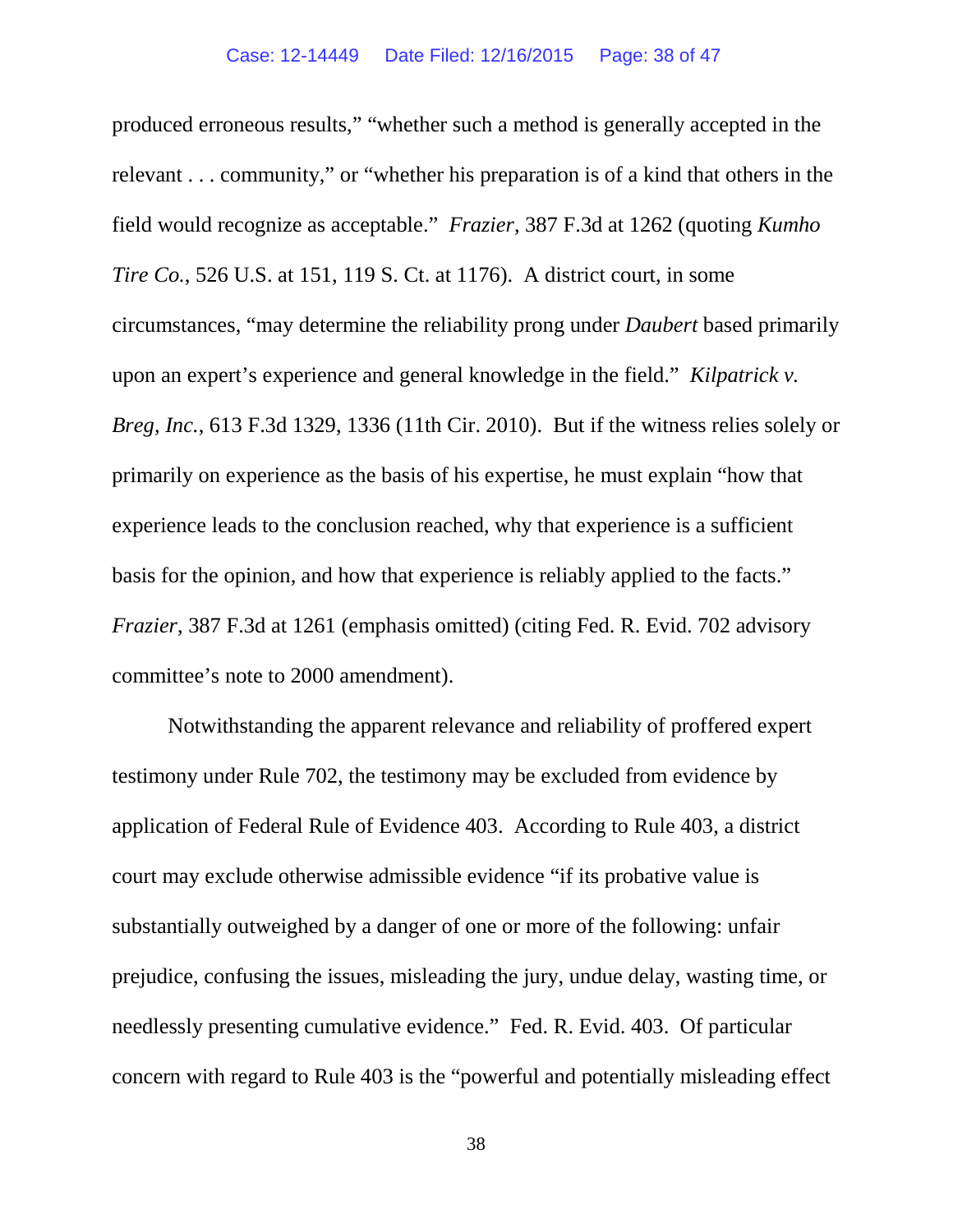of expert evidence." *Frazier*, 387 F.3d at 1263 (citing *Daubert*, 509 U.S. at 595, 113 S. Ct. at 2798) ("Simply put, expert testimony may be assigned talismanic significance in the eyes of lay jurors, and, therefore, the district courts must take care to weigh the value of such evidence against its potential to mislead or confuse.").

Contrary to Wilson's and Daniels' assertions, Detective Caffey was qualified to testify as a gang expert in this case, satisfying the first requirement of Rule 702. *See id.* at 1261 ("[E]xpert status may be based on 'knowledge, skill, *experience*, training, or education." (quoting Fed. R. Evid. 702 advisory committee's note to 2000 amendment)). Detective Caffey's experience included thirty years with the LAPD specializing in street gangs, during which time he participated in extensive investigation and interviewing of thousands of Blood gang members on both the west and east coasts, often for the purpose of identifying gang membership. He also served as a nationwide consultant, speaker, and instructor on the origins, customs, and practices of the Bloods, and appeared in a documentary on Bloods and Crips televised to a national audience.

While the Appellants emphasize that Detective Caffey never testified to having worked specifically with Montgomery, Alabama gang members or the Appellants in this case, Detective Caffey's expertise, for the purposes of this trial, "did not need to extend to every detail and intricacy particular to [the] personal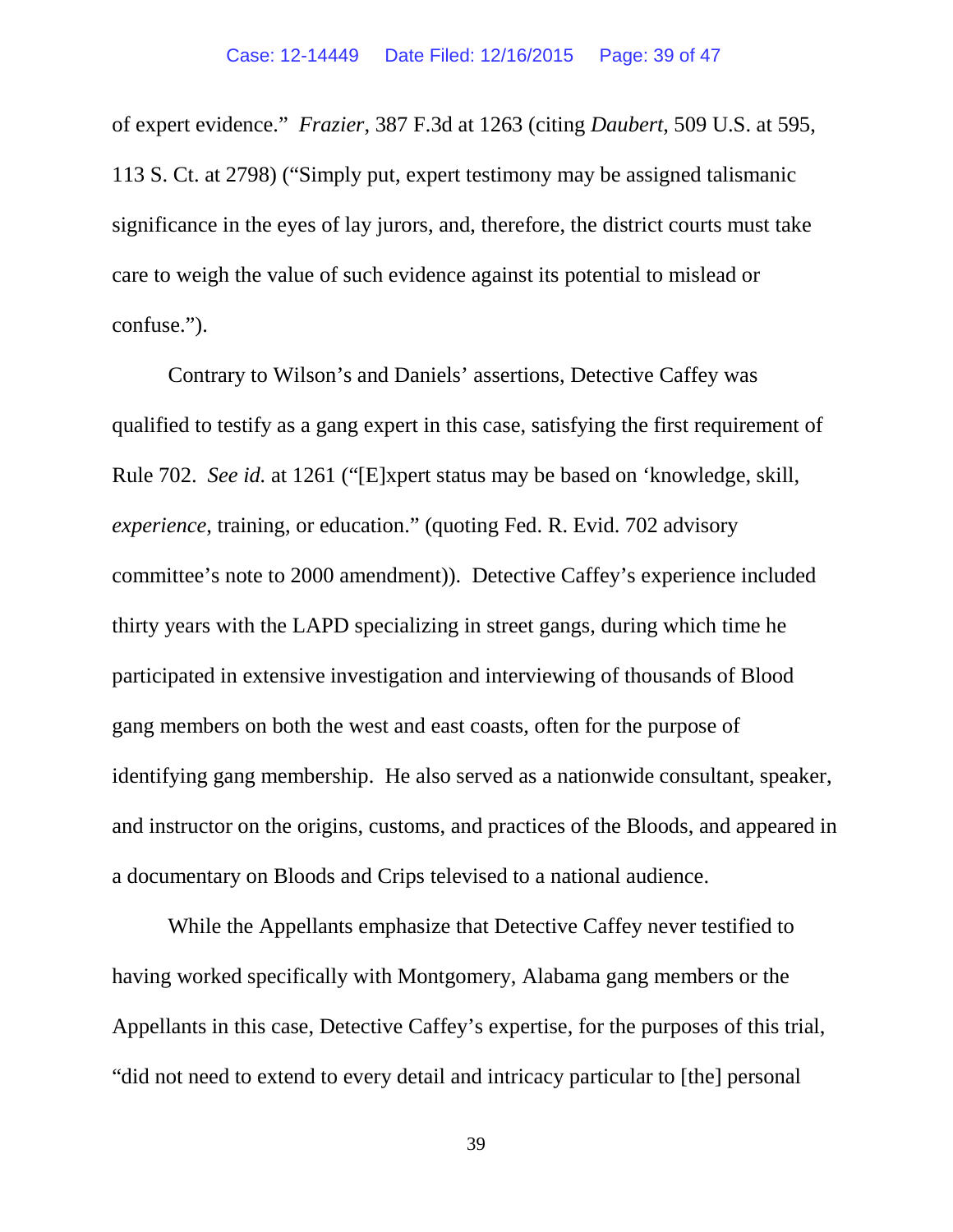history and organization" of the Blood gang at this specific location. *See Augustin*, 661 F.3d at 1125 (affirming the district court's finding that the proffered expert was qualified to testify as to the organization, history, and symbols of a specific Chicago, Illinois, gang based on his fifteen years of experience working with Chicago street gangs, investigating and interviewing gang members, serving as a consultant in over fifty gang investigations nationwide, and contributing to a documentary series on street gangs). Nor did Detective Caffey need to go so far as to interview the Appellants in order to offer expert opinion on the evidence in this case. *See Kumho Tire Co.*, 526 U.S. at 148, 119 S. Ct. at 1174 ("[E]xperts may testify to opinions, including those that are not based on firsthand knowledge or observation." (citing *Daubert*, 509 U.S. at 592, 113 S. Ct. at 2786)). Rather, because Detective Caffey's expertise included knowledge of not only the origin and customs of the Blood gang in California, but also the general trends and distinctions among Blood gang members throughout the country, including those in Montgomery, Alabama, he was qualified to testify regarding these matters.

The second requirement, the reliability of the expert's methodology, was also established by Detective Caffey's testimony. Detective Caffey recited his extensive experience identifying Blood gang members through investigative and interview techniques, and laid out the various identifiers of Blood gang membership nationwide. Those identifiers included, among others, the color red,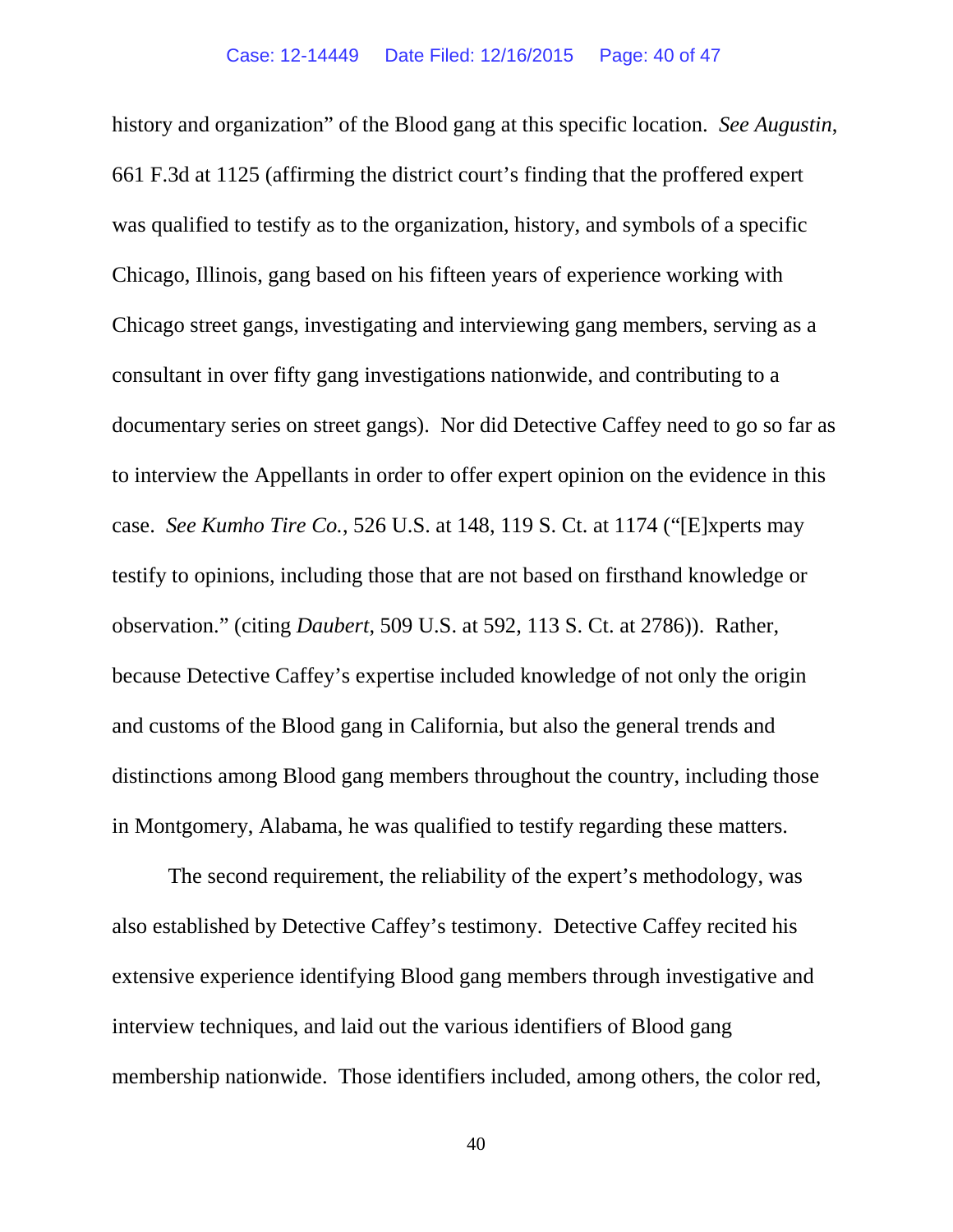#### Case: 12-14449 Date Filed: 12/16/2015 Page: 41 of 47

Philadelphia Phillies paraphernalia, clothing displaying a "B" or "P," hand signs, the use of the word "Piru," the carrying of firearms, and criminal activity. He stated that he had reviewed certain evidence in this case, such as transcripts, recordings, and photographs, and, when asked to comment on that evidence, noted, on the record, several gang identifiers present therein and reiterated the significance or meaning behind each.

When questioned about the statements of one of the victims of the home invasion, Detective Caffey drew focus to the victim's statements that the perpetrators wore red hats, one bearing the Philadelphia Phillies "P," and shouted the word "Piru" repeatedly. Based on those facts, Detective Caffey opined that the conduct of the perpetrators of the home invasion—namely, "being in a house while committing a crime, shouting the term 'Piru'"—was consistent with the activity that he had observed, in his experience, among Blood gang members. Detective Caffey further offered his opinion that the Philadelphia Phillies hat likewise was indicative of Blood gang membership.

From this testimony, the district court could reasonably infer that Detective Caffey reached his opinions on the facts of this case, including his opinion regarding the Appellants' conduct during the home invasion, by relying on his experience investigating individuals for certain gang identifiers, looking for those identifiers in the evidence provided to him, and drawing general conclusions about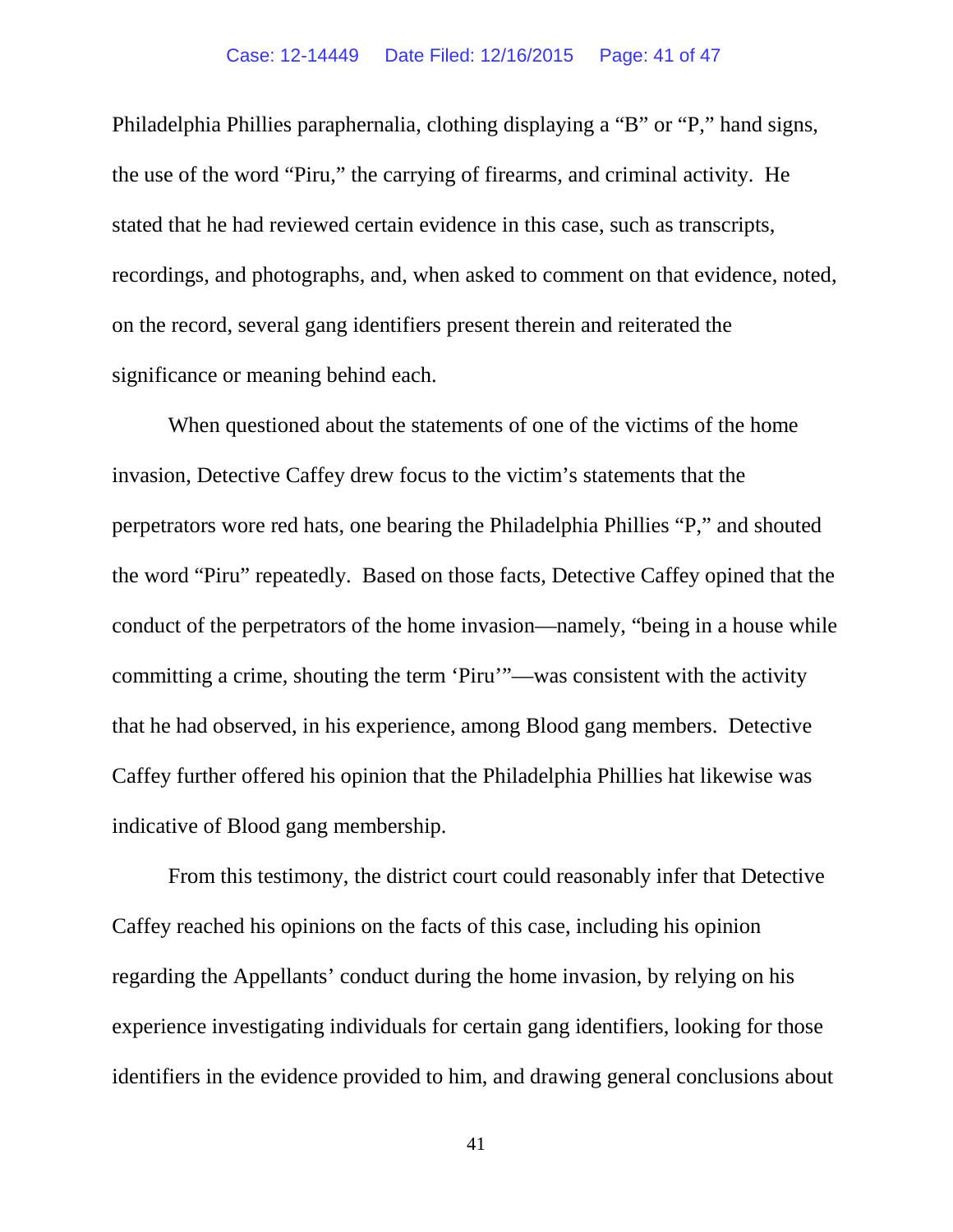### Case: 12-14449 Date Filed: 12/16/2015 Page: 42 of 47

the nature of that evidence based on the presence of those identifiers. Further, Detective Caffey's years of experience applying this methodology to resolve identification issues sufficiently supported the reliability of his application to the facts in this case, and his express observations and reasoning on the record reinforce this conclusion.

Interestingly enough, the reliability of Detective Caffey's methodology finds further support in the fact that Pierce's own expert, Taylor-Austin, relied on similar experience-based credentials and the same gang-membership identifiers in assessing the conduct of the Appellants. Indeed, Taylor-Austin confirmed that clothing in a specific color, Philadelphia Phillies memorabilia, and terminology such as "Piru" were factors suggestive of Blood gang membership, and reached a conclusion regarding the evidence in this case based, in part, on these facts. *See id.* at 151, 119 S. Ct. at 1176 (recognizing that it may be appropriate to ask an expert relying on experience "whether his preparation is of a kind that others in the field would recognize as acceptable," and "whether [his] . . . method is generally accepted in the relevant . . . community").

The only cognizable difference between the opinions of Detective Caffey and Taylor-Austin was not whether the evidence contained indicators of Blood gang membership, but rather whether those indicators pointed to membership solely in the Blood gang or in a hybrid gang having features of both the Bloods and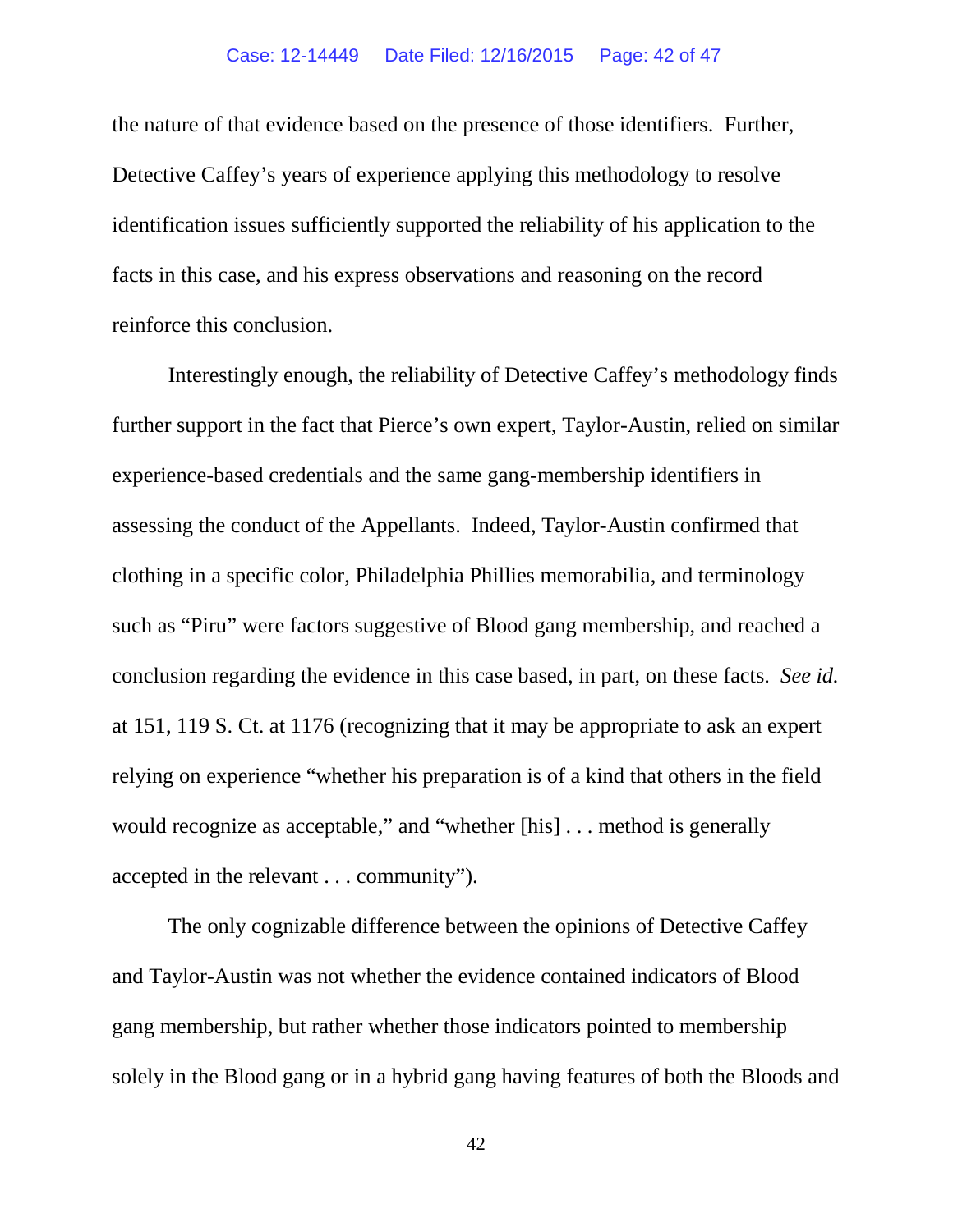other gangs. However, that Detective Caffey and Taylor-Austin arrived at different conclusions in applying similar methodologies—while perhaps relevant to the weight accorded to their opinions—in no way undermined the reliability of Detective Caffey's methodology, or the admissibility of this evidence, at the outset. *Cf. id.* at 153, 119 S. Ct. at 1177 ("[A]fter considering respondents' defense of [the expert's] methodology, the District Court determined that [his] testimony was not reliable. It fell outside the range where experts might reasonably differ, and where the jury must decide among the conflicting views of different experts, even though the evidence is 'shaky.'" (citing *Daubert*, 509 U.S. at 596, 113 S. Ct. at 1786)).

Turning to the third and final requirement of Rule 702, Detective Caffey's testimony was likely to assist the jury in understanding the evidence introduced at trial.<sup>13</sup> When Detective Caffey took the stand, the jury had already heard from other witnesses, including the Appellants' coconspirators and the victims of the home invasion, who testified to many unique traits of the Appellants. For example, the Appellants' coconspirators had testified, in part, that Wilson and Daniels were Blood gang members with either "OG," "double OG," or "triple OG" status; wore red; carried firearms every day; used the term "Piru" frequently; and

<span id="page-42-0"></span> $13$  Although Wilson and Daniels do not frame their arguments in terms of "helpfulness to the jury," the Court, in an abundance of caution, addresses this requirement here, given the Appellants' objections to the admission of Detective Caffey's testimony under Rule 702 generally, as well as their concerns about the testimony's potential effect on the jury.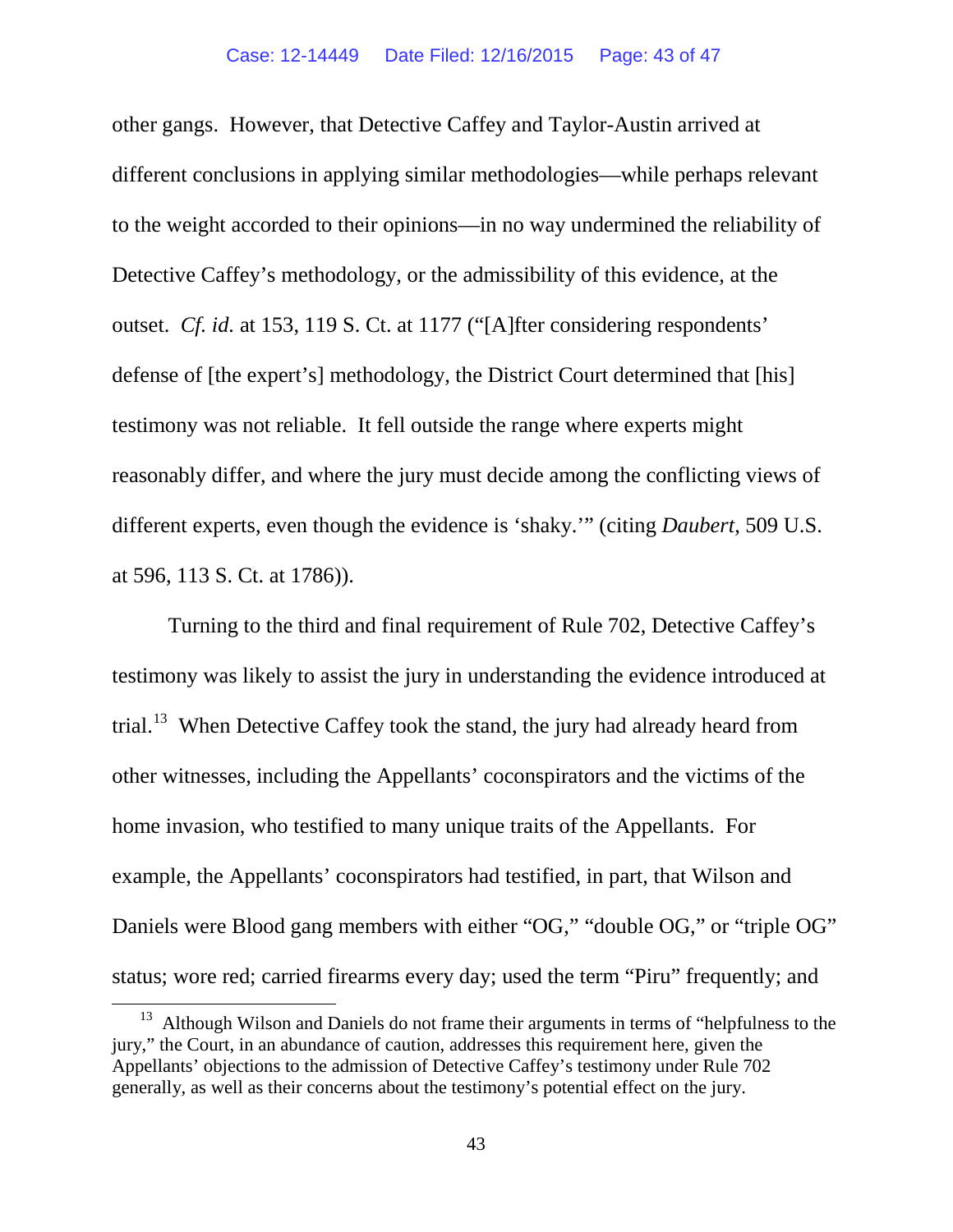replaced the letter "C" with "B" when communicating with other gang members.<sup>14</sup> Likewise, the victims of the home invasion had described their perpetrators as wearing red hats, one containing the Philadelphia Phillies' "P," and tennis shoes with red shoe laces; carrying firearms; and shouting the word "Piru" multiple times. Other evidence presented to the jury had included photographs and recordings of telephone conversations, in which the Appellants exhibited these same mannerisms.

Interwoven throughout these items of evidence were details that, without more, may have appeared meaningless, extraneous, or even confusing to the jurors. Detective Caffey's testimony, however, served to put these facts into context, helping the jury to understand not only the meaning but also the import of this evidence in evaluating the alleged gang activity underpinning the conspiracy charge. Thus, Detective Caffey's own testimony provided ample support for the qualification, reliability, and helpfulness requirements, such that the district court did not err in finding this testimony relevant and admissible under Rule 702.

Nor did the district court abuse its discretion in admitting Detective Caffey's testimony over the Appellants' objections under Rule 403. Detective Caffey's testimony regarding the Blood street gang—in particular, his opinion that the Appellants' conduct was consistent with that of Blood gang members—was highly

<span id="page-43-0"></span><sup>&</sup>lt;sup>14</sup> Anthony Tallie testified that Daniels was a "triple OG," and Wilson an "OG" or "double OG," while Willie Tallie represented that both held the "OG" rank.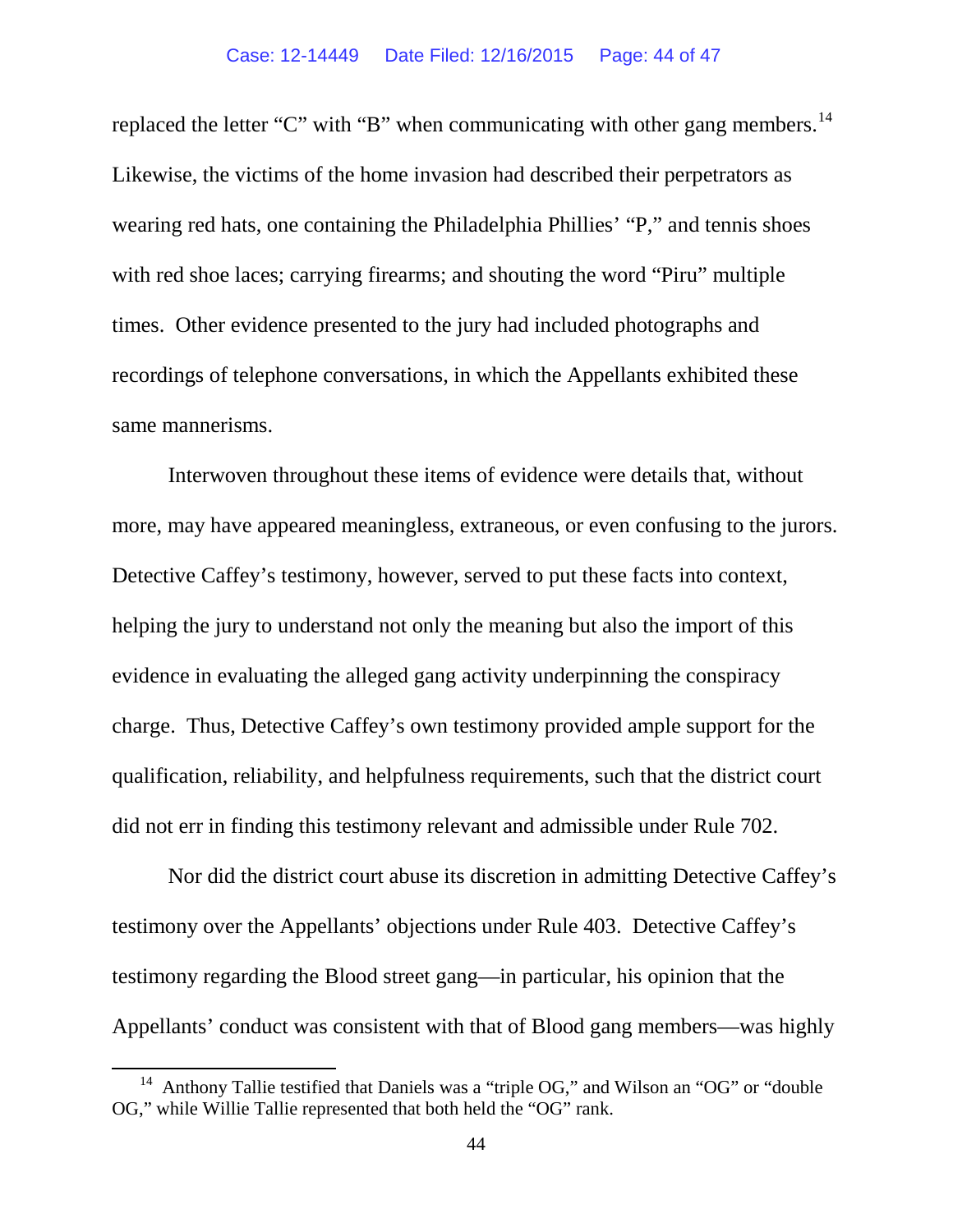probative of the conspiracy charge in Count One of the indictment. The essence of the conspiracy charge was that the Appellants were all members of the same street gang, and, as such, evidence of the Appellants' membership in or affiliation with the Blood gang tended to make the prosecution's theory of the case more likely. *See United States v. Ross*, 33 F.3d 1507, 1525 & n.31 (11th Cir. 1994) (uncharged acts of gang violence admissible as intertwined with, and probative of, conspiracy charge); *United States v. Harrell*, 737 F.2d 971, 978 (11th Cir. 1984) (gang evidence important in understanding existence, motives, and object of drugtrafficking conspiracy and means through which it was conducted); *see also United States v. Archuleta*, 737 F.3d 1287, 1294 (10th Cir. 2013) (stating that gangaffiliation testimony is admissible in cases where conspiracy is charged "to prove the existence of a conspiracy and to show the basis of the relationship between the defendant[s] and witnesses who participated" in the wrongful activity).

Moreover, of the gang evidence adduced at trial, Detective Caffey's testimony was particularly probative of the conspiracy charge, because it served to clarify certain ambiguities and fill in the gaps left by the other gang evidence. *See United States v. Bradberry*, 466 F.3d 1249, 1253–54 (11th Cir. 2006) (evidence of defendant's gang membership was probative, because it helped explain his connection to other individuals and circumstances in which they committed charged offense); *Jernigan*, 341 F.3d at 1284 (evidence of defendant's membership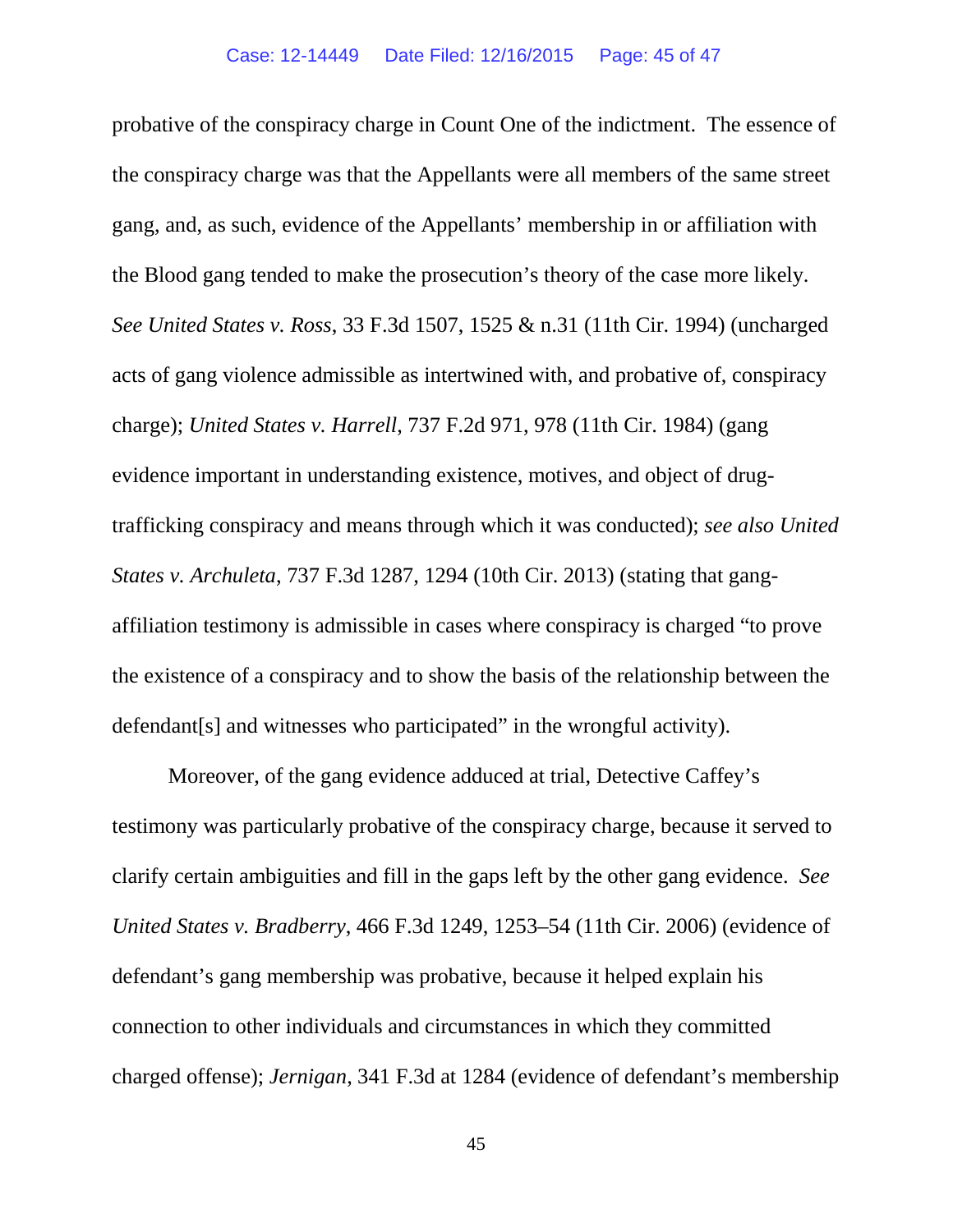in gang that used color red as symbol and wrapped weapons in red bandanas was "especially probative" in light of evidence that defendant's weapon was found wrapped in red bandana); *see also Augustin*, 661 F.3d at 1126 (gang evidence became relevant upon admission of recordings of defendant discussing such gang and likening himself to its leader).

It is not lost on the Court that evidence of a defendant's gang membership necessarily carries a potential for unfair prejudice. *See Bradberry*, 466 F.3d at 1253 (citing *Jernigan*, 341 F.3d at 1284–85); *Jernigan*, 341 F.3d at 1284–85 ("Indeed, modern American street gangs are popularly associated with a wealth of criminal behavior and social ills, and an individual's membership in such an organization is likely to provoke strong antipathy in a jury."). However, most evidence is prejudicial to one party in one way or another, and nothing in this case suggests that Detective Caffey's testimony was assigned undue weight by the jury, or otherwise prejudiced the Appellants in a way that was anything other than what could be expected of evidence offered against a party. *See Augustin*, 661 F.3d at 1126 (gang evidence not unfairly prejudicial); *Bradberry*, 466 F.3d at 1253–54 (same). Nor is there any evidence that Detective Caffey's testimony misled the jury or caused confusion of the issues. To the contrary, and for the reasons discussed with regard to its helpfulness, his testimony could have served only to